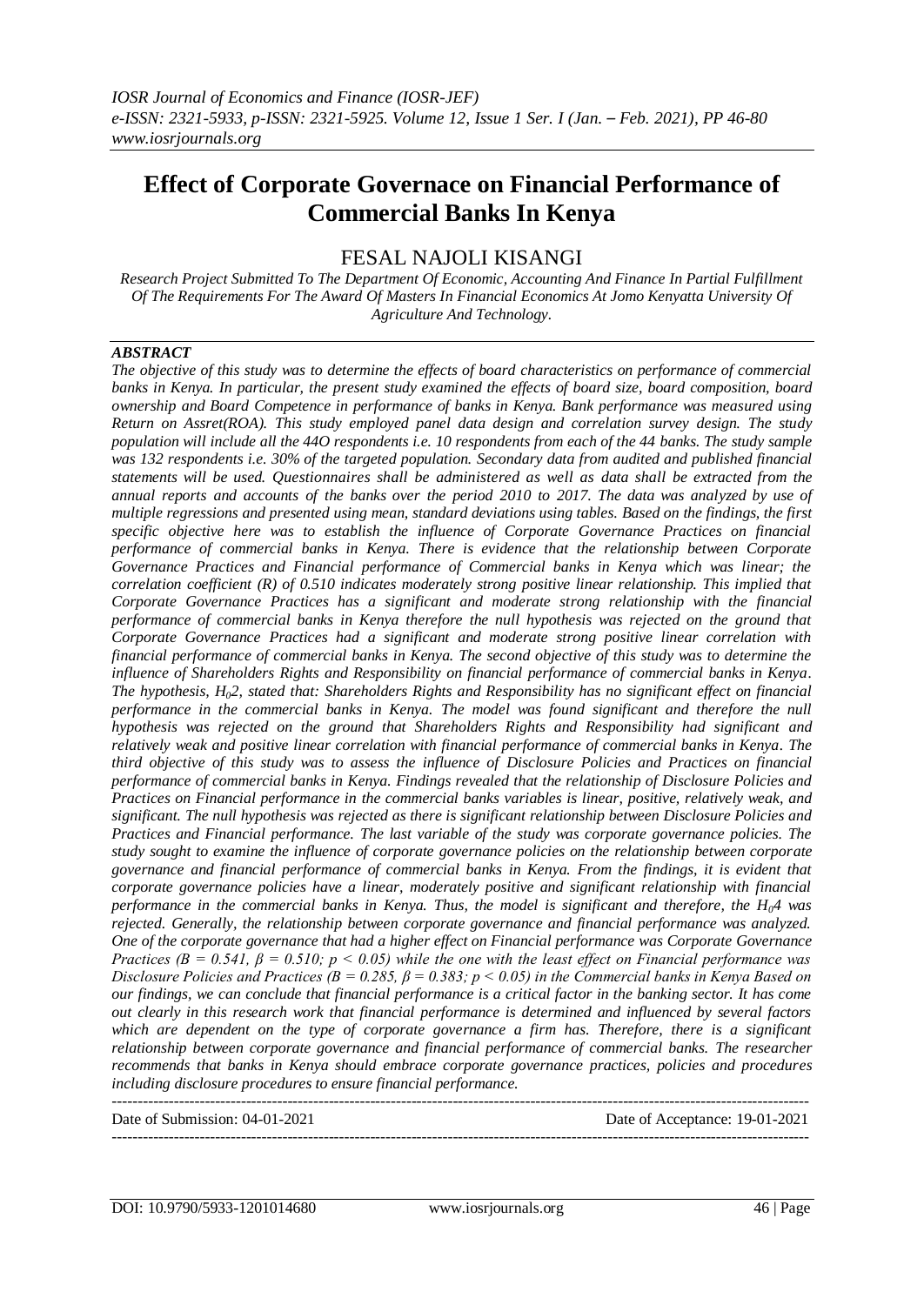#### **Acknowledgement**

I most sincerely wish to register my gratitude to all people who in one way or another offered me assistance of any kind when conducting this research study. Special thanks should also go to my research supervisor; Dr.oluoch oluoch for his intellectual guidance, may God bless you.

## **I. Introduction**

## **1.1. Background Information**

The subject of corporate governance in Kenya has been top of the agenda for many years. Despite tight regulatory framework, corporate governance continues to weaken in Kenya to some extent. Kenya in particular, concern was raised specifically on the way in which organizations were managed and controlled. According to Centre for Corporate Governance of Kenya (CCG) (2004), focus on corporate governance in the financial sector is crucial mostly because the banking industry became highly exposed to scrutiny by the public and many lessons were learnt because of the risks involved including adverse publicity brought about by failings in governance and stakeholder relations for instance, the collapse of banks such as Euro bank, Trust bank and Daima bank just to mention a few cases (CCG, 2004).

Administration plays pivotal job in companies' good performance in determining the potential economic. Some companies' desire is that regulatiions should be put to regulate big companies from taking advantage of them. UK Financial Reporting Council (FRC), 2014 defines corporate governance as a system by which companies are directed and controlled. The council recommends that the top managerial staff are in charge of administration with the primary job of guaranteeing that the organization's key points are set, authority is given to place them into impact, the administration of the business is regulated and investors are accounted for to on their stewardship. Corporate governance main purpose is to provide integrity and lift companies and its therefore not responsible for aims and objectives of the companies (Abu-Tapanjeh, 2008). Thus, it is with corporate governance that the stakeholders' interests are best protected.

Corporate administration involves a portion of the perspectives including firm size, age, money related use, board size and arrangement, initiative and possession fixation. These factors impact the viability and the productivity of corporate administration and henceforth firm execution. Scientists contend that a company's size decide the fondness of firms for development and productivity. Visitor (2009) for example, contends that bigger firms can experience more prominent office costs

Big company lead to big board size, larger audit committee, and higher financial leverage. Extensive firms are all the more difficult to oversee consequently it requires a solid administering body and appropriate corporate administration rehearses with a specific end goal to acknowledge development, gainfulness and execution. This study targets board size, board composition and board competence as the determinants of corporate governance which is the independent variable and firm performance in terms of ROE and ROA as the dependent variable.

#### **1.1.1. Global Perspective on Corporate Governance and Financial Performance**

Globally, In East Asian companies, the relationship between corporate governance and earnings management is more unique compared to their western counterparts. The existence of significant block holder ownership can become an effective monitoring mechanism on managerial incentives when there is a low level of managerial ownership (Yeo, 2012). While the ownership structure in smaller sized East Asian corporations are dominated by owners who are usually the founder and have family relationship, the owners of larger sized corporations usually hold a large number of shares in blocks and operate in inter-connected but diversified.

In order to examine corporate governance practices in Pakistan, the International Financial Corporation conducted a survey in 2016, which revealed the need to create awareness of corporate governance among boards of directors. The Karachi Stock Exchange (KSE, 2016) undertook a similar initiative and set up a board to monitor firms' compliance with the standard. In the last two years, the ICC has increased its monitoring of corporations to enhance the quality of their disclosures. Despite such steps, Pakistan's corporate governance environment is still not mature enough and insider-controlled businesses remain common (Javid & Iqbal, 2008). Existing studies show that insider-controlling shareholders play a dominant role in many corporate decisions. Abdullah, Shah, Iqbal, and Gohar (2011) investigate whether corporate dividend payouts in Pakistan are determined by minimizing the transaction costs of external finance or by the relative power of insidercontrolling shareholders and external shareholders. The authors consider nonpayment of dividends an indication of the expropriation of external minority shareholders. They conclude that, in the absence of powerful external shareholders, insider-controlled firms will not willingly pay out dividends. This evidence suggests that insidercontrolled businesses have the potential to expropriate minority shareholders (Karach Stock Exchange, 2016).

The case of Enron, Worldcom and some other firms in the U.S. and recently, Transmile in Malaysia, lead many stakeholders to question the effectiveness of monitoring mechanisms on the management (Gregory, 2015). A lack of independence, competency and management share ownership may lead to inefficient resource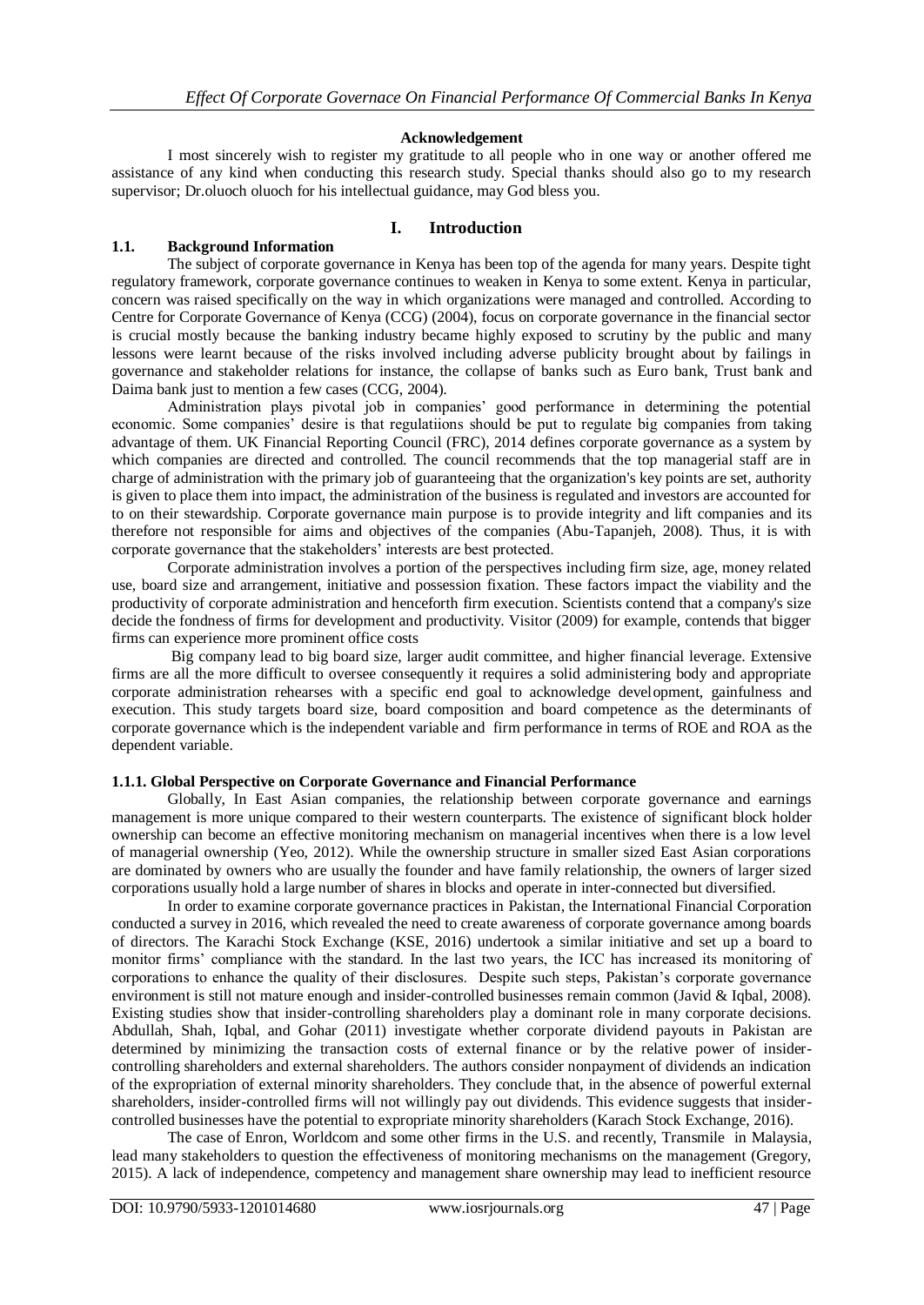allocation, which subsequently may be followed by financial misrepresentations. Financial misrepresentation (in this study indicated by earnings management proxy, discretionary accruals), should have been detected by an effective board before financial results are being released to the shareholders (Gregory, 2015). An effective monitoring mechanism on the management is essential to ensure manager's action is in accordance with shareholder's interest. Conflict of interest between managers and shareholders becomes apparent when there is a separation between the people who own a firm and the people who manage the firm (Jensen & Meckling, 1976). In the current business ownership structure, this separation is unavoidable particularly in large listed firms i.e. the owners are more dispersed among shareholders and the appointed management may have very minimal shareholding. In these firms, failure to monitor the management may lead to inefficient resource allocation and to some extent, corporate scandals. These acts are often followed by non-transparent and misleading reporting to camouflage the effect of the scandals from known by the shareholders.

## **1.1.2. Regional Perspective on Corporate Governance and Financial Performance**

Regionally Ghanaian's companies have unique ownership characteristics in shareholding that differ from other countries. First, common shares sold publicly in the domestic market to Ghanaian residents are called 'A shares', while those sold initially to foreign investors are called 'B shares'. B shares have been accessible by Ghanian residents since the restriction was removed in April 2011. H shares are those issued by Ghanaians' companies and traded on their Stock Exchange. This research only includes firms that issued A shares, or A shares and B shares, and/or H shares (Adembago, 2011).

Second, a large proportion of shares are publicly non-tradable meaning majority of the shareholding is by the firms directors themselves and not open to public buy in. The initial purpose for Chinese government to establish a stock market was to raise capital rather than a thorough reform for a pure market drawn economy. Thus, the founders of many companies maintain ownership control by holding a large proportion of nontradable shares. Even though the proportion of non-tradable shares has reduced due to financial market reforms, the proportion is still high, at 39 percent on average from 2006 to 2012 (Adembago, 2011).

Additionally institutional ownership is relatively low in Ghana, and is mainly held by fund companies. However, institutional ownership represents specialist management of shares, and thus is different from individual shareholders in monitoring of firms. Finally, the managerial ownership has been recognized by Ghanaian authority in recent years. An increasing number of firms have awarded shares to managers or have included shares in managers' remunerations. Although the amount of managerial ownership of Ghanaian listed firms is small, it may have observable influence on firm's management decision (Adembago, 2011).

In South Africa, state ownership has remained high because many publicly listed firms were carved out or spun off from existing state enterprises. The state is the ultimate controlling shareholder or the largest shareholder for many listed firms. In recent years, the listing of non-state owned companies has increased. Such companies are called private firms or civilian firms in the literature, and are ultimately controlled by nongovernment units, including individuals, collective enterprises, and social entities. The ownership of South African listed firms is highly concentrated (Schipper 2014). This high level of foreign ownership has not only resulted from the many listed firms that were carved out from state enterprises, where the state retains a large proportion of shares, but also through family founder's private firms that preferred to maintain their controlling ownership. In particular, the foreign ownership in South Africa can be categorized as total ownership and tradable ownership concentration. The large tradable shareholders and non-tradable shareholders have various motivations in earnings management (Schipper 2014).

In Nigeria, the banking sector is undergoing strategic reform and thus is of great interest to the current study. In response to the expansion and sophistication of the operations of banks in Nigeria, together with the effort to realize the goals and objectives of the industry, the National banking Commission (NBCOM) in the year 2013 recently launched a Code of Corporate Governance for the banking industry in Nigeria (NABCOM, 2013). This is part of the Commissions strategic effort to rebuild and sustain the waning confidence of stakeholders in order to promote the quality and efficiency of banking industry in Nigeria. Some of the issues that the code clearly defined are that; (1) the accounting system should contain the information needed by investors, customers, supervisors, and other stakeholders, as it will aid them in their decision making about the future prospect of the company, and (2) accounting methods shall provide real performance and also information about shareholders who own directly and/or indirectly a minimum per cent shares of a company. One of the major issues that the code emphasized is the ownership structure of the firms in the industry, this is in cognizance to the principal-agent conflict in which managers are serving their self-interest and opportunistic behavior in particular, which usually tent to affect reported earnings adversely (NABCOM, 2013).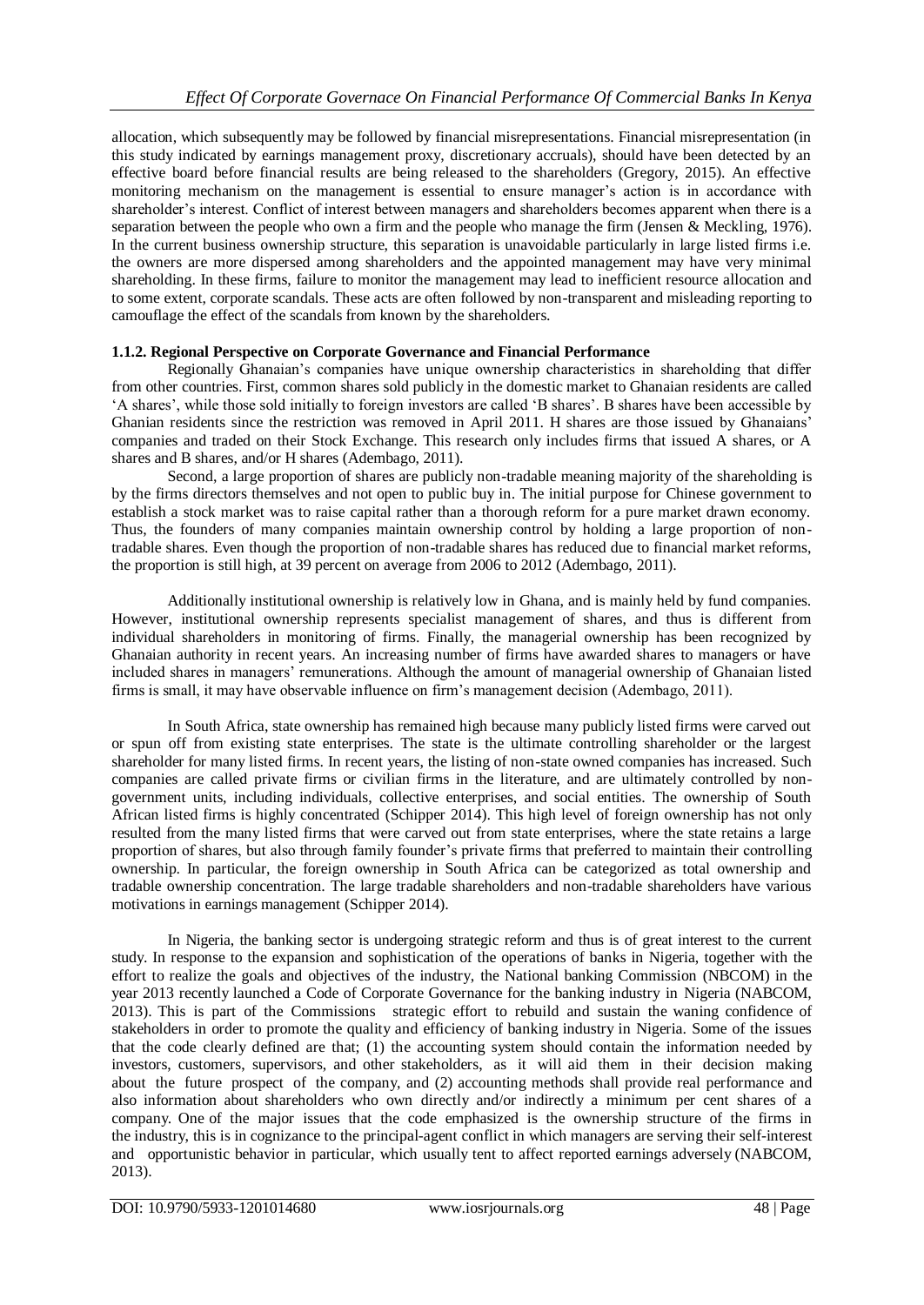Kenya's corporate governance system is highly influenced by two factors: after the government relaxed rules that governed issuance of licenses to banks in 1982 and by the privatization process that began in the 1980's and gained momentum in the 90's. This led to the growth of many banks that did not put into practice proper corporate governance structures resulting into poor governance and management culture in the industry (Mwangi, 2002). A case in point was the year 1984 when the Rural Urban Credit Finance was placed in interim liquidation. The Government of Kenya through the Central Bank made changes in the Central Bank act and the banking act to curb instability in the banking industry. This was for example, through raising the capital requirements and the creation of the Depositors Protection Fund.

Regardless of efforts made to streamline the banking sector, many banks have been liquidated or put under receivership. The collapse was due to weak internal controls, poor governance and management practices. For example, Bank of Kenya and Continental Credit Finance Ltd collapsed in 1986. In 1987 Capital Finance went under and more recent dubai bank, imperial bank and chase bank . The Government then formed Consolidated Bank by merging seven banks that had collapsed (Nambiro, 2007). Various reasons were given that may have contributed to the collapse of banking institutions in Kenya. The Centre for Corporate Governance, (2004) outlined the following reasons as being major contributors to this phenomenon; insider lending and conflict of interest, weaknesses in regulatory and supervisory systems, poor risk management strategies, lack of internal controls and weak corporate governance practices. This followed by the Central Bank of Kenya to outline more bold and elaborate measures to curb these problems and also to strengthen its arm of supervisory role it plays in the industry.

Corporate governance in the banking sector in Kenya largely relates to the responsibility conferred to and discharged by the various entities and persons responsible for and concerned with the prudent management of the financial sector (Central Bank of Kenya,2006). The corporate governance stakeholders in the banking sector include the board of directors, management, shareholders, Central Bank of Kenya, external auditors and Capital Markets Authority (CCG, 2004). It is believed that good governance generates investor goodwill and confidence. Again, poorly governed firms are expected to be less profitable.

Kenya currently has 44 licensed commercial banks and one mortgage finance company. Of these 44 institutions, 31 are locally owned and 13 are foreign owned. The government of Kenya has a substantial stake in three of Kenya's commercial banks, (Okumu, 2006). The remaining local commercial banks are largely family owned. Commercial banks in Kenya they accept deposits from individuals and turn a profit by using the deposits to offer loans to businesses with a high interest rate.

## **1.1.4 Financial Performance**

There are formulae that have been adopted to measure a firm's financial performance. In order to measure the return on investment for example, there is need to have statements that display the annual net income and average total value of assets (Edenkule et al., 2014). The other common measure of financial performance as highlighted above is the profit margin. Return on Equity (ROE) seeks to determine the amount of profits that a firm is able to generate from the shareholder's contributions Shahwan (2015) argues that a proper corporate governance body has to be put in place to ensure that all these records are put in place to enhance the monitoring of a firm's financial performance. Without proper records on a firm's policies, operations and activities, it is difficult for a firm to show accountability and its financial health is at stake. It is therefore good corporate governance that can enhance a firm's financial performance.

## **1.1.5 Determinants of Financial Performance in Commercial Banks.**

These are factors which play a role in shaping the financial status of a company. Most studies divide the determinants of commercial banks' financial performance into two categories, namely internal and external factors. Internal determinants of profitability, which are within the control of bank management, can be broadly classified into two categories, i.e. financial statement variables and nonfinancial statement variables, (Linyiru, 2006). While financial statement variables relate to the decisions which directly involve items in the balance sheet and income statement; non-financial statement variables involve factors that have no direct relation to the financial statements. The examples of non-financial variables within the this category are number of branches, status of the branch (e.g. limited or full-service branch, unit branch or multiple branches), location and size of the bank, Sudin (2004). External factors are those factors that are considered to be beyond the control of the management of a bank. Among the widely discussed external variables are competition, regulation, concentration, market share, ownership, scarcity of capital, money supply, inflation and size. Sudin (2004). The government owned bank for instance, suffers incessant/frequent changes in board membership and many appointments were made based on political affiliation rather than expertise consideration. Consequent upon this, board members saw themselves as representative, of political parties in sharing the national cake emanating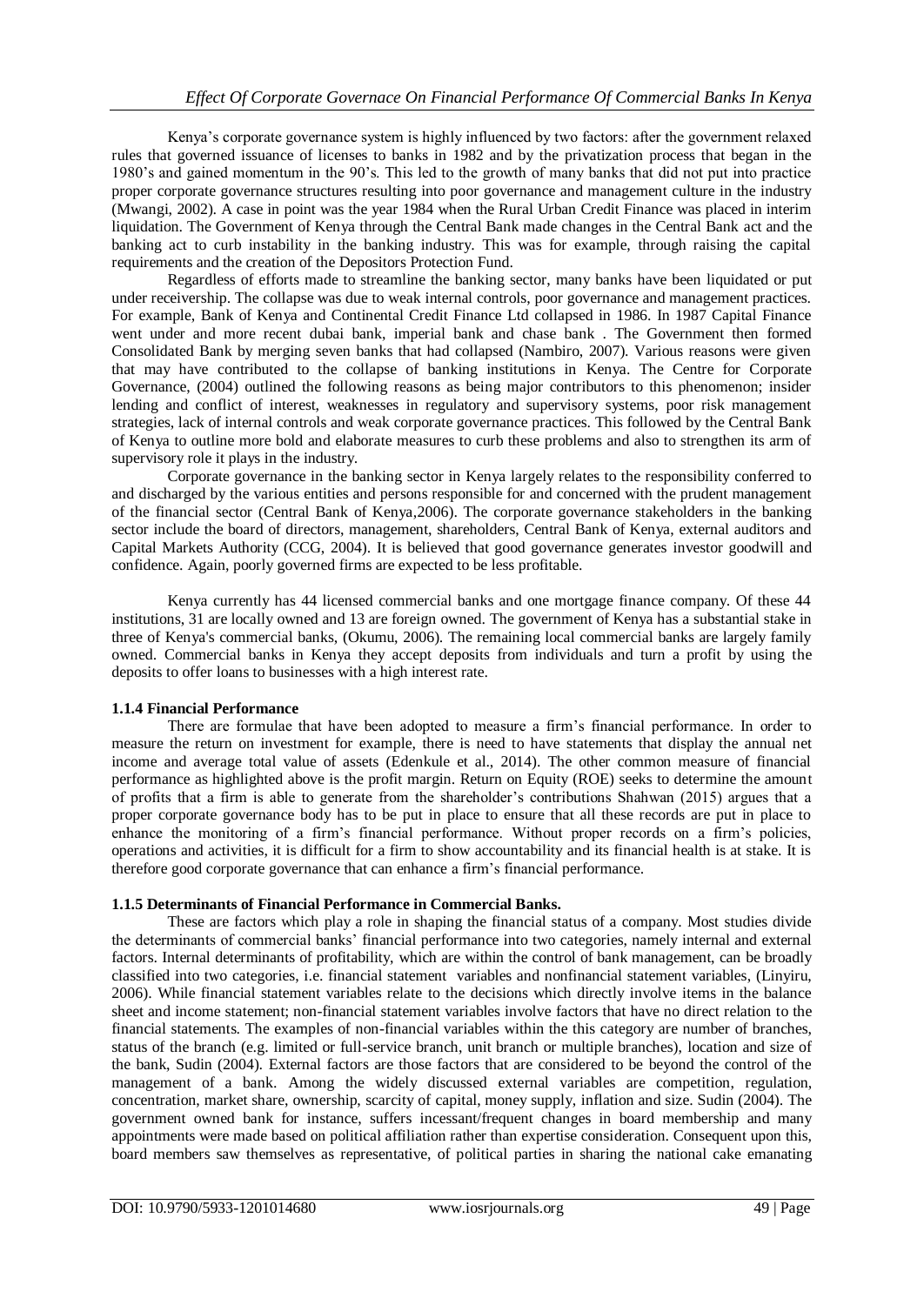thereof and thus, ascribed their loyalty to the party members rather than the proper running of the bank itself. On the side of the privately-owned banks, shareholders constituted a problem.

As a result of the insiders abuse of recruiting inexperienced and incompetent personnel to hold key positions in the bank, deterioration of management culture and weak internal control system instigated by the squabbles among the high rank management decision making team, and non- compliance with laws and prudential standards, mismanagement seemed to play a major role in bank failure in Kenya. Bank losses increased and management resorted to hiding the losses in order to buy time and remain in control, (Ogumu, 2006). The banking industry being the nerve centre of the economy is invariably affected by economic and political environment/condition of the country. For instance the Structural Adjustment Programme (SAP) introduced in 1986 led to a wide range of economic reforms that affected the banking system.

Also political situation like the political crisis like the disputed election in 2008, led to massive withdrawal of funds that affected banks (especially) those around affected regions, (CBK, 2008). The regulatory and supervisory measures of the CBK are unable to keep pace with the rapid changes in the banking industry. The CBK brief (2007) noted that the ability of the CBK to perform its regulatory role had in the past been affected by political leadership and corruption in the former regime. Ogumu, (2006) in discussing the challenges of bank liquidation and deposit payoff, noted that closing a bank is a specialized job requiring services of technically skilled people in banking, accounting, legal, quantity surveying, estate management, information management and technology as well as facility support and also noted that political instability constituted a problem to its supervisory function.

## **1.2. Statement of the Problem**

The subject of corporate governance is not well emphasized in most organization, Kihumba, (2000) this has attracted worldwide attention because of its apparent importance for strategic health of organizations and society in general. Corporate governance should be enriched by expanding the framework of analysis beyond the conventional criteria to incorporate the norms and values, such considerations can improve our understanding of boardroom dynamics and the characteristics of the decision management and decision control, (Wainaina, 2003).

Locally, there are a few studies in corporate governance. For instance, Jebet (2001) focuses on the listed companies; Macuvi, (2002) focuses on the motor vehicle industry while Mwangi, (2002) focuses on insurance companies. From the published annual financial reports, commercial banks in Kenya recorded unpleasant performance in the early 2000 but there has been significant improvement since 2007 and this study is therefore designed to establish the effect if any of corporate governance on financial performance of Commercial Banks in Kenya. Many other researchers have examined the relationship between variety of governance mechanisms and firm performance. However, the results are mixed. Some examine only the impact of one governance mechanism on performance, while others investigate the influence of several mechanisms together on performance. A number of studies have also been carried out in the area of corporate governance and financial performance in state corporations, in cooperative societies, in companies listed in the Nairobi Stock Exchange in Kenya, examples; Njoka, (2010); Linyiru, (2006); Maina, (2006); Awino, (2011); Muriiti, (2011) and Ooko, (2011).

There is a yawning gap that exists since none of them covers effects of ownership structure on corporate governance and performance specifically in the commercial banking sector in Kenya. The only study done in Kenya by the Centre for Corporate Governance focused on governance practices in the commercial banking sector in Kenya. More so, the many unpublished work done in Kenya followed suit by focusing corporate governance in general with only one study among them focusing on the relationship between implementation level of Capital Markets Authority guidelines on corporate governance and profitability of companies listed at the Nairobi Stock Exchange (NSE). It was against this background that the researcher found it necessary to carry out a study on ownership structure and corporate governance and its effects on performance in the Kenyan commercial banking sector to bridge the gap that existed.

## **1.3Objective of the Study**

## **1.3.1 General objective**

The study sought to study the effects of corporate governance on Financial performance of commercial banks in Kenya.

#### **1.3.1Specific Objectives**

i. To examine effect of Corporate Governance Practices on the financial performance of commercial banks in Kenya.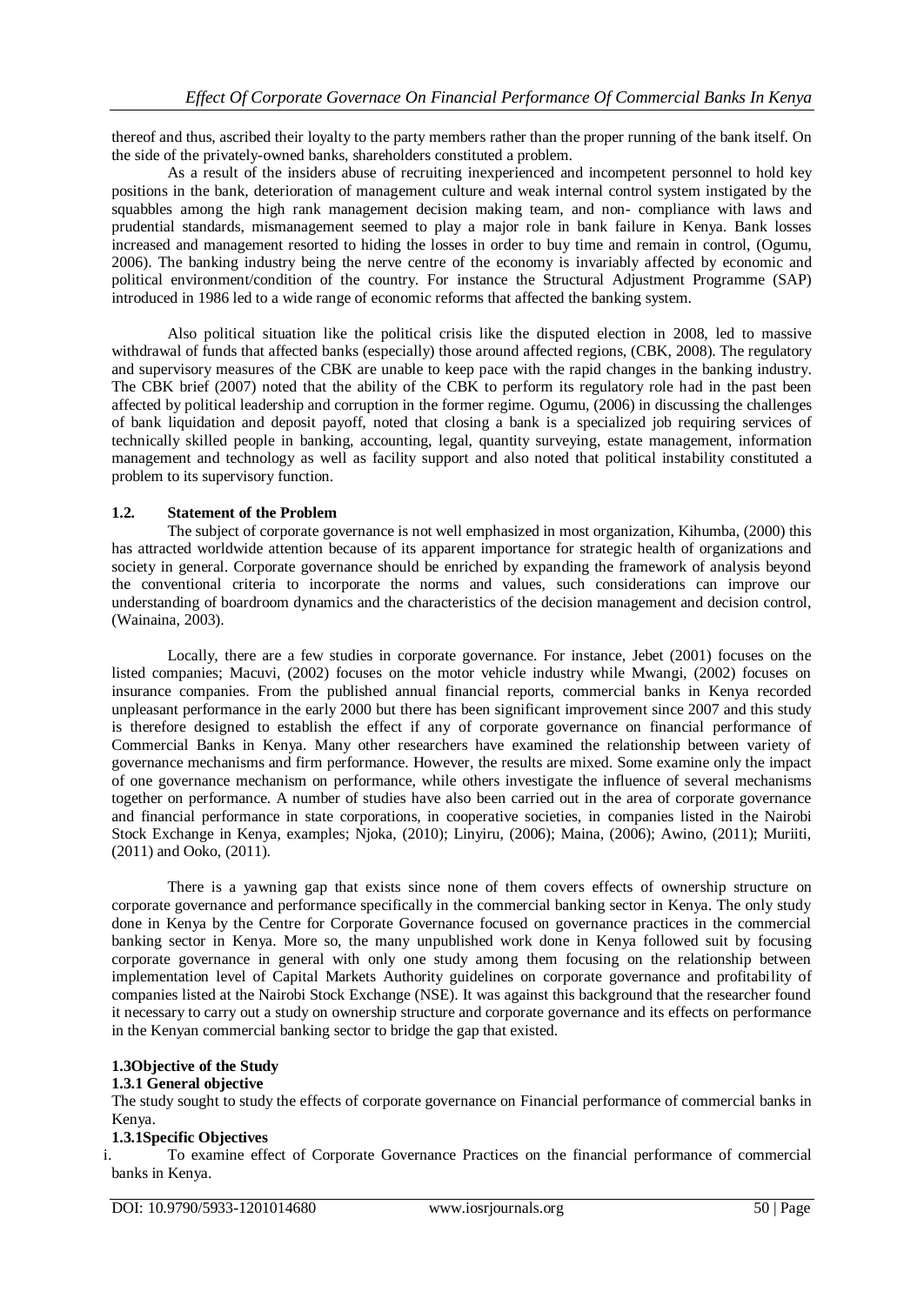ii. To examine effect of Shareholders Rights and Responsibility on the financial performance of commercial banks in Kenya

iii. To examine effect of Disclosure Policies and Practices on financial performance of commercial banks in Kenya.

iv. To examine effect of Corporate governance policies on Financial performance of commercial banks in Kenya

## **1.4 Research Questions**

The research endeavored to answer the following questions.

1. How does Corporate Governance Practices affect financial performance of commercial banks in Kenya?

2. What are the effects of shareholders rights and responsibility on the financial performance of commercial banks in Kenya?

3. How does disclosure policies and practices affects financial performance of commercial bank in Kenya?

4. How do corporate governance policies affect financial performance of commercial banks in Kenya?

## **1.5 Significance of the Study**

The findings of this research project would contribute to improving understanding about corporate governance practices in Kenyan banking, and in that ways the banks can implement good corporate governance that aligns with bank performance. Many Commercial Banks in Kenya will find the study very valuable to their operations and more so a benchmark to decisions to improve on corporate governance in the banking industry.

The policy makers in the banking business will find the study useful as a basis of formulating policies, which can be effectively implemented for better and easier regulation of the banking sector. The government will use the study so as to come up with policies and ways of promoting corporate governance financial institutions in the country.

The empirical results would also provide general indicators of corporate governance useful for both regulator and business people in making policies and decisions as well as in rewarding or punishing the banks that have great or little intention to improve their corporate governance aligning with managers-owners risktaking behaviour and bank performance. Other researchers and academic community will use this study as a basis for further studies on corporate governance in Kenyan banks.

#### **1.6 Scope of the Study**

This project concentrated on commercial banks in Kenya. This examination was undertaken inside and out investigation of their Corporate administration as far as board composition, size and board competence and their effect on the money related on ROA and ROE between the years 2009 to 2019. Information was gathered from the individual organizations' yearly reports and CBK bank supervision report.

## **II. Literature Review**

#### **2.1Introduction**

This chapter presents the review of various literature related to the area of study. The chapter reviewed both theoretical literature and empirical literature for each of the study objectives

## **2.2 Theoretical Review**

The main theoretical assumption of this research relies on the agency framework. The following discussions explain about corporate governance from the agency framework.

#### **2.2.1 Agency theory**

Often, conflict of interest can occur between the principal and the agents leading to unhealthy relationships that generate cost inefficiencies which ultimately affect the performance of the firm. Agency theory is therefore concerned with resolving the problems that can occur in agency relationships (Eisenhardt, 1989). Problems can occur: when the goals of the agent and principal conflict; and when it is difficult for the principals to verify what the agent is doing. This theory considers the managers as the crucial agent in decision making. It discusses the application of the Principal-Agent model. The managers or principals are the major decision makers, and the board of directors is the monitoring mechanism. Thus, this theory is majorly concerned with resolving problems that may arise between the agents, who form the company executives and the principals who are the shareholders. There exist several problems within a corporate institution ranging from ownership, conflict of interests, and expropriation of the minority shareholders to fraudulent practices.

When managers are engaged in such practices, they are threatened by the dominating shareholders assuming the fact that the principals are interested in scrutinizing the behavior of the agents. The conflict between the principal(s) and the agents leads to type I agency problem while conflict between agent-agent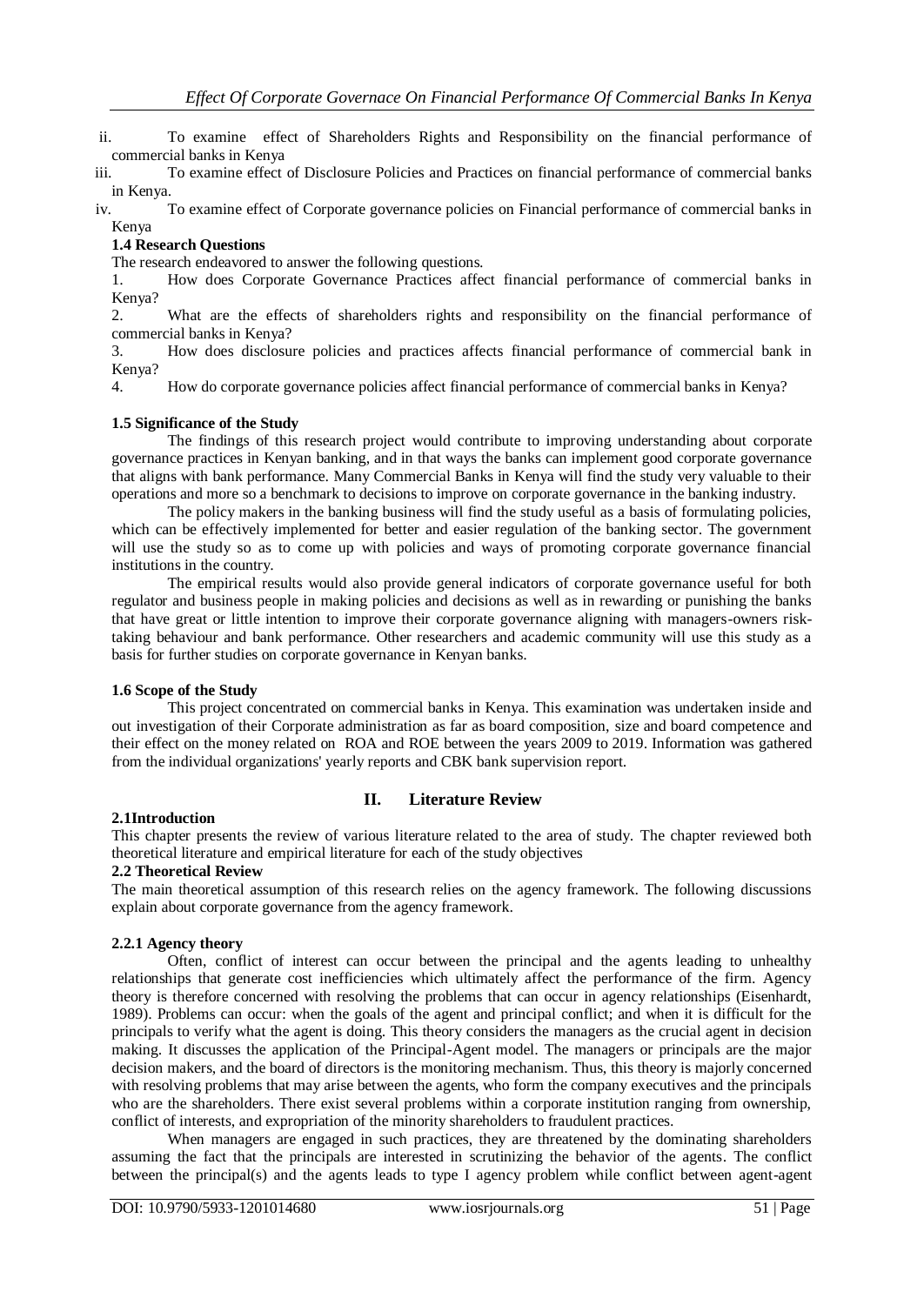(majority-minority) relationships leads to type II agency theory. These problems directly affect the performance of firms. In type I agency theory, the principals could be trying to maximize wealth but the agents expropriate funds. Contracts, which increase agency costs can help in solving such a problem but where contracts are inefficient,

internal and external corporate governance mechanisms are used to monitor and control the agents.

Agency theory is greatly relevant to this study since it focuses on the relationship between board size and the board composition and its effect on the financial performance of the companies involved. The theory advocates for a board size of not more or less than seven people in order to reduce agency costs. The agency costs are related to the management having a conflict of interest between their own benefits and preferences over the interests of the stakeholders. The board consisting of both the executive and non-executive directors acts to supervise the management in order to minimize agency conflicts of interest.

## **2.2.2. Resource Based View Theory**

Resource-based view theory (Wernefelt, 1984 and Penrose, 1959)is seen as a theory that enhances a firm's competitive advantage in the vast dynamic business environment. To survive and to remain relevant in the face of globalization and increased technology use, most if not all firms must invest in a firm's resources, both tangible and intangible.

In corporate governance, board directors both executive and non-executive are a part of the human resources involved in activities geared to improved and outstanding company performance. Executive directors (ED) are often full-time employees of the firm serving at senior management capacities like CEO and chief financial officer (CFO). They are basically involved in the company's strategic planning and policy formulation and implementation. Non-executive directors (NED) oversee management and governance of the company and monitor management performance. Additionally, NEDs review and approve companies' financial statements and often do financial reporting. Both EDs and NEDs define the purpose and values of a company as well as identifying stakeholder relevance in order to develop and implement strategies that optimize a company's performance and enhance its competitive advantage. Generally, research recommends more NEDs compared to EDs due to the fact that higher number of NEDs have been associated with high profitability reflected in high ROE and positive stakeholder reaction. NEDs, according to Adams et al., 2010; Chen & Wu, 2016, enhance the legitimacy and public image of the firm; provide expertise; link the firms to important stakeholders; facilitate access to resources; build a company's external relations; provide external perspective of risk management; and provide a balancing influence by minimizing conflicts of interest

To perform these duties and properly place the company on a competitive edge, the company should either recruit board of directors with skills and expertise or train its EDs to match the market demands. Training and development is one of the ways of improving a company's performance using its human resource hence training and development of EDs and recruitment of NEDs with expertise can be employed in corporate governance for the financial improvement of firms.

## **2.3. Conceptual Framework**

The examination will inspect the impacts of corporate governance (board estimate, proprietorship structure, board piece and board competence) on the performance of commercial banks in Kenya, utilizing both market and budgetary pointers as proportions of money related execution while controlling for firm age, industry and money related gainfulness. Accepting that monetary productivity is steady, an examination among autonomous and subordinate factors can be figured it out. In this system, money related execution measures to be specific: Return on Assets (ROA), Return on Equity (ROE) will be used. This choice is motivated by the fact that these indicators may have different interpretations regarding financial institution's performance. The hypothesized relationship is shown in the figure below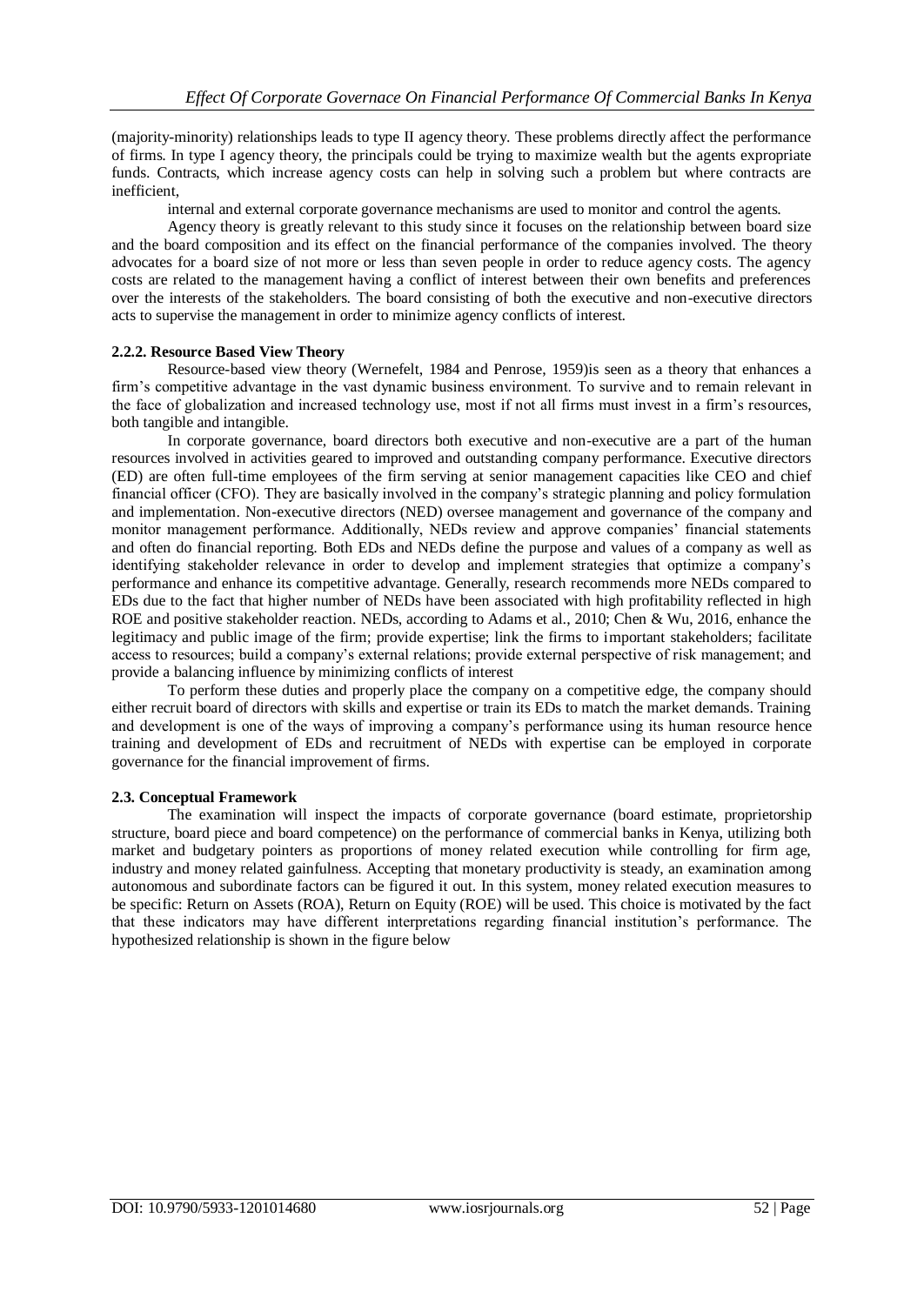

#### **Independent Variables**

**Dependent Variable** 

## **Figure 2.1: Conceptual Framework**

## **2.3.1 Board Size**

Several empirical studies (Gill & Obradovich, 2012; Wanyama & Olweny, 2013) give mixed results on the effect of board size on the performance of the firm. Additionally, board sizes are thought to be industry specific and depend on the size of the company. Large companies tend to have larger board sizes as compared to small companies. The board could be small or large. However, Gill and Obradovich (2012) strongly argue that large board sizes negatively impact on firms. Boards with good leadership, effectiveness, accountability, remuneration and good relations with the stakeholders on the other hand positively impact on an organization's value (FRC, 2014). Though large board sizes (9 members) are challenging in terms of communication, decision making, work planning and regular meetings, they are advantageous in some way. Large board sizes act as security to companies since they help companies to secure resources, reduce environmental risks such as expropriation by the CEO, something that is so common with small board sizes. Besides, large board sizes are rich in diversity in terms of contacts, skills, expertise, gender and nationality (Wanyama & Olweny, 2013). However, large board sizes come with agency problems and therefore increase agency costs thus affecting the performance of the firm.

Small board sizes on the other hand are thought to be better but they also have their own challenges. When the board size is small, it consists of fewer non-executive directors which on one hand is advantageous since it consists of more executive directors who understand the business better but on the other hand may experience lack of diversity and is vulnerable to manipulation by the CEO. Additionally, small board sizes have better monitoring abilities on the firm's management. However, a board size of less than six members is thought to have no significant effects on the performance of the firm but a board of greater than seven members may have a negative effect on performance due to increased agency problems and costs (Fauzi & Locke, 2012; Guest, 2009).

#### **2.3.2 Board Composition**

According to Ochoi and Memba (2015), a board should be composed of both executive (inside) and non-executive (outside) directors in the ratio of 2:3. The larger the board, the higher the number of nonexecutive directors. Non-executive directors mostly tend to fulfil their monitoring role with respect to corporate financial reporting. This is because more outside directors act in the interest of the shareholders.

Although they have more effective monitoring abilities that lead to the reduction of agency costs, more non-executive directors may limit managerial discretion. However, Korir and Cheruiyot (2014) state that more non-executive directors lead to more independence. Bhagat and Black (2002) did not find any significant relationship between non-executive directors and firm performance. They hypothesize that ultimately; firm performance depends on optimal mix between executive and non-executive directors.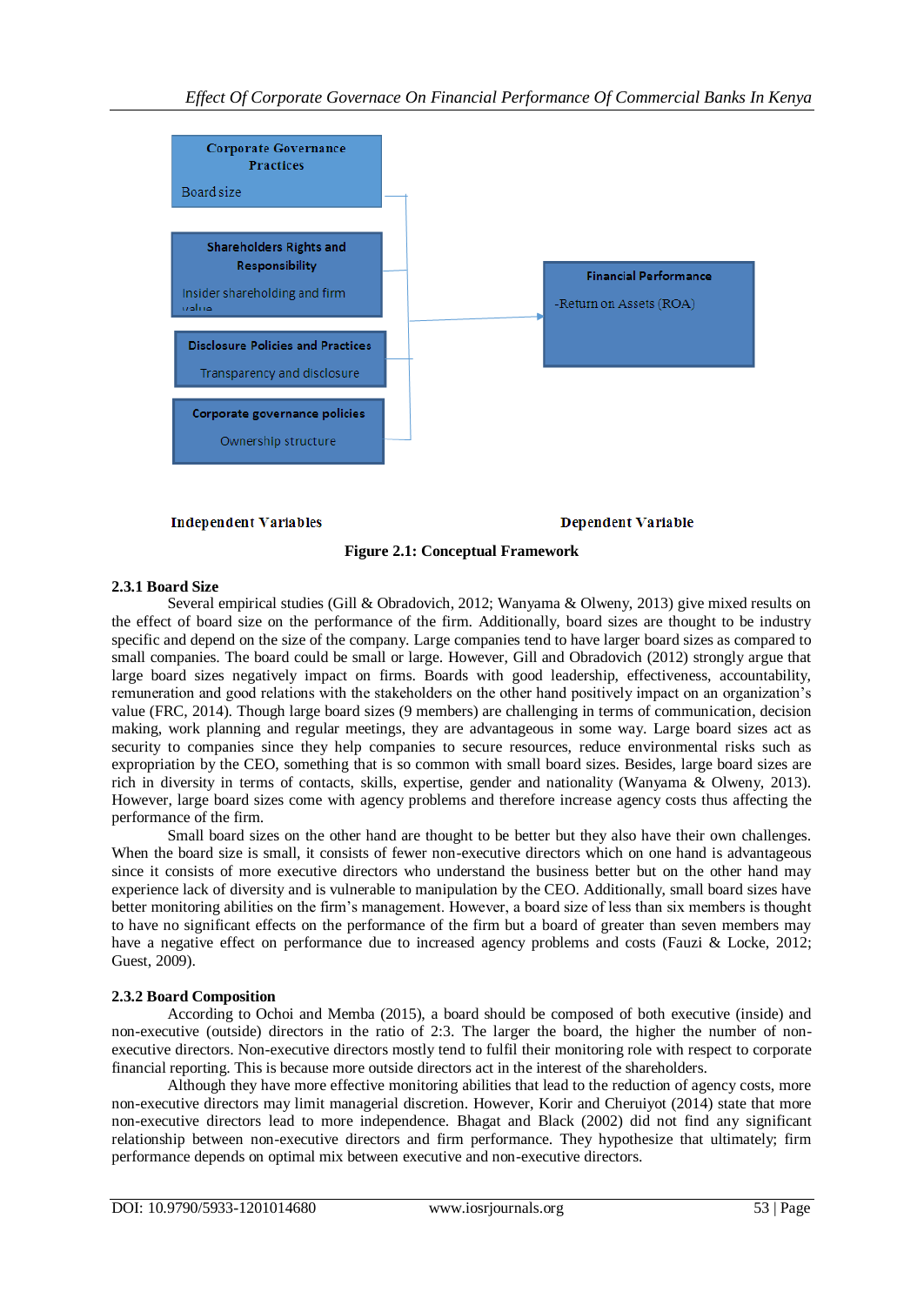Board diversity can also be enhanced by including both male and female as members. While some researchers have found no significant relationship between board gender composition and firm financial performance, Adams and Ferreira (2008) indicated that more female directors in the board leads to decreased firm financial performance. On the contrary, Green and Homroy (2015) indicate that the inclusion of female directors in the board boosts the financial performance of the firm.

## **2.3.3. Board Competency**

The Cadbury report emphasizes that the non-executive directors' competency is an important factor for the board to be effective (Cadbury report, 2012). Among others, directors should have knowledge on managing company and corporate governance processes (Chtourou, 2011). Directors with accounting and finance background would have a better understanding of the implication of earnings manipulation, compared to managers who do not have that knowledge. Managers without appropriate competency in accounting and finance field may be able to monitor business processes but they may not be able to understand earnings management practices (Xie, 2013).

Board of directors who are competent are expected to be able to maximaze financial performance. Chtourou (2011) provides evidence that firms with experienced external directors show significantly trends of financial performance. This is consistent with Xie (2013) who found that the relationship between experienced board of director (directors with corporate and finance background). Years of experience serving as a board member provides an opportunity for the member to understand the company. This experience would help them developing better governance (Park & Shin, 2004).

However, in our study experience is measured according to director's experience in accounting and finance field. This measure is used because directors with accounting and finance experience may have a better understanding of financial reporting than other directors. Johnson and Ellstrand (1999) show that firm performance is positively associated with board competence because board whose members have an understanding on profitability has a better chance to track and advice managing earnings. Boards whose members lack accounting and finance competencies are perceived as unable to detect or constrain fraud (Yu, 2008) if dominated by large shareholders or management. Competent boards are better able to monitor the actions of top management (Zahra & Pearce, 1989). Boards with a more diverse range of academic and technical backgrounds, expertise, and perspectives on how to develop the quality of decision making are more likely to protect and represent shareholders' interests. They are thus less vulnerable to CEO dominance.

Khanalizadeh and Hashemi (2012) on their part investigated the relationship between Competencies of Board and Corporate Performance, with a Sample size of 540 firms for the period 2006 to 2010. The variables of returns on sales (ROS), profit growth rate (GP) and cash flows (CF) were used to measure corporate performance and competences of Board was an indicator of corporate governance. Regression model was used to test the relationship between them. They firstly performed robustness tests for using regression models which include heteroscedasticity, auto correlation and significance tests of fixed effects. After this, OLS and GLS techniques were used for regressing model. The finding indicates that there is no significant relationship between the competences of board and return on sales, profit growth rate and cash flows.

In view of Alexander (2010), the population used in the study comprised the listed industrial companies in Amman Stock Exchange between 2001 and 2005. The final sample consists of 195 firm-year observations for accrual estimation and empirical analysis. The correlation between Board Competences and unprofitability is negative and significant at 5%. The regression results showed that board competences has a negative but insignificant association with poor profitability. This insignificant association indicated that board competencies is not a major consideration in managers' aggressive strategy.

Chuni and Ramadhani (2009) examined the Effect of Board competencies on financial profitability in Kenya. The sample consists of 613 firms from construction, industrial products and consumer products sectors selected from the main board. The time period covered for the study was from year 2001 to 2003. Modified Jones Model with cross sectional approach was employed to measure discretionary accruals. Multiple regression result revealed that large diversified boards have a negative relationship with profitability; however, the result is not statistically significant. The findings indicate that in contrast to the evidence in developed markets, competence of board in Kenyan firms is not an effective mechanism to constrain the firms' profitability.

## **2.3.4 Ownership Structure**

Ownership structure is the identity of company ownership and an important element of corporate governance which is potentially important. Ownership structure consists of two types, dispersed ownership to outside investors and concentrated ownership, (Surya et..al,2005). Ownership concentration in some families or business group cause a big control to majority shareholder, which eventually a different treatment between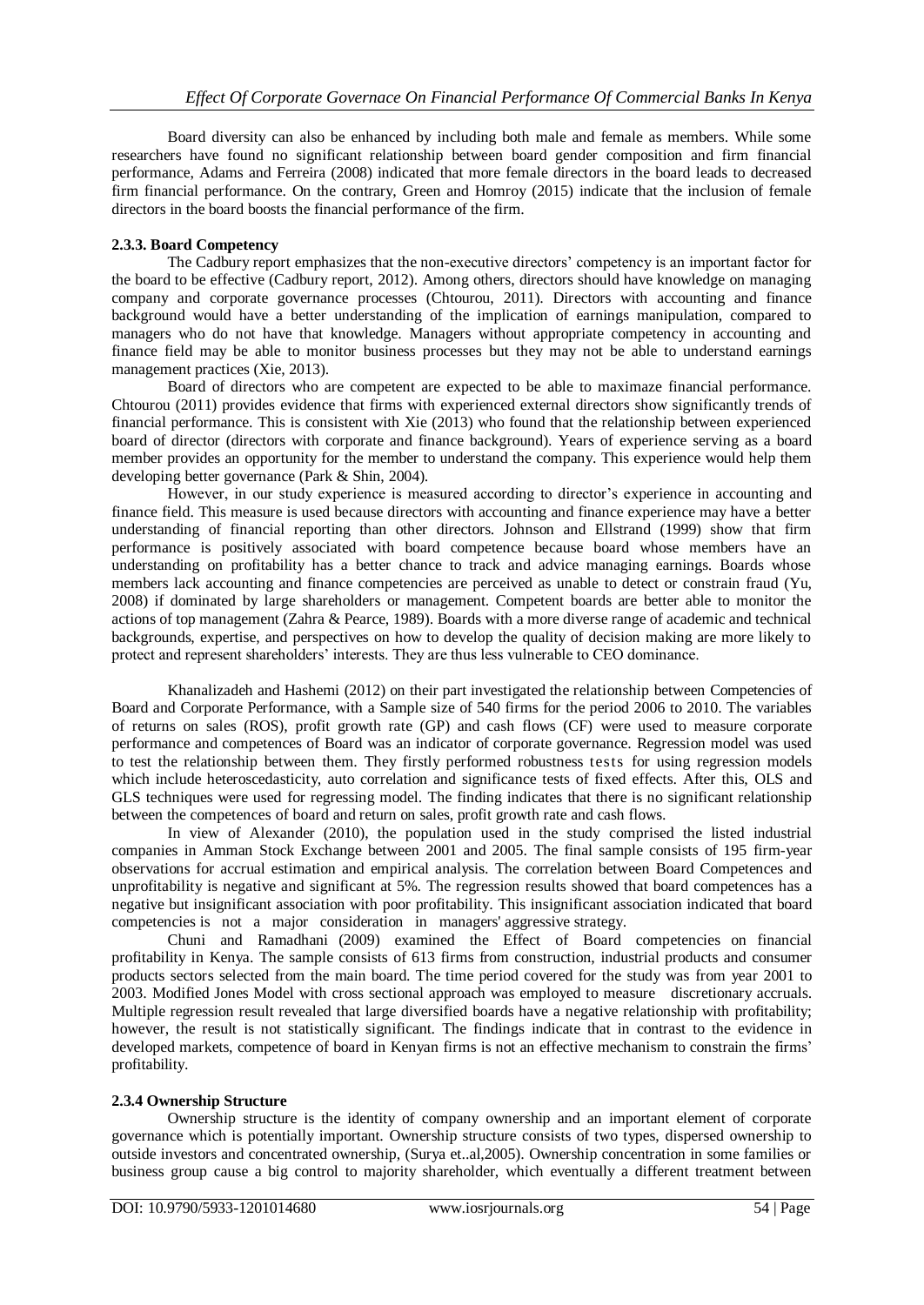shareholders emerge and the one who will be harm is the minority shareholders. Ownership concentration is determined by the number of share that is held by three biggest shareholders and counted with Herfindahl index which is the square amount of share proportion (in percent), (Firth et..al, 2006).

Investor protection is high when the management ownership is high because outside investors expect the manager with their share ownership significantly will act in the best interest of all the shareholders to minimize the negative impact from unanticipated crisis of their share, (Leung et..al, 2007). Durnec and Kim (2003) claim that the bigger the ownership that owned by the controller shareholders and it will improve the quality and performance of a firm. Juliana (2006), proves that a high ownership concentration can give a trustable commitment from the controller owner with a purpose to build reputation and not to misuse the interest of minority shareholders. In this regard, ownership concentration factor is one of the determinants in the performance of banks as business institutions.

## **2.3.5 Transparency and Disclosure**

Transparency is integral to corporate governance, higher transparency reduces the information asymmetry between a firm's management and financial stakeholder's (equity and bondholders), mitigating the agency problem in corporate governance (Sandeep et al,2002). The concept of Bank transparency is broad in scope it refers to the quality and quantity of public information on a bank's risk profile and to the timing of its disclosure, including the banks past and current decisions and actions as well as its plans for the future. The transparency of the banking sector as a whole also includes public information on bank regulations and on safety net operations of the central bank (Enoch et al, 1997).

## **2.3.6 Insider shareholding and firm value**

The first argument to address the problem of agency concerns the use of insider shareholding. Several researchers (DeAngelo and DeAngelo, 1985; McConnell and Servaes, 1990; Loderer and Martin, 1997; Nor et al., 1999; Yeboah-Duah, 1993) have undertaken research on this aspect, reporting very conflicting results. In particular,

McConnell and Servaes (1990) find a significant curvilinear relationship between insider ownership and firm performance. While Loderer and Martin (1997) find no significant relationship, Nor et al. (1999) reported a non-linear relationship, drawing conclusionscontrary to those of Yeboah-Duah (1993).

## **2.3.7 Financial Performance**

Financial soundness is a situation where depositor's funds are safe in a stable banking system. The financial soundness of a financial institution may be strong or unsatisfactory varying from one bank to another (BOU, 2002). External factors such as deregulation; lack of information among bank customers; homogeneity of the bank business, connections among banks do cause bank failure. Some useful measures of financial performance which is the alternative term as financial soundness are coined into what is referred to as CAMEL as elaborated below:

Capital Adequacy: This ultimately determines how well financial institutions can cope with shocks to their balance sheets. The bank monitors the adequacy of its capital using ratios established by The Bank for International Settlements. Capital adequacy in commercial banks is measured in relation to the relative risk weights assigned to the different category of assets held both on and off the balance sheet items (Awino, 2010).

Asset Quality: The solvency of financial institutions typically is at risk when their assets become impaired, so it is important to monitor indicators of the quality of their assets in terms of overexposure to specific risks trends in non- performing loans, and the health and profitability of bank borrowers especially the corporate sector. Credit risk is inherent in lending, which is the major banking business. It arises when a borrower defaults on the loan repayment agreement, (Bank of Uganda, 2002).

Earnings: The continued viability of a bank depends on its ability to earn an adequate return on its assets and capital. Good earnings performance enables a bank to fund its expansion, remain competitive in the market and replenish and /or increase its capital (Juliana, 2006).

Liquidity: Initially solvent financial institutions may be driven toward closure by poor management of short-term liquidity. Indicators should cover funding sources and capture large maturity mismatches. An unmatched position potentially enhances profitability but also increases the risk of losses (Linyiru, 2006).

## **2.4 Empirical Literature Review for the study**

The possibility of corporate administration is as unique as the worldwide economy may be. As indicated by Adekunle and Aghedo (2014) in their paper on looking at corporate administration and budgetary execution of chose cited organizations in Nigeria in the year 2011 upon the examination of 263 organizations recorded in the Nigerian Securities Exchange utilizing OLS relapse investigation strategy,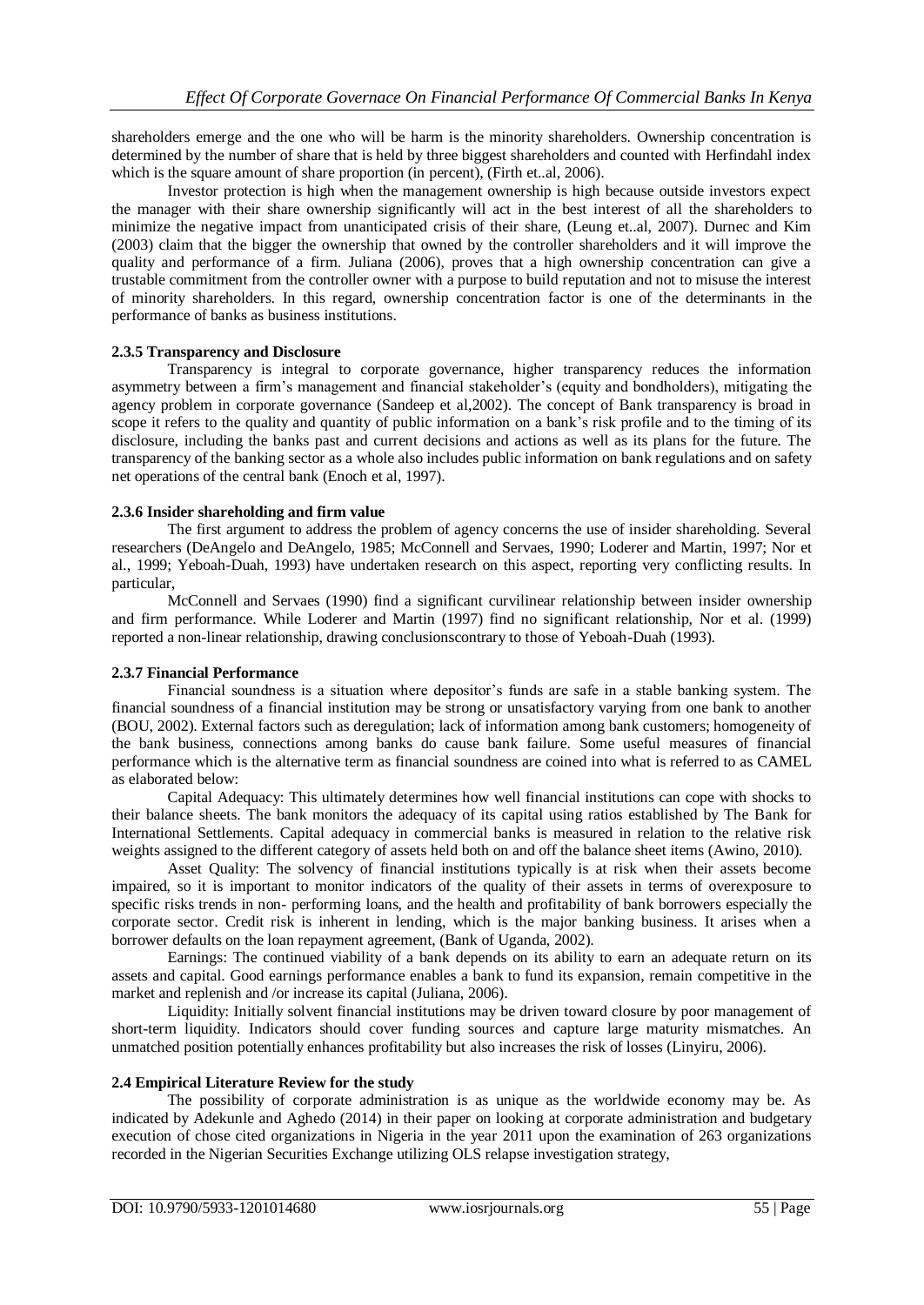They set up that most firms need to keep up a sizable number of administration. This diminishes the office costs in type of wage charge and thus specifically suggest an expansion in the monetary execution of the organizations. He additionally subjected his discoveries to a relapse show with an end goal to decide the relationship of different standards and their commitments to benefit of the organizations. The quantity of board individuals additionally had differentiating suggestion on execution of organizations. The less the board individuals along these lines, the higher the profits collected to the organization.

High possession fixation may likewise prompt carelessness of different investors who have a low focus. The majority of them look to seek after their own particular advantages and not that of the others. Their childishness may over the long haul prompt crumple of the organization.

Two broadly defined theories co- exist in the corporate governance literature. One stresses the discipline of the market, claiming that threat of hostile takeovers and leveraged buyouts in firms was sufficient to ensure full efficiency. Where managers neglect to invest in those projects that add value to the firm and its shareholders but divert recourses to their own benefit, the financial markets act to restore good governance. A number of mechanisms have been suggested, such as removing senior managers in poorly performing firms, (George, 2011); demanding cash flow payments in the form of debt service; and linking executive compensation to performance, including equity and options Jensen, (1986).

Matama, (2005) in the investigation of Corporate Governance and monetary execution on chose business banks, got a positive connection between Corporate Governance and budgetary execution. Masibo, (2005) inquired about on Board Governance and firm execution of chose state claimed enterprises and in recorded associations on Uganda Securities Exchange, got a positive immediate and aberrant connection between Board Governance and Firm money related Performance through Board Effectiveness. Piesses, (2005), completed exact research on Corporate Governance and firm execution in a worldwide point of view and acquired clashing outcomes on the connection between Corporate Governance and Firm execution

Barako et al. (2006) found that there was a positive connection between corporate social detailing and the board portrayal. On the off chance that there is an aggregate exposure of every single money related report, at that point the organization has a higher opportunity to perform. Barako and friends completed a nitty gritty research on the 54 Kenyan banks recorded at the Nairobi Stock trade for the years 1992-2001 utilizing OLS and Board Corrected Standard Errors techniques and there was a noteworthy postponement in money related detailing in Kenya.

Muhoro and McGee (2009) established from their paper, "A Comparative Study of Kenya and the United States of America", it takes at least 30 more days for companies to release their financial reports compared to the USA. The delay in reports lowers stakeholder confidence in the company. To some extent, it may even create loopholes to manipulation of the reports and consequently corruption. It is therefore important that the reporting strategies be implemented with discretion.

A study performed by Enekwe et al. (2014) on "the effect of financial leverage on financial performance: Evidence of quoted pharmaceutical companies in Nigeria" found no significant relationship between the financial leverage and firm performance upon evaluating the debt ratio, debt-equity ratio and interest coverage ratio and their effects on ROA in three pharmaceutical companies in Nigeria.

Several studies have been conducted on ownership structure metrics of managerial ownership, foreign ownership and institutional ownership Yu (2013) uses a panel data of Chinese listed firms during the period of 2003 and 2010 to investigate the effect of state ownership on earnings management. He found that, state ownership effects on earnings management is in a form of a U-shape. This means that, while state ownership initially decreases with earnings management, it would enhance firm performance when it is concentrated. This effect can be explained by the fact that high concentration of state ownership helps firms get benefits from government's support and political connections. The research also indicates that government policy related to state ownership plays a role in positive link between state ownership and earnings management.

Namazi and Kermani (2008) analyzed the impact of ownership structure on firm performance of listed companies in Tehran Stock Exchange. The sample consisted of 66 companies, panel data was used to test the hypotheses. They divided the ownership into institutional and private ownership categories. Private ownership was further divided into corporate, management and external shareholders .They found that managerial ownership has a negative association with performance. In a similar study by Mirada (2008) who examined the controlling role of institutional investors, the result suggested a positive relation between institutional investors and earning quality.

#### **2.5 Summary of Literature Reviewed**

A few examinations have been led on corporate administration and hierarchical execution with many concentrated on corporate administration and general execution of an association.

Moreover, a significant number of studies have inspected the connection between corporate administration and monetary execution of associations in managing an account, protection and securities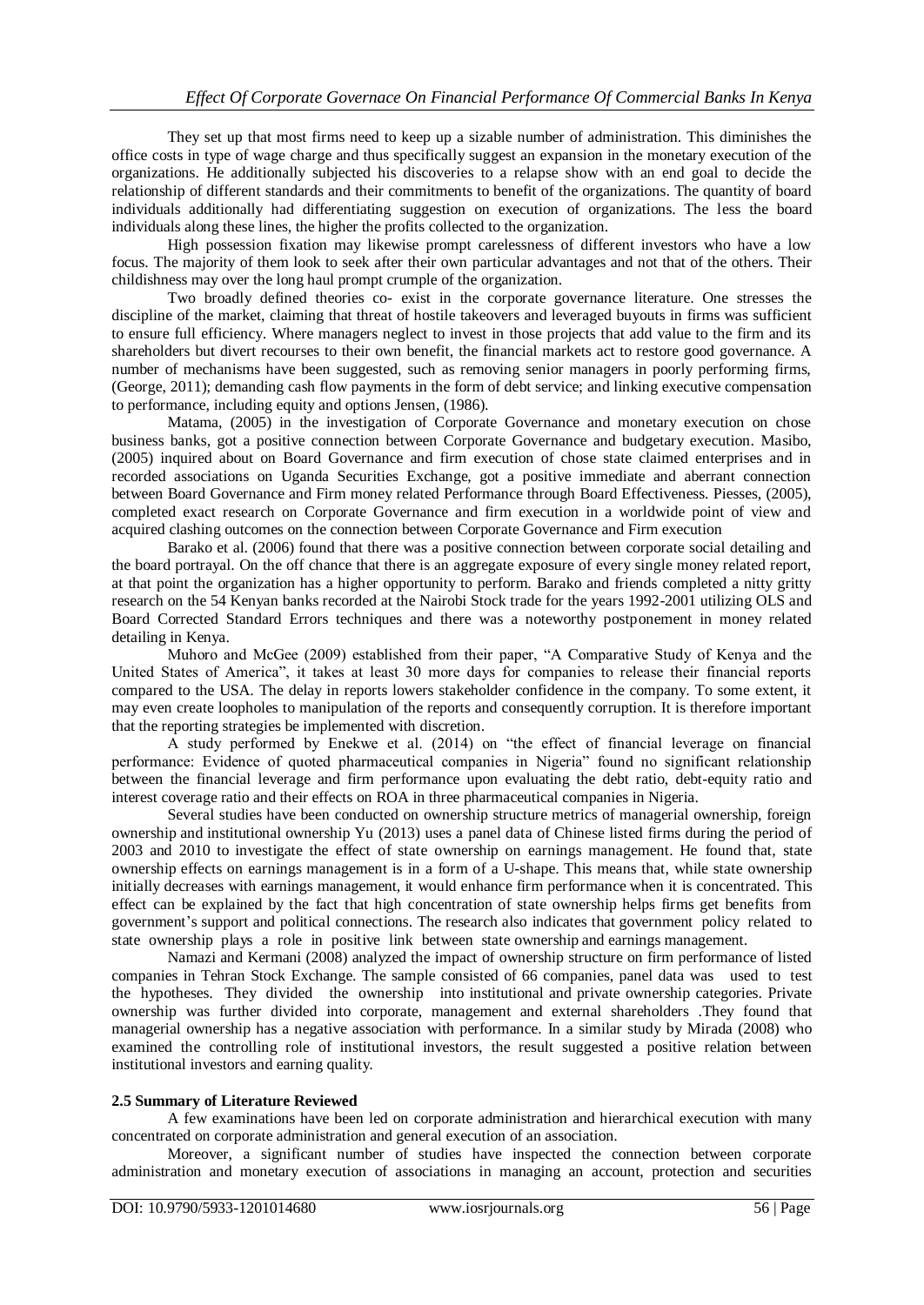Exchange. The hypothetical writing has differing sees on the impact of corporate administration on execution of associations. The office hypothesis proposes that supervisors seek after their own particular advantages to the detriment of the investors while asset based hypothesis demonstrates that the organization needs to put resources into its official and non-official executives keeping in mind the end goal to put the association in an aggressive edge. Observational writing both worldwide and nearby, demonstrate proof of some connection between corporate administration and budgetary execution of associations.

In spite of the variety of writing, little has been done on the connection between corporate administration and monetary execution Islamic establishment. Where examines have been done, just a couple of factors have been talked about. This investigation hence tried to connect the current relevant and calculated hole that exists in the writing.

## **2.6. Research Gap**

Although findings noted in other studies are important in explaining the relationship between corporate governance and financial performance of commercial banks, there is scanty literature on the application of this subject in commercial banks in Kenya. This study is specifically addressing this gap and the extent to which these corporate governance aspects affect financial performance of commercial banks in Kenya. The empirical studies reviewed considered huge sample sizes and therefore this study endeavored to investigate the influence of using a smaller sample on the relationship between corporate governance and financial performance of Kenyan commercial banks.

## **III. Research Methodology**

#### **3.1 Introduction**

This chapter discussed the research design, the description of the study population, the sampling procedures, and data collection procedures, data collection instrument, data analysis and the limitation of the study.

## **3.2 Research Design**

In order to look at the ownership structure and corporate governance and its effects on performance in the Kenyan commercial banks, this research study used cross sectional and analytical research designs. This research design was used to collect a snap shot of data and analysis of the relationships between study variables. The design was more appropriate as it enabled respondents to give their relevant information on the issue of interest to the study, (Cooper & Schindler, 2003).

#### **3.3 Population**

This study targeted 440 respondents i.e. 10 supervisory staff from each of the 44 target banks

Target population in statistics is the specific population about which information is desired. According to Mugenda & Mugenda (2003), a population is a well-defined or set of people, services, elements, and events, group of things or households that are being investigated. The study population was all the 44 commercial banks in Kenya.

#### **3.4 Sample**

According to Mugenda (2003), a sample ratio of 0.3 was used to obtain sample representation of all respondents. In this case, thirteen (13) commercial banks were subjected to the study. The study purposively sampled 10 supervisory staff from each of the 13 sampled firms to get a sample of 132 respondents.

Due to the variability of characteristics among items in the population, the researchers applied scientific sample designs in the sample selection process to reduce the risk of a distorted view of the population, and made inferences about the population based on the information from the sample survey data. Only the sampled population was subjected to the data gathering exercise to provide the necessary information for the study.

#### **3.5 Sources of Data**

The two sources of data are primary and secondary data. Primary data were obtained by administering questionnaires to the sampled commercial banks. Secondary source were provided information and data from the published annual reports and company sources spanning five years. In this study, questionnaires and abstraction methods were used in collecting data. Questionnaire was used to collect primary data directly from the respondent. It consisted of questions on Corporate Governance, board roles, board effectiveness, size and contingency. Abstraction method was used to collect secondary data from financial reports and statements provided by the sampled banks. In order to increase reliability of the findings, a combination of data from annual financial reports and questionnaires were used.

#### **3.5.1 Reliability and Validity tests**

Prior to visiting the company for data collection, the researcher obtained a letter from the authorities to permit him proceed in obtaining the data. The purpose of the letter was to ensure trustworthiness by the respondent and therefore able to provide quality and reliable data. On the other hand the content validity and reliability was assured by ensuring that each question in the questionnaire and interview schedule is valid and correctly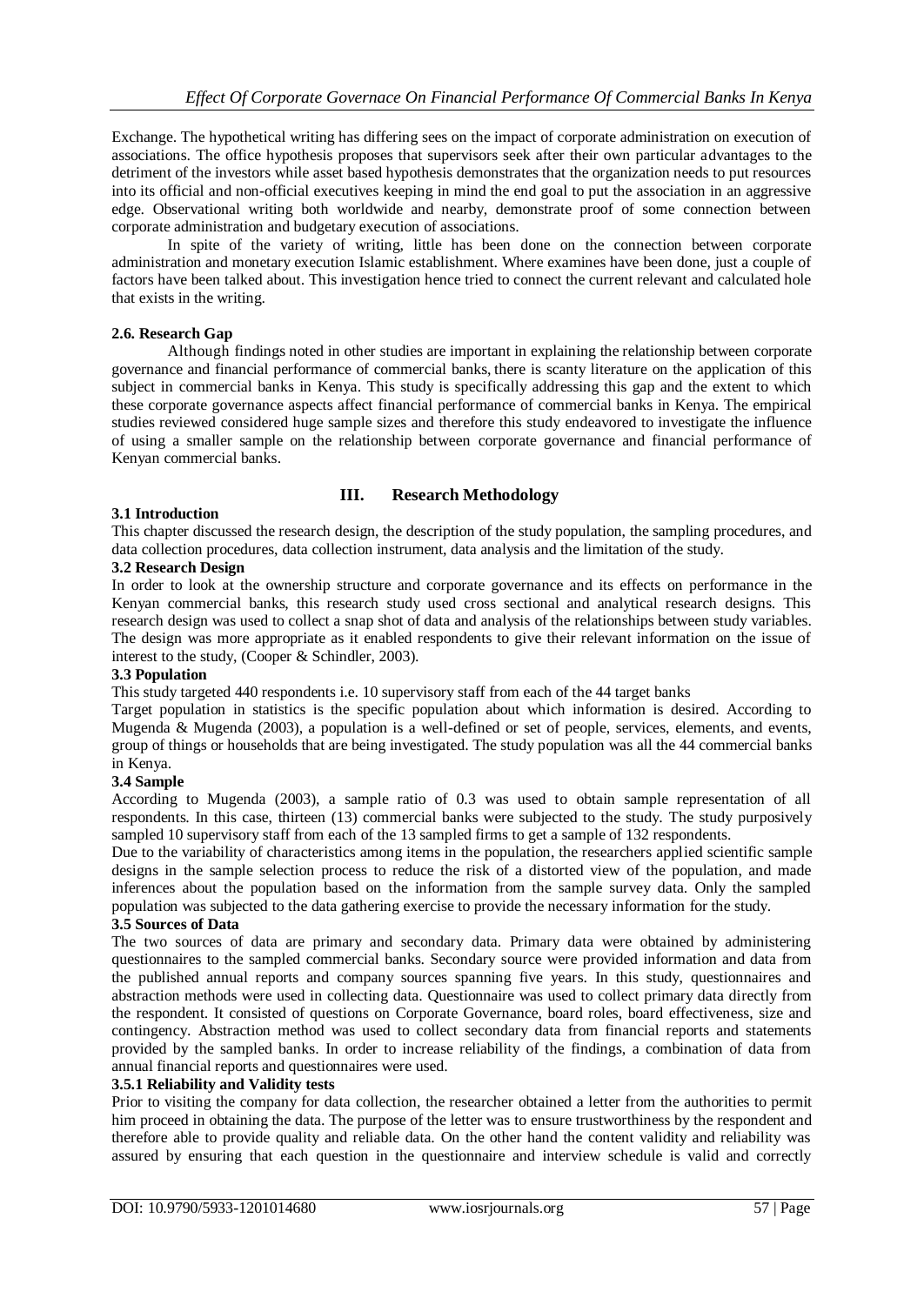structured for easy understanding. Moreover, the secondary data to be reviewed must be recent and up to date as well as containing relevant contents.

To ensure reliability, the researcher pre-tested the questionnaire using two commercial banks. The purpose of the pilot study was to enable the researcher to improve on the reliability of the data collecting instruments and to familiarize with their administration.

According to Masibo (2005), pre-testing provides a check on the feasibility of the proposed procedure for coding data and shows up flaws and ambiguities in the instruments of data collection. It also yielded suggestions for improvement of data collecting tools. The test-retest technique of measuring reliability was used in the case. This involved administering the questionnaire to the two pilot respondents twice with a time lapse of one week and then computing the correlation coefficient (r) for the two tests.

On the other hand the content validity of the two instruments of data collection was assured by ensuring that each of the items in the questionnaire and interview schedule addressed specific contents and objectives of the study. The end result was that the instruments were appropriate in terms of content validity. The validity and reliability of the tools for data collection were eventually ascertained, and used to collect data from the sampled respondents.

## **3.6 Data analysis**

The independent variable which is corporate governance was measured in terms of board structure / size and decision making. Board roles were measured in terms of monitoring and control, access to resources, strategy and advice and counsel. Board effectiveness was measured in terms of committees, risk management, delegation, skills and knowledge. Financial performance as dependent variable was measured in terms of the revenue collection performance ratio of actual revenue over budgeted revenue, expenditure performance ratio of actual expenditure over budgeted expenditure.

Value for money was measured as a ratio of actual revenue over actual expenditure (efficiency). Data analysis was carried out by use of narrative analysis strategy, by gauging the extent to which given information provides insights about the issues of corporate governance and its effect on financial performance of commercial Banks. Some statistical software was also used in analysis of quantitative data. The results from the annual financial reports and other documentations were presented in tables, and in form of charts, graphs and narrative statements.

## **3.7 Variables for Bank Financial Performance**

Bank performance represents the objective of shareholder's interest. This study employed a single variable for bank performance relevant to return on shareholder's investment, called ROE. Return on equity reveals how much profit a company earned in comparison to the total amount of shareholder equity found on the balance sheet. It is calculated through the

following formula:

Return on Equity  $=$  net income Shareholders equity

A business that has a high return on equity is more likely to be one that is capable of generating cash internally. For the most part, the higher a company's return on equity compared to its industry, the better.

## **3.8 Bank Performance equation**

Separation between ownership and management has led to the creation of problems within the institution as a result of conflicting interests of owners and managers leading to the need to search for those means which ensure consensus and ending the conflict.

Due to financial crises, especially during the past few years, interest has grown in what is known as corporate governance as a contributor to ending this problem through the adoption of governance mechanism ensuring that managers act to serve shareholders' interests to improve performance and maximize shareholders' wealth, (Aljifri & Moustafa, 2007)

The performance equation for the study was formulated as follows:

There was a statistically indicative effect for bank corporate governance (i.e. corporate governance practices, Shareholders rights and responsibilities, Disclosure policies and practices, corporate governance policies in ROE as indicator of bank financial performance. This was illustrated by the equation below:

 $ROE = b0+b1 CGPR + b2 SRR + b3 DPP+ b4CGPO + e$ Where: CGPR: Corporate Governance Practices SRR: Shareholders Rights and Responsibility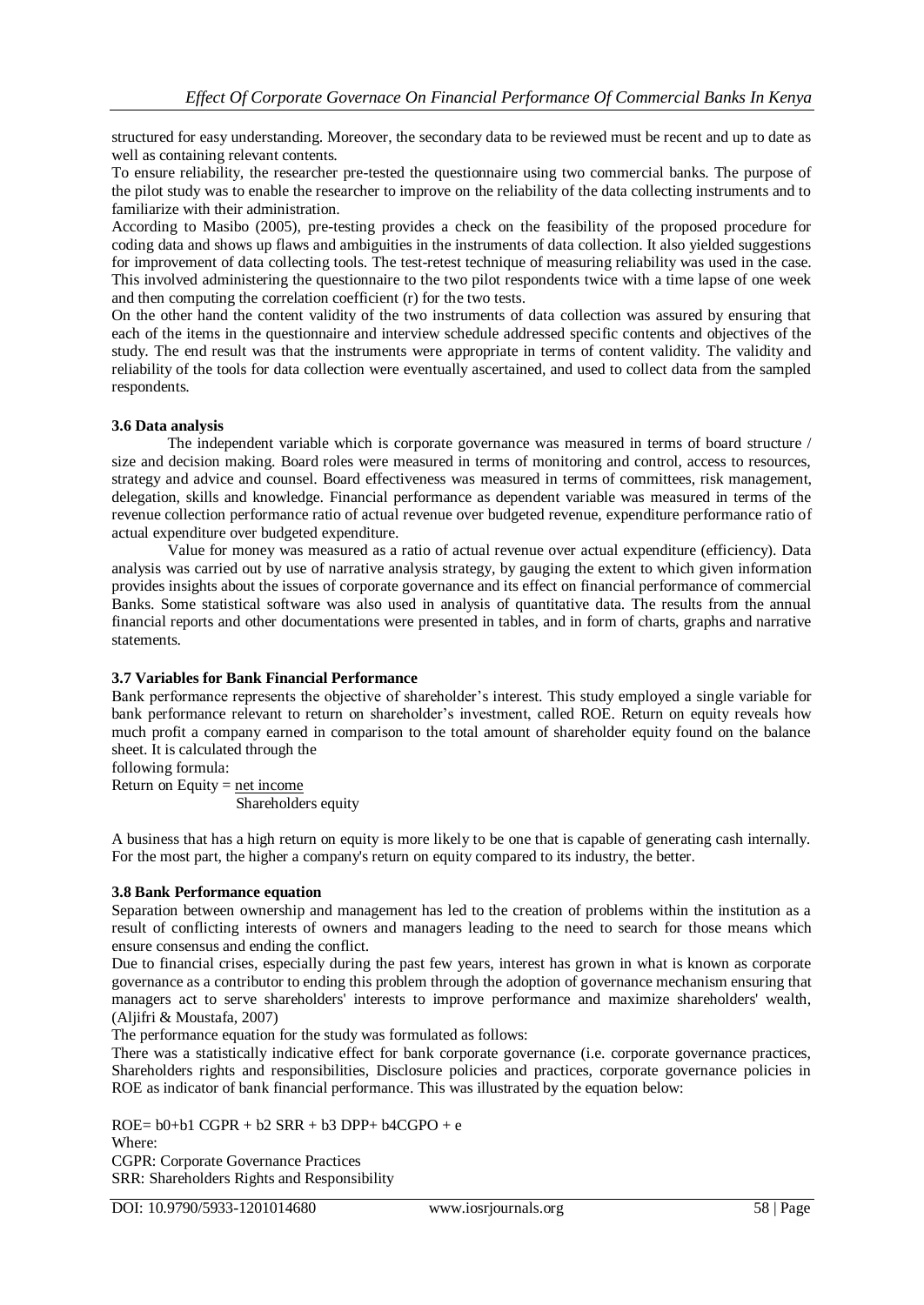DPP: Disclosure Policies and Practices CGPO: Corporate governance policies e: Standard Errors

## **IV. Data Analysis And Discussions**

## **4.1 Introduction**

The chapter presents findings of the study which has been analyzed in line with the study objectives using thematic and sub thematic areas as follows: questionnaire return rate, background information of the respondents, and thematic areas of corporate governance practices, shareholders rights and responsibilities, disclosure policies and practices and corporate governance policies as independent variables and financial performance as the dependent variable. The study presents analyzed data inform of descriptive and inferential statistics.

## **4.2 Questionnaire Return Rate**

The study used questionnaires as a tool for data collection. Out of the 132 questionnaires issued, 121 were filled and returned. This represented a return rate of 91.67% which was good when compared to the recommended response rate to verify consistency of measurements required for analysis (75% based on Nachimias & Nachimias, 2005). Table 4.1 shows this information;

| <b>Table 4.1 Questionnaire Return Rate</b> |  |
|--------------------------------------------|--|
|                                            |  |

| Ouestionnaire | Number           | Percentage % |  |
|---------------|------------------|--------------|--|
| Delivered     | 132              | 100.00       |  |
| Returned      | 12<br>$1 \leq 1$ | 91.67        |  |
| Not returned  | 09               | 8.33         |  |

## **4.3 Background Information**

The study examined the respondents in respect to their age, gender academic qualifications and length of operation in the current office. It was important to consider the above demographic characteristics of respondents to see whether they have any implications on the study variables. Additionally, To examine effect of Corporate Governance Practices on the financial performance of commercial banks in Kenya, To examine effect of Shareholders Rights and Responsibility on the financial performance of commercial banks in Kenya, to examine effect of Disclosure Policies and Practices on financial performance of commercial banks in Kenya and to examine effect of Corporate governance policies on performance of commercial banks in Kenya

#### **4.3.1. Distribution of Respondents by Age**

The study also examined how respondents were distributed according to their age categories. Table 4.2 shows the results of the analysis.

| Table 4.2: Distribution of Respondents by Age |           |         |  |  |
|-----------------------------------------------|-----------|---------|--|--|
|                                               | Frequency | Percent |  |  |
| Below 25 Years                                | 10        | 8.3     |  |  |
| 25 to 29 Years                                | 19        | 15.7    |  |  |
| 30 to 34 Years                                | 12        | 9.9     |  |  |
| 35 Years and Above                            | 80        | 66.1    |  |  |
| <b>Total</b>                                  | 121       | 100.0   |  |  |

It was noted that 66.1% of the respondents who were the majority were above the age of 35 years. Respondents between 25 to 29 years were 15.7% while those between 30 to 35 years were 9.9% of the sampled population. It was further noted that 10 respondents which represented 8.3% of the sampled population were below 25 years of age. The findings implied that most of the respondents were elderly as shown in the table 4.2 above;

## **4.3.2 Distribution of Respondents by Gender**

The study also examined how respondents were distributed according to their gender categories. Table 4.3 shows the results of the analysis.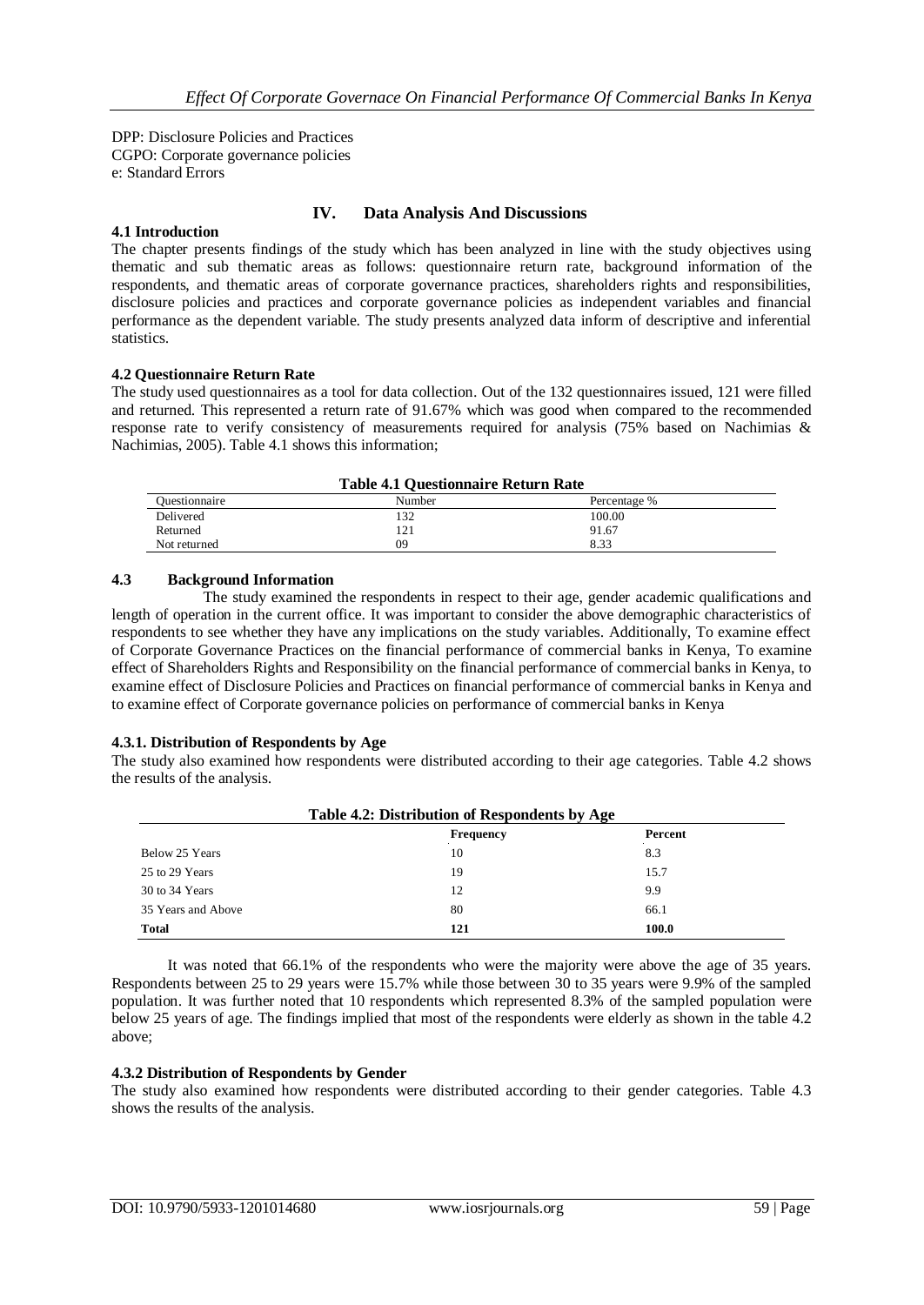|               | $2.0012$ increased and the street contraction $\sigma$ , general |                 |  |
|---------------|------------------------------------------------------------------|-----------------|--|
| <b>GENDER</b> |                                                                  |                 |  |
|               | Frequency                                                        | Percent $(\% )$ |  |
| Male          | 74                                                               | 61.2            |  |
| Female        | 47                                                               | 38.8            |  |
| <b>Total</b>  | 121                                                              | 100.0           |  |

**Table 4.3: Distribution of Respondents by gender**

It was noted that (74) 61.2% of the respondents who were the majority were male while (47) 38.3%) were female. This shows that most of the respondents were male.

#### **4.3.3 Distribution of Respondents by Academic Qualifications**

The study examined the distribution of respondents according to their highest academic qualifications. The pertinent results are shown in Table 4.4.

|                      | Frequency | Percent |
|----------------------|-----------|---------|
| Primary              | 0         | 0.0     |
| Secondary            |           | 0.8     |
| Diploma              | 18        | 14.9    |
| Undergraduate Degree | 83        | 68.7    |
| Post Graduate Degree | 19        | 15.7    |
| <b>Total</b>         | 121       | 100.0   |

## **Table 4.4 Distribution of Respondents by Academic Qualifications**

The study findings indicated that majority (83) (68.7%) of the respondents were bachelor degree holders. In addition, (18) 14.9% of the respondents were diploma holders while (19) 15.7% held post graduate degrees. 1(0.8%) of the respondents held a secondary level certificates while none had primary level qualifications. Only 2.9% respondents had primary as the highest level. The findings illustrated that most of the respondents were academically qualified.

## **4.3.4 Distribution of Respondents by Length of service in the current office**

The study further examined how respondents were distributed according to the length of service in the current position (Table 4.5).

| Table 4.5: Length of service in the current office |           |         |  |  |  |
|----------------------------------------------------|-----------|---------|--|--|--|
|                                                    | Frequency | Percent |  |  |  |
| 1 year                                             | 16        | 13.2    |  |  |  |
| 2 Years                                            | 22        | 18.2    |  |  |  |
| 3 Years                                            | 55        | 45.5    |  |  |  |
| 4 or more than 4 Years                             | 28        | 23.1    |  |  |  |
| <b>Total</b>                                       | 121       | 100.0   |  |  |  |

## **Table 4.5: Length of service in the current office**

The study determined that 45.5% of the respondents had length of operation experience in the current position for 3 years. In addition, 23.1% had 4 or more than 4 years working experience while 18.2% had worked for 2 year in the current position. Respondents that had worked for only 1 year were 13.2%. This implies that most respondents had joined their current organizations just 3 years ago.

#### **4.4. Test for assumptions of Multiple Linear Regression Analysis Multicollinearity**

Multicollinearity exists when the independent variables are highly correlated  $(r= 0.7 \text{ and above})$ . Multiple regressions are very sensitive on this. Tabachnick and Fidell (2001) suggest that one should avoid inclusion of two variables with a bivariate correlation of 0.7 or more in the same multiple linear regression analysis. To determine the nature and magnitude of the relationships between the independent variables in the study, Pearson Product Moment Correlation Coefficient technique was used.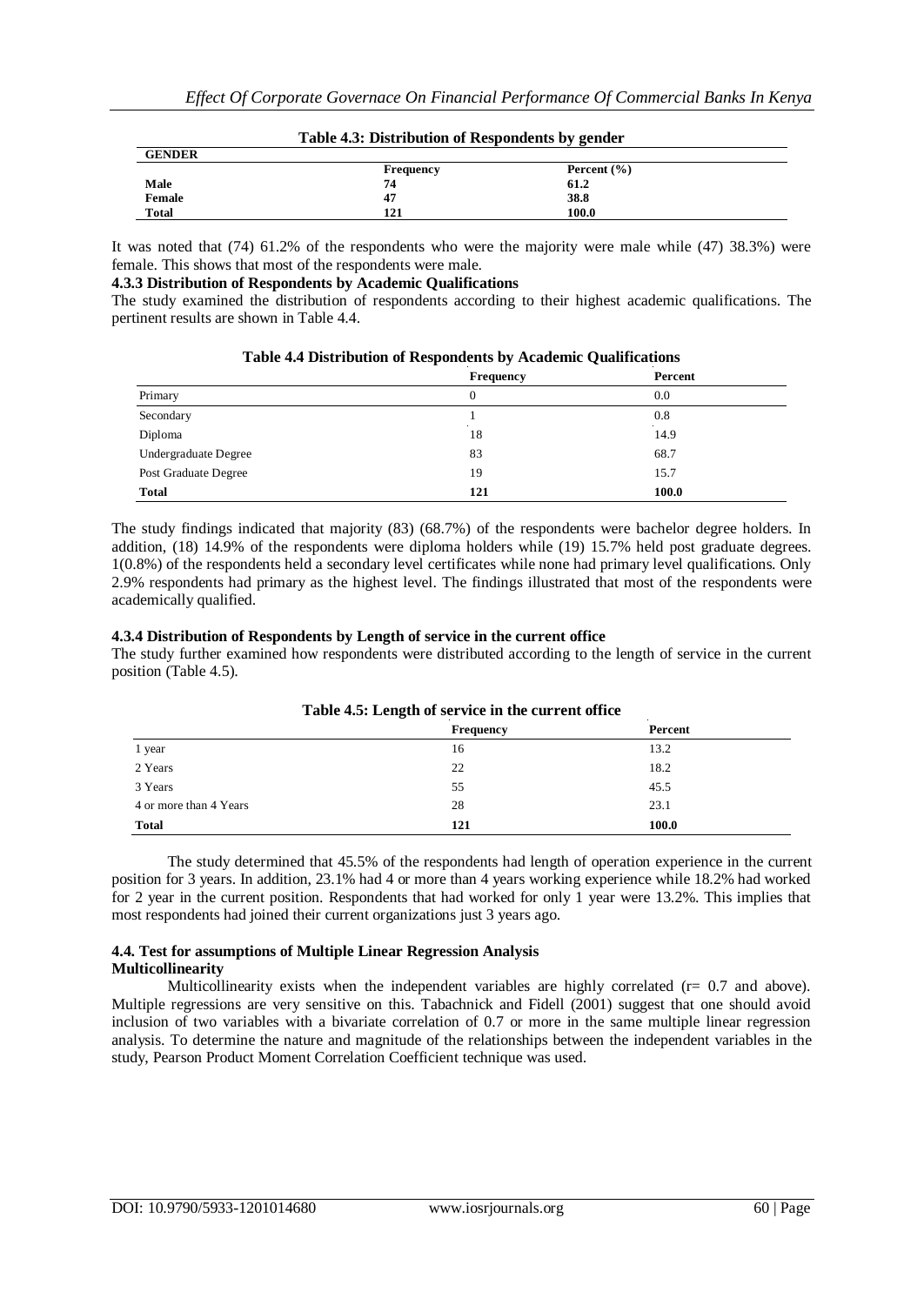|                                                                         |        |                                                              | тамс т.б. согтошной шанта гог ніс тисьсичене (агіаме) |                                                         |           |          |     |  |
|-------------------------------------------------------------------------|--------|--------------------------------------------------------------|-------------------------------------------------------|---------------------------------------------------------|-----------|----------|-----|--|
|                                                                         |        |                                                              |                                                       | Corporate Governance Shareholders Rights and Disclosure |           | Policies | and |  |
|                                                                         |        |                                                              | Practices                                             | Responsibility                                          | Practices |          |     |  |
| Corporate Governance Practices Pearson Correlation<br>$Sig. (2-tailed)$ |        |                                                              |                                                       |                                                         |           |          |     |  |
|                                                                         |        |                                                              |                                                       |                                                         |           |          |     |  |
|                                                                         |        | N                                                            | 121                                                   |                                                         |           |          |     |  |
| <b>Shareholders</b>                                                     | Rights | and Pearson Correlation                                      | $.293$ <sup>*</sup>                                   |                                                         |           |          |     |  |
| Responsibility                                                          |        | $Sig. (2-tailed)$                                            | .000                                                  |                                                         |           |          |     |  |
|                                                                         |        | N                                                            | 121                                                   | 121                                                     |           |          |     |  |
|                                                                         |        | Disclosure Policies and Practices Pearson Correlation        | .211                                                  | $.408^{\circ}$                                          |           |          |     |  |
|                                                                         |        | $Sig. (2-tailed)$                                            | .005                                                  | .000                                                    |           |          |     |  |
|                                                                         |        | N                                                            | 121                                                   | 121                                                     | 121       |          |     |  |
|                                                                         |        | **. Correlation is significant at the 0.01 level (2-tailed). |                                                       |                                                         |           |          |     |  |

**Table 4.6: Correlation matrix for the Independent variables**

Since none of the pair of independent variables had a correlation coefficient above 0.7 as shown in table 4.35 above, then there is an indication of absence of multicollinearity. The VIF (variance inflation factor) values in table 4.36 were less than four and tolerance above 0.2; implying that there was no Multicollinearity, Tabachnick and Fidell (2001).

**Table 4.7: Variance Inflation Factor (VIF) among Independent variables**

| <b>Variable</b>                          | Tolerance | VIF.  |  |
|------------------------------------------|-----------|-------|--|
| Corporate Governance Practices           | 904       | .106  |  |
| <b>Corporate Governance Practices</b>    | 789       | .268  |  |
| <b>Disclosure Policies and Practices</b> | .824      | . 213 |  |
| Corporate governance policies            | 904       | .106  |  |

To test for the assumptions of linearity, Homoscedasticity and presence of outliers in the scores, Normal p-p plot and Scatter plot of the standardized residuals were adopted for the study.



Figure. 4.8: Normal p-p plot of regression standardized residual



## **4.4.1. Linearity test**

As shown Normal Probability Plot in figure 4.8, the points lie in a reasonably straight diagonal line from bottom left to top right; an indication of linearity assumption being achieved.

## **4.4.2. Homoscedasticity test**

Homoscedasticity refers to the assumption that the dependent variable exhibits similar amounts of variance across the range of values for an independent variable. Lack of the deviations of the residuals from a centralized rectangle with most of the scores concentrated in the Centre (along the point) as shown in figure 4.9 suggest that we did not violet the assumption of homoscedasticity.

## **Outliers**

Tabachnick and Fidell (2001, p. 122) define outliers as those with standardized residual values above about 3.3 (or less than –3.3). Linear Regressions analysis is very sensitive to outliers (very high or very low scores). From figure 4.9, none of the standardized residuals is more than 3.3 or less than –3.3, indicating absence of outliers in our dataset.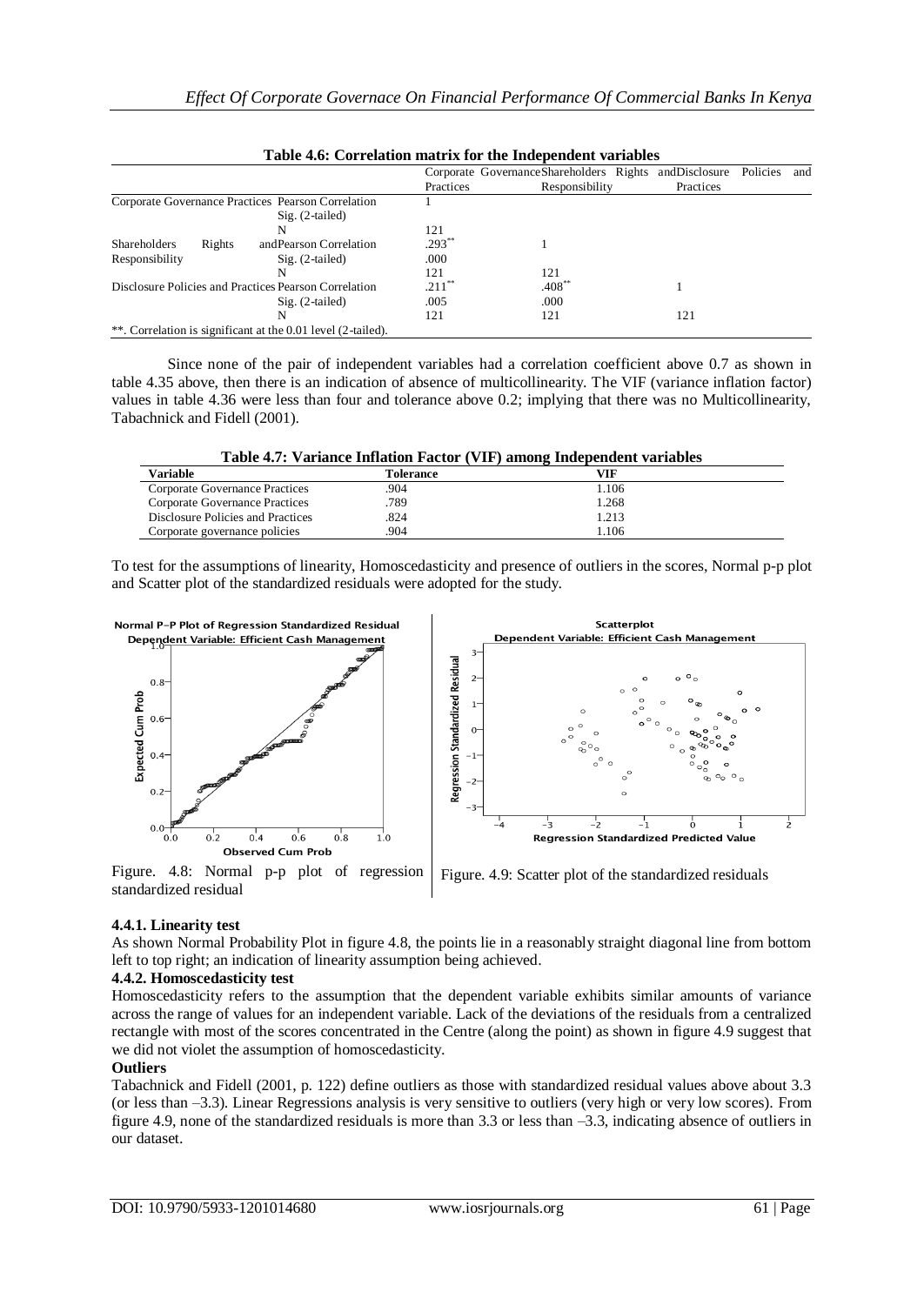## **4.5. Descriptive Statistics for the Study**

#### **4.5.1. Effect of Corporate Governance Practices on the financial performance of commercial banks in Kenya**

The first objective of this study was to examine effect of Corporate Governance Practices on the financial performance of commercial banks in Kenya. To achieve this respondent were asked to give their opinions on how they agree or disagree with the statements in Likert scale of 1-5, where 1= Strongly Disagree, 2= Disagree, 3= not sure, 4= Agree, 5= Strongly Agree.

Respondents were asked to state their observation on whether BoD has regular meetings. As tabulated in [4.8](#page-17-0) they observed as follows: 4.7% (6) strongly disagreed, 21.9% (26) disagreed, 28.1% (34) were undecided, 25.0% (30) agreed and 20.3% (25) strongly agreed. Therefore, majority 45.3% (55) of the respondents generally agreed that BoD has regular meetings. However, 26.6% (33) generally disagreed.

The study also sought to investigate whether there are many potential conflict of interest between

the company and the BoD. It was realized, as seen *[4.](#page-17-0)*8, that 0.0% (0) strongly disagreed, 0.0% (0) disagreed, 4.7% (6) were undecided, 39.1% (47) agreed and 56.3% (68) strongly agreed. As indicated by the high percentage 95.4% (115), Majority of the respondents agreed that there are many potential conflict of interest between the company and the BoD. However, none 0.0% (0) disagreed.

The third item under this theme was to establish whether the company has unequivocal list of shares owne by the members of BoD. It was established, as seen *[4.](#page-17-0)*8, that 0.0% (0) strongly disagreed, 0.0% (0) disagreed, 1.6% (2) were undecided, 26.6% (32) agreed and 71.9% (87) strongly agreed. As indicated by the high percentage 98.5% (119), majority of respondents agreed that The Company has unequivocal list of shares owned by the members of BoD. However, 0.0% (0) disagreed.

The fourth item under this theme was to establish whether The Company has an internal written policy regarding BoD members having recurrent positions as directors in other companies. It was found that, as seen *[4.](#page-17-0)*8 0.0% (0) strongly disagreed, 0.0% (0) disagreed, 0.0% (0) were undecided, 23.4% (28) agreed and 76.6% (93) strongly agreed. General, it was evident that 100.0% (121) of respondents agreed that the company has an internal written policy regarding

BoD members having recurrent positions as directors in other companies.

The study sought to establish whether The BoD is responsible for vision, mission and Strategic plan. As illustrated in *[4.](#page-17-0)*8, the employees' responses were as follows: 0.0 (0) strongly disagreed, 0.0% (0) disagreed, 0.0% (0) were undecided, 54.8% (55) agreed and 45.2% (66) strongly agreed. Therefore, all respondents 100% (121) generally agreed that The BoD is responsible for vision, mission and Strategic plan.

In establishing whether the company provides formal performance appraisal review of the BoD regularly, it was realized, as seen in *[4.](#page-17-0)*8, that 0.0% (0) strongly disagreed, 0.0% (0) disagreed, 1.6% (2) were undecided, 45.3% (55) agreed and 53.1% (64) strongly agreed. Majority of respondents agreed, as seen from the high percentage 98.4% (119) that The company provides formal performance appraisal review of the BoD regularly.

The seventh item under this theme was to determine whether The Company provides formal performance appraisal review of the BoD regularly. It was established, as seen *[4.](#page-17-0)*8, that 0.0% (0) strongly disagreed, 1.6% (2) disagreed, 1.6% (2) were undecided, 21.9% (26) agreed and 75.0% (91) strongly agreed. As indicated by the high percentage 96.9% (75), majority of respondents agreed that The Company provides formal performance appraisal review of the BoD regularly. However, 1.6% (2) disagreed.

Respondents were asked to state their observation on whether the company provides an internal nomination process for the BoD. As tabulated in [4.](#page-17-0) They observed as follows: 4.7% (6) strongly disagreed, 21.9% (26) disagreed, 28.1% (34) were undecided, 25.0% (30) agreed and 20.3% (25) strongly agreed. Therefore, majority 45.3% (55) of the respondents generally agreed that The Company provides an internal nomination process for the BoD. However, 26.6% (33) generally disagreed.

This findings are confirmed by previous studies by Alves (2012) who examined the relationship between corporate governance practices in Portugal and Financial performance Using a sample of 34 non-financial listed Portuguese firms for the period between 2002 to 2007, discretionary accruals were estimated using both the cross sectional variation of the Jones model (1991) and the cross sectional variation of the modified Jones model proposed by Dechow, Sloan & Sweeney (1995). They found that, the coefficient of corporate governance practices variable was positive and significant. The study's result suggested that Corporate Governance Practices improved the financial performance. The findings were presented in *[4.](#page-17-0)*8.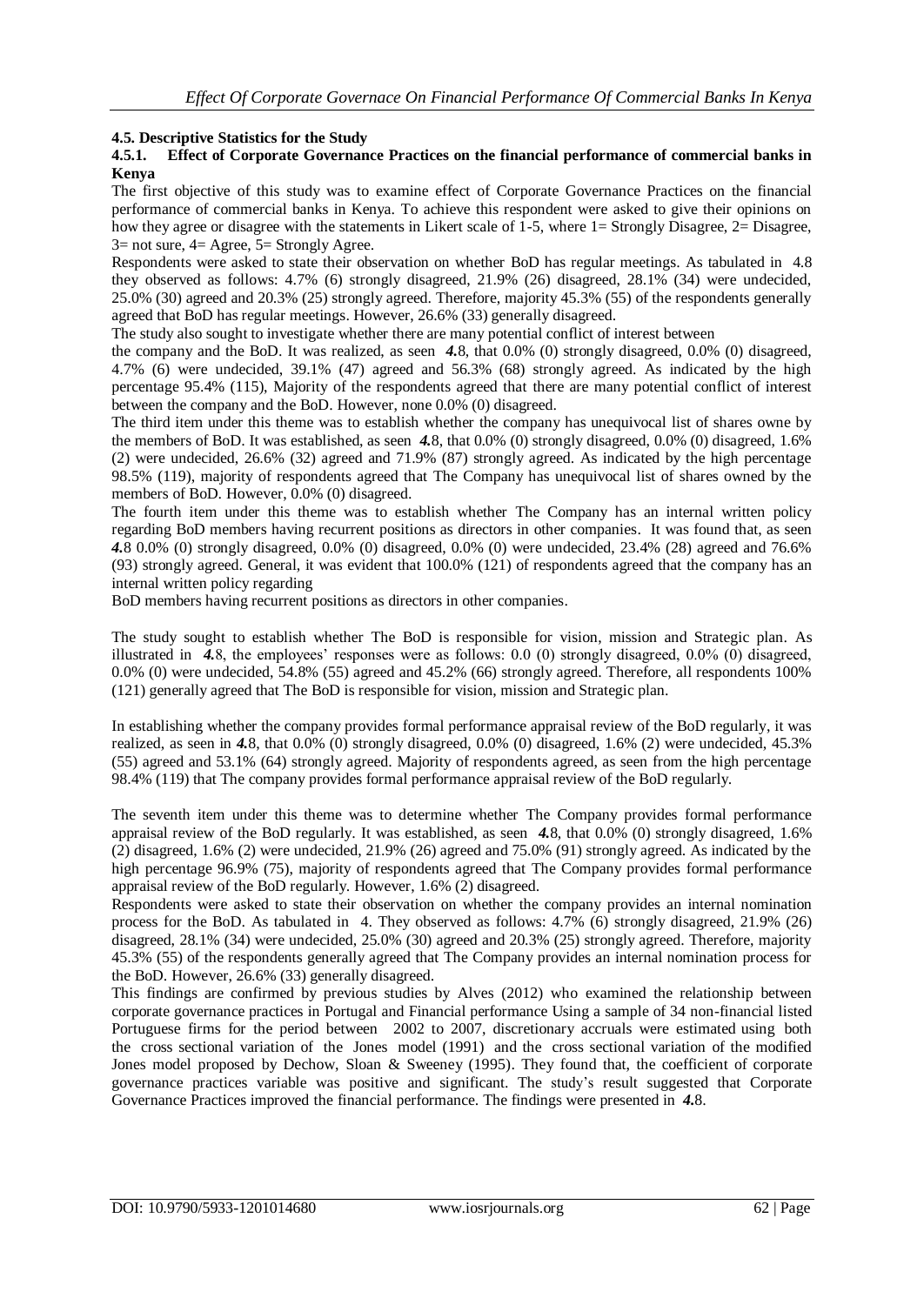<span id="page-17-0"></span>

| Table 4.8: The Influence of Corporate Governance Practices on the financial performance of commercial banks |  |
|-------------------------------------------------------------------------------------------------------------|--|
| in Kenva                                                                                                    |  |

|     |                                    |      | ш тепуа |              |              |           |              |
|-----|------------------------------------|------|---------|--------------|--------------|-----------|--------------|
| SN. | <b>Description</b>                 | SD.  | D       | $\mathbf{U}$ | $\mathbf{A}$ | <b>SA</b> | <b>Total</b> |
|     |                                    |      |         |              |              |           |              |
| 1.  | BoD has regular meetings           | 4.7% | 21.9%   | 28.1%        | 25.0%        | 20.3%     | 100.0%       |
|     |                                    | (6)  | (26)    | (34)         | (30)         | (25)      | (121)        |
| 2.  | There are many potential conflict  | 0.0% | 0.0%    | 4.7%         | 39.1%        | 56.3%     | 100.0%       |
|     | of interest between                | (0)  | (0)     | (6)          | (47)         | (68)      | (121)        |
|     | the company and the BoD            |      |         |              |              |           |              |
| 3.  | The company has unequivocal list   | 0.0% | $0.0\%$ | 1.6%         | 26.6%        | 71.9%     | 100.0%       |
|     | of shares owned by                 | (0)  | (0)     | (2)          | (32)         | (87)      | (121)        |
|     | the members of BoD                 |      |         |              |              |           |              |
| 4.  | The company has an internal        | 0.0% | $0.0\%$ | 0.0%         | 23.4%        | 76.6%     | 100.0%       |
|     | written policy regarding           | (0)  | (0)     | (0)          | (28)         | (93)      | (121)        |
|     | BoD members having recurrent       |      |         |              |              |           |              |
|     | positions as directors             |      |         |              |              |           |              |
|     | in other companies                 |      |         |              |              |           |              |
| 5.  | The BoD is responsible for vision, | 0.0% | $0.0\%$ | 0.0%         | 54.8%        | 45.2%     | 100.0%       |
|     | mission and                        | (0)  | (0)     | (0)          | (66)         | (55)      | (121)        |
|     | Strategic plan                     |      |         |              |              |           |              |
| 6.  | The company provides formal        | 0.0% | $0.0\%$ | 1.6%         | 45.3%        | 53.1%     | 100.0%       |
|     | performance appraisal              | (0)  | (0)     | (2)          | (55)         | (64)      | (121)        |
|     | review of the BoD regularly        |      |         |              |              |           |              |
| 7.  | The company provides formal        | 0.0% | 1.6%    | 1.6%         | 21.9%        | 75.0%     | 100.0%       |
|     | performance appraisal              | (0)  | (2)     | (2)          | (26)         | (91)      | (121)        |
|     | review of the BoD regularly        |      |         |              |              |           |              |
| 8.  | The company provides an internal   | 4.7% | 21.9%   | 28.1%        | 25.0%        | 20.3%     | 100.0%       |
|     | nomination                         | (6)  | (26)    | (34)         | (30)         | (25)      | (121)        |
|     | process for the BoD                |      |         |              |              |           |              |

## **4.5.2. To examine effect of Shareholders Rights and Responsibility on the financial performance of commercial banks in Kenya**

The second objective of this study was to determine the influence of Shareholders Rights and Responsibility on financial performance of commercial banks in Kenya. To achieve this respondent were asked to give their opinions on how they agree or disagree with the statements in Likert scale of 1-5, where  $1=$ Strongly Disagree, 2= Disagree, 3= not sure, 4= Agree, 5= Strongly Agree.

The study sought to investigate whether the banks have a corporate governance manual and policy. It was realized, as seen in [Table4.9](#page-18-0), that 0.0% (0) strongly disagreed, 1.6% (2) disagreed, 0.0% (0) were undecided, 18.8% (23) agreed and 79.7% (96) strongly agreed. A higher percentage of 98.5% (119) shows that most respondents agreed that the banks have a corporate governance manual and policy. However, 1.6% (2) disagreed.

The second item under this theme was to establish whether the bank has active working committees on audit, compliance, risk management, insurance and compensation. It was established, as seen [Table4.9](#page-18-0), that 0.0% (0) strongly disagreed, 0.0% (0) disagreed, 0.0% (0) were undecided, 15.6% (19) agreed and 84.4% (102) strongly agreed. As indicated all, 100.0% (121), of respondents agreed that the bank has active working committees on audit, compliance, risk management, insurance and compensation.

The third item under this theme was to establish whether banks have a written code of corporate e governance has been implemented governance which covers specifications of rights of shareholders, duties of directors and rules of disclosure. It was found that, as see[nTable4.9](#page-18-0), 0.0% (0) strongly disagreed, 0.0% (0) disagreed, 0.0% (0) was undecided, 12.5% (15) agreed and 87.5% (106) strongly agreed. General, it was evident that 100.0% (121) of respondents agreed that banks have a written code of corporate e governance has been implemented governance which covers specifications of rights of shareholders, duties of directors and rules of disclosure.

The study sought to establish whether their written policies and rules on corporate governance are implemented. As illustrated in [Table4.9](#page-18-0), the employees' responses were as follows: 0.0 (0) strongly disagreed, 1.6% (2) disagreed, 0.0% (0) were undecided, 12.5% (15) agreed and 85.9% (104) strongly agreed. Therefore, a majority of respondents 98.4% (119) generally agreed that their written policies and rules on corporate governance are implemented.

In establishing whether the board has a policy on periodic regular meetings, the study realized, as see[nTable4.9](#page-18-0), that 0.0% (0) strongly disagreed, 0.0% (0) disagreed, 0.0% (0) were undecided, 22.2% (27) agreed and 77.8% (94) strongly agreed. This finding indicate that all respondents agreed, as seen from the high percentage 100.0% (121), that the board has a policy on periodic regular meetings.

In establishing whether corporate governance policies enhance financial performance of banks, the study realized, as see[nTable4.9](#page-18-0), that 0.0% (0) strongly disagreed, 0.0% (0) disagreed, 0.0% (0) were undecided,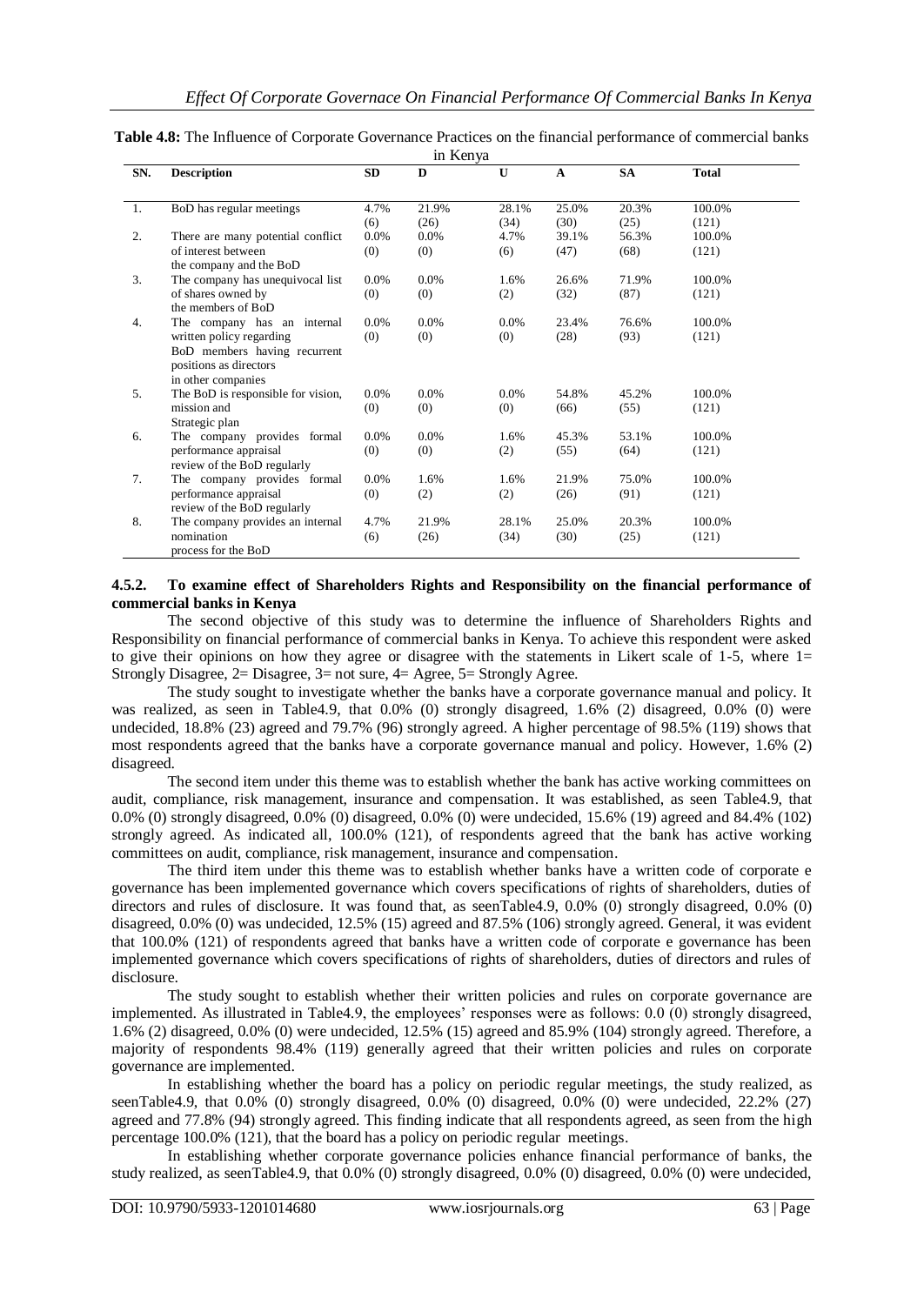20.3% (25) agreed and 79.7% (96) strongly agreed. This finding indicate that all respondents agreed, as seen from the high percentage 100.0% (121), that Corporate governance policies enhances financial performance of banks.

The above findings are not in line with findings of previous studies by Shah, Zafar and Durrani (2009) who investigated listed companies in Karachi Stock Exchange. The sample consists of 120 listed companies from different sectors. Discretionary accrual was measured using cross sectional modified Jones 1995. The correlation result shows that Shareholders Rights and Responsibility has no statistically significant correlated with financial performance. The findings for this objective were tabulated in [Table4.9](#page-18-0).

<span id="page-18-0"></span>

| Table4.9: Influence of Shareholders Rights and Responsibility on financial performance of commercial |
|------------------------------------------------------------------------------------------------------|
| banks in Kenva                                                                                       |

|                  | $\sim$ umo m rivn $\mu$                          |         |         |              |       |       |              |  |
|------------------|--------------------------------------------------|---------|---------|--------------|-------|-------|--------------|--|
| NO.              | <b>Description</b>                               | SD.     | D       | $\mathbf{U}$ | A     | SA    | <b>Total</b> |  |
| 1.               | We have a corporate governance manual and        | $0.0\%$ | 1.6%    | 0.0%         | 18.8% | 79.7% | 100.0%       |  |
|                  | policy                                           | (0)     | (2)     | (0)          | (23)  | (96)  | (121)        |  |
| 2.               | The bank has active working committees on        | $0.0\%$ | $0.0\%$ | $0.0\%$      | 15.6% | 84.4% | 100.0%       |  |
|                  | audit, compliance, risk management, insurance    | (0)     | (0)     | (0)          | (19)  | (102) | (121)        |  |
|                  | and compensation                                 |         |         |              |       |       |              |  |
| 3.               | Our bank has a written code of corporate e       | $0.0\%$ | $0.0\%$ | $0.0\%$      | 12.5% | 87.5% | 100.0%       |  |
|                  | governance has been implemented governance       | (0)     | (0)     | (0)          | (15)  | (106) | (121)        |  |
|                  | which covers specifications of rights of         |         |         |              |       |       |              |  |
|                  | shareholders, duties of directors and rules of   |         |         |              |       |       |              |  |
|                  | disclosure                                       |         |         |              |       |       |              |  |
| $\overline{4}$ . | Our written policies and rules on corporate      | $0.0\%$ | 1.6%    | $0.0\%$      | 12.5% | 85.9% | 100.0%       |  |
|                  | governance are implemented                       | (0)     | (2)     | (0)          | (15)  | (104) | (121)        |  |
| 5.               | The board has a policy on periodic regular       | $0.0\%$ | $0.0\%$ | $0.0\%$      | 22.2% | 77.8% | 100.0%       |  |
|                  | meetings                                         | (0)     | (0)     | (0)          | (27)  | (94)  | (121)        |  |
| 6.               | Corporate governance policies enhances financial | $0.0\%$ | $0.0\%$ | 0.0%         | 20.3% | 79.7% | 100.0%       |  |
|                  | performance of banks                             | (0)     | (0)     | (0)          | (25)  | (96)  | (121)        |  |
|                  |                                                  |         |         |              |       |       |              |  |

#### **4.5.3. To examine effect of Disclosure Policies and Practices on financial performance of commercial banks in Kenya**

The third objective of this study was to assess the influence of Disclosure Policies and Practices on financial performance of commercial banks in Kenya. To achieve this respondent were asked to give their opinions on how they agree or disagree with the statements in Likert scale of 1-5, where 1= Strongly Disagree,  $2=$  Disagree,  $3=$  not sure,  $4=$  Agree,  $5=$  Strongly Agree.

The study was interested in assessing whether their bank provides equal access to information for Shareholders and investment analysts. As shown in [Table 4.1](#page-19-0)0, the respondents' responded as follows: 0.0 (0) strongly disagreed, 0.0 (0) disagreed, 1.6% (2) were undecided, 14.1% (17) agreed and 84.4% (102) strongly agreed. Therefore, a majority of respondents 98.4% (119) generally agreed that their bank provides equal access to information for Shareholders and investment analysts.

The second item that was investigated under this theme was whether the reports prepared for annual shareholders meeting contain only basic information of sufficient details to enable investment analysts to assess the financial and non-financial performance of the bank. It was found that 0.0% (0) strongly disagreed, 3.1% (4) disagreed, 1.6% (2) were undecided, 18.8% (23) agreed and 76.5% (92) strongly agreed. A higher percentage of the respondents, thus 95.3% (115), indicated that the reports prepared for annual shareholders meeting contain only basic information of sufficient details to enable investment analysts to assess the financial and nonfinancial performance of the bank.

The third item in this theme was to assess whether the company publishes and distributes its financial results and management analysis for analysts. It was established, as seen Table 4.10, that 0.0% (0) strongly disagreed, 0.0% (0) disagreed, 0.0% (0) were undecided, 26.6% (26.6) agreed and 73.4% (89) strongly agreed. General, it was evident that 100.0% (121) of respondents agreed that the company publishes and distributes its financial results and management analysis for analysts.

In establishing whether the company posts its financial results and management analysis on the internet, it was realized, as seen in [Table 4.1](#page-19-0)0, that 0.0% (0) strongly disagreed, 0.0% (0) disagreed, 0.0% (0) were undecided, 14.1% (17) agreed and 85.9% (104) strongly agreed. This finding indicated that all respondents agreed that the company posts its financial results and management analysis on the internet.

The fifth item under this theme was to determine whether the company tracks changes in its corporate governance so that any and all voting blocks are known. It was established, as seen [Table 4.1](#page-19-0)0, that 0.0% (0) strongly disagreed, 0.0% (0) disagreed, 0.0% (0) were undecided, 20.3% (25) agreed and 79.7% (96) strongly agreed. Therefore, it's agreeable to conclude that The Company tracks changes in its corporate governance so that any and all voting blocks are known.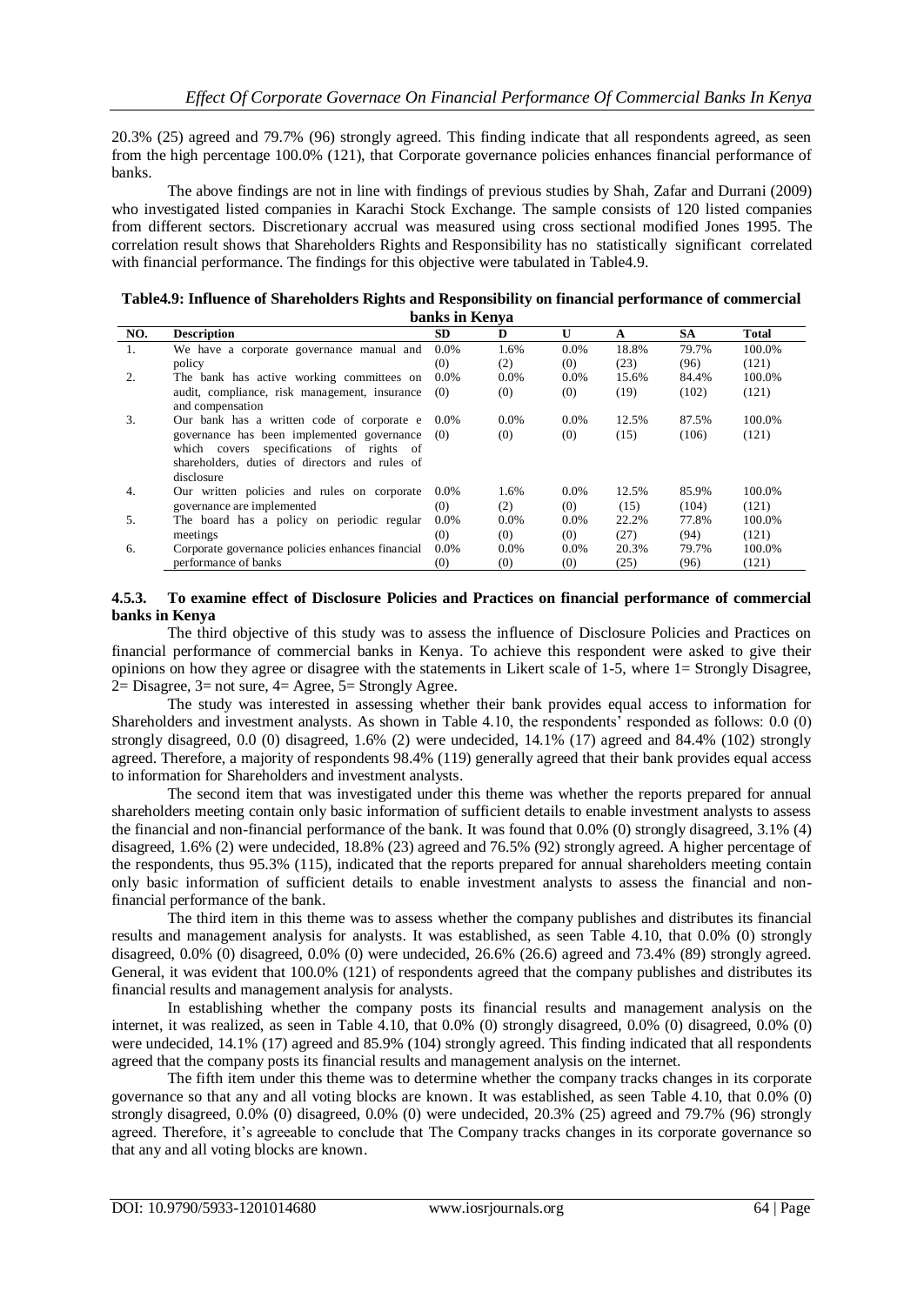The study sought to investigate whether the annual reports clearly described. It was realized, as seen Table4.10, that 0.0% (0) strongly disagreed, 0.0% (0) disagreed, 0.0% (0) were undecided, 29.7% (36) agreed and 70.3% (85) strongly agreed. As indicated by this percentage 100.0% (121), all respondents agreed that the annual reports clearly described.

The above findings are in an agreeing viewpoints with findings of previous studies by several researchers like Grinblatt and Keloharju (2010) and Sea holes (2000) who in investigating the influence of disclosure policies argue that organizations will structured disclosure guidelines have a higher stakeholder trust and thus perform well even financially compared to firms which don't have clear disclosure mechanisms. The findings are tabulated in [Table 4..](#page-19-0)10 and discussed hereunder

<span id="page-19-0"></span>

|     | Table 4.10: Disclosure Policies and Practices on financial performance of commercial banks in Kenya |  |  |       |
|-----|-----------------------------------------------------------------------------------------------------|--|--|-------|
| NO. | <b>Description</b>                                                                                  |  |  | Total |

| w. | DUSLIPHUM                                            | υv.     | IJ.     | ັ       | л     | υn.   | 1 vtal |
|----|------------------------------------------------------|---------|---------|---------|-------|-------|--------|
| 1. | Your bank provides equal access to information       | $0.0\%$ | $0.0\%$ | 1.6%    | 14.1% | 84.4% | 100.0% |
|    | for                                                  | (0)     | (0)     | (2)     | (17)  | (102) | (121)  |
|    | Shareholders and investment analysts                 |         |         |         |       |       |        |
| 2. | The reports prepared for annual shareholders         | $0.0\%$ | 3.1%    | 1.6%    | 18.8% | 76.5% | 100.0% |
|    | meeting                                              | (0)     | (4)     | (2)     | (23)  | (92)  | (121)  |
|    | contain only basic information of sufficient details |         |         |         |       |       |        |
|    | to                                                   |         |         |         |       |       |        |
|    | enable investment analysts to assess the financial   |         |         |         |       |       |        |
|    | and non-financial performance of the bank            |         |         |         |       |       |        |
| 3. | The company publishes and distributes<br>its         | $0.0\%$ | $0.0\%$ | $0.0\%$ | 26.6% | 73.4% | 100.0% |
|    | financial results and management analysis for        | (0)     | (0)     | (0)     | (32)  | (89)  | (121)  |
|    | analysts                                             |         |         |         |       |       |        |
| 4. | The company posts its financial results and          | $0.0\%$ | $0.0\%$ | $0.0\%$ | 14.1% | 85.9% | 100.0% |
|    | management analysis on the internet.                 | (0)     | (0)     | (0)     | (17)  | (104) | (121)  |
| 5. | The company tracks changes in its corporate          | $0.0\%$ | $0.0\%$ | $0.0\%$ | 20.3% | 79.7% | 100.0% |
|    | governance                                           | (0)     | (0)     | (0)     | (25)  | (96)  | (121)  |
|    | so that any and all voting blocks are known          |         |         |         |       |       |        |
| 6. | The annual reports clearly described                 | $0.0\%$ | $0.0\%$ | $0.0\%$ | 29.7% | 70.3% | 100.0% |
|    |                                                      | (0)     | (0)     | (0)     | (36)  | (85)  | (121)  |
|    |                                                      |         |         |         |       |       |        |

**4.5.4. To examine effect of Corporate governance policies on performance of commercial banks in Kenya**

The fourth variable of the study was corporate governance policies. Respondent were asked to give their opinions on how they agree or disagree with the statements in Likert scale of 1-5, where 1= Strongly Disagree, 2= Disagree, 3= not sure, 4= Agree, 5= Strongly Agree.

Respondents were asked to state whether Shareholders are encouraged to attend and vote during the annual General meetings. As tabulated in *[4.](#page-17-0)*11, the respondents observed as follows: 4.7% (6) strongly disagreed, 21.9% (26) disagreed, 28.1% (34) were undecided, 25.0% (30) agreed and 20.3% (25) strongly agreed. Therefore, majority 45.3% (55) of the respondents generally agreed that Shareholders are encouraged to attend and vote during the annual General meetings. However, 26.6% (33) generally disagreed.

The study sought to investigate whether there is adequate opportunity for shareholders to receive and review the financial reports in order to ask for questions to be put on the agenda at the annual shareholders' Meeting. It was realized, as seen *[4.](#page-17-0)*11, that 0.0% (0) strongly disagreed, 0.0% (0) disagreed, 4.7% (6) were undecided, 39.1% (47) agreed and 56.3% (68) strongly agreed. As indicated by the high percentage 95.4% (115), majority of respondents agreed that there is adequate opportunity for shareholders to receive and review the financial reports in order to ask for questions to be put on the agenda at the annual shareholders' Meeting.

The third item under this theme was to establish whether there is adequate time given during the annual shareholders' meeting for shareholders to ask questions. It was established, as seen *[4.](#page-17-0)*11, that 0.0% (0) strongly disagreed, 0.0% (0) disagreed, 1.6% (2) were undecided, 26.6% (32) agreed and 71.9% (87) strongly agreed. As indicated by the high percentage 98.5% (119), majority of respondents agreed that there is adequate time given during the annual shareholders' meeting for shareholders to ask questions.

The fourth item under this theme was to establish whether the annual meeting of shareholders decides the following items: appointment of BoD, compensation of BoD, appointment of external auditors. It was found that, as seen *[4.](#page-17-0)*11, 0.0% (0) strongly disagreed, 0.0% (0) disagreed, 0.0% (0) were undecided, 23.4% (28) agreed and 76.6% (93) strongly agreed. General, it was evident that 100.0% (121) of respondents agreed that the annual meeting of shareholders decides the following items: appointment of BoD, compensation of BoD, appointment of external auditors.

The study was interested in assessing whether Shareholders are aware of their rights and responsibilities. As shown in [Table 4.1](#page-19-0)0, the respondents' responded as follows: 0.0 (0) strongly disagreed, 0.0 (0) disagreed, 1.6% (2) were undecided, 14.1% (17) agreed and 84.4% (102) strongly agreed. Therefore, a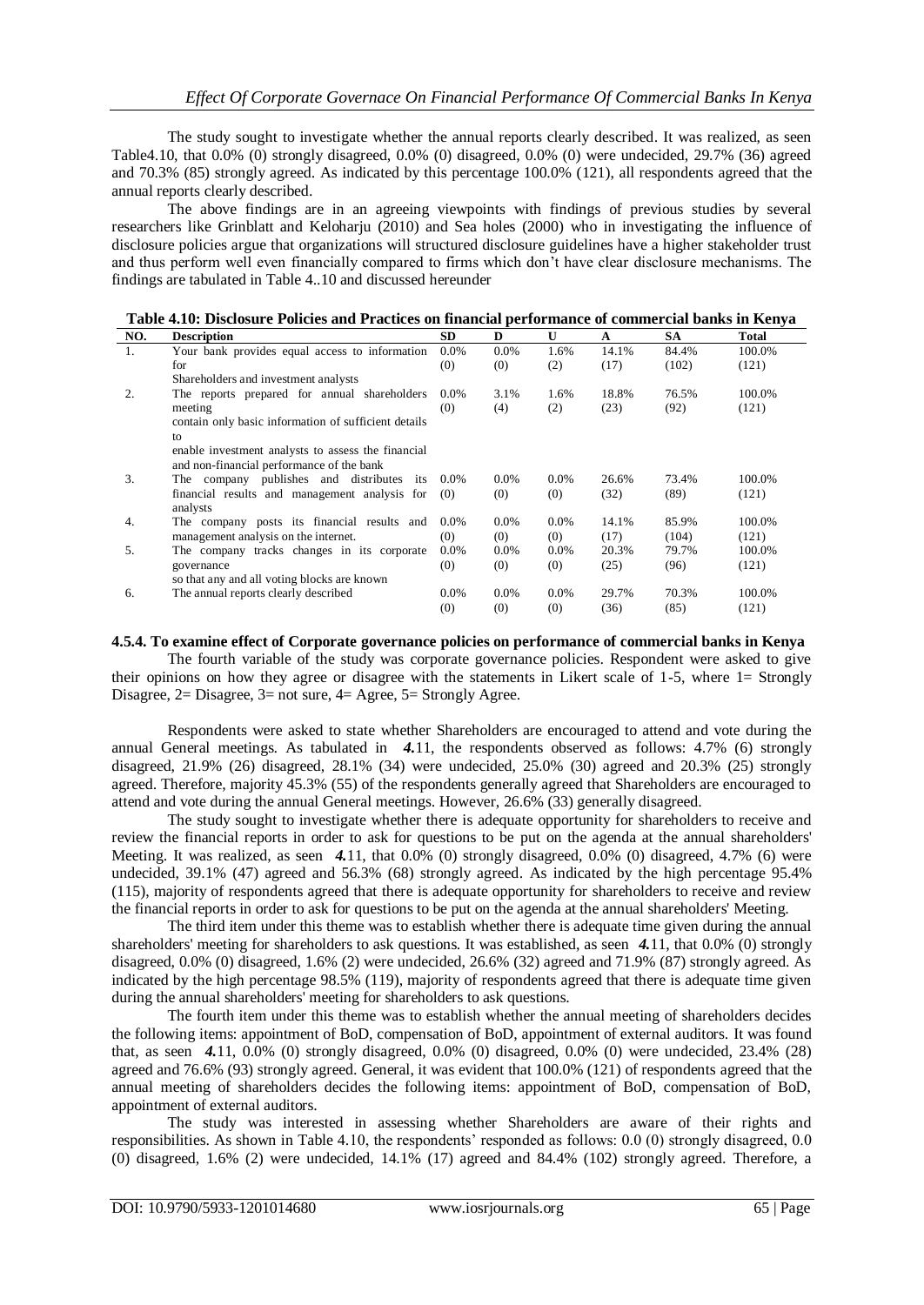majority of respondents 98.4% (119) generally agreed that Shareholders are aware of their rights and responsibilities

.The sixth item that was investigated under this theme was whether minorities are well protected. It was found that 0.0% (0) strongly disagreed, 3.1% (4) disagreed, 1.6% (2) were undecided, 18.8% (23) agreed and 76.5% (92) strongly agreed. A higher percentage of the respondents, thus 95.3% (115), indicated that minorities are well protected.

The seventh item in this theme was to assess whether shareholders have equitable treatment. It was established, as seen Table 4.10, that 0.0% (0) strongly disagreed, 0.0% (0) disagreed, 0.0% (0) were undecided, 26.6% (26.6) agreed and 73.4% (89) strongly agreed. General, it was evident that 100.0% (121) of respondents agreed that Shareholders have equitable treatment.

Previous works according to Khanalizadeh and Hashemi (2012) who investigated the relationship between corporate governance policies and financial Performance, with a Sample size of 540 firms for the period 2006 to 2010. Regression model was used to test the relationship between them. They firstly performed robustness tests for using regression models which include heteroscedasticity, auto correlation and significance tests of fixed effects. After this, OLS and GLS techniques were used for regressing model. The researcher contradicts the above findings by establishing no direct statistically significant relationship between corporate governance policies and financial performance. The findings were presented in *[4.](#page-17-0)*11.

| Table 4.11: Corporate governance policies               |         |         |         |       |           |        |
|---------------------------------------------------------|---------|---------|---------|-------|-----------|--------|
| <b>Description</b>                                      | SD.     | D       | U       | A     | <b>SA</b> | Total  |
|                                                         |         |         |         |       |           |        |
| 1. Shareholders are encouraged to attend and vote       | 4.7%    | 21.9%   | 28.1%   | 25.0% | 20.%      | 100.0% |
| during the annual General meetings                      | (6)     | (26)    | (34)    | (30)  | (25)      | (121)  |
| 2. There is adequate opportunity for shareholders to    | 0.0%    | $0.0\%$ | 4.7%    | 39.1% | 56.%      | 100.0% |
| receive and review the financial reports in order to    | (0)     | (0)     | (6)     | (47)  | (68)      | (121)  |
| ask for questions to be put on the agenda at the annual |         |         |         |       |           |        |
| shareholders' Meeting.                                  |         |         |         |       |           |        |
| 3. There is adequate time given during the annual       | $0.0\%$ | $0.0\%$ | 1.6%    | 26.6% | 71.%      | 100.0% |
| shareholders' meeting for shareholders to ask           | (0)     | (0)     | (2)     | (32)  | (87)      | (121)  |
| questions                                               |         |         |         |       |           |        |
| 4. The annual meeting of shareholders decides the       | $0.0\%$ | $0.0\%$ | 0.0%    | 23.4% | 76.%      | 100.0% |
| following items: appointment of BoD, compensation       | (0)     | (0)     | (0)     | (28)  | (93)      | (121)  |
| of BoD, appointment of external auditors                |         |         |         |       |           |        |
| 5. Shareholders are aware of their rights<br>and        | $0.0\%$ | 0.0%    | 1.6%    | 14.1% | 84.4%     | 100.0% |
| responsibilities                                        | (0)     | (0)     | (2)     | (17)  | (102)     | (121)  |
| 6. Minorities are well protected                        | 0.0%    | 3.1%    | 1.6%    | 18.8% | 76.5%     | 100.0% |
|                                                         | (0)     | (4)     | (2)     | (23)  | (92)      | (121)  |
| 7. Shareholders have equitable treatment                | 0.0%    | 0.0%    | $0.0\%$ | 26.6% | 73.4%     | 100.0% |
|                                                         | (0)     | (0)     | (0)     | (32)  | (89)      | (121)  |

#### **4.5.5. Financial performance of commercial banks in Kenya**

The dependent variable of this study was financial performance of commercial banks in Kenya. To achieve this respondent were asked to give their opinions on how they agree or disagree with the statements in Likert scale of 1-5, where 1= Strongly Disagree,  $2=$  Disagree,  $3=$  not sure,  $4=$  Agree,  $5=$  Strongly Agree.

The study sought to investigate whether the bank has had good improvement on return on equity in the ten years. It was realized, as seen in [Table4.1](#page-18-0)2, that 0.0% (0) strongly disagreed, 1.6% (2) disagreed, 0.0% (0) were undecided, 18.8% (23) agreed and 79.7% (96) strongly agreed. A higher percentage of 98.5% (119) shows that most respondents agreed that the bank has had good improvement on return on equity in the last ten years. However, 1.6% (2) disagreed.

The second item under this theme was to establish whether the bank has had good improvement on return on assets in the last ten years. It was established, as seen [Table4.1](#page-18-0)2, that 0.0% (0) strongly disagreed, 0.0% (0) disagreed, 0.0% (0) were undecided, 15.6% (19) agreed and 84.4% (102) strongly agreed. As indicated all, 100.0% (121), of respondents agreed that the bank has had good improvement on return on assets in the last ten years.

The third item under this theme was to establish whether the bank has better return on equity than the industry. It was found that, as seen table 4.12, 0.0% (0) strongly disagreed, 0.0% (0) disagreed, 0.0% (0) was undecided, 12.5% (15) agreed and 87.5% (106) strongly agreed. General, it was evident that 100.0% (121) of respondents agreed that the bank has better return on equity than the industry.

The study sought to establish whether the bank has better return on assets than industry. As illustrated in [Table4.1](#page-18-0)2, the employees' responses were as follows: 0.0 (0) strongly disagreed, 1.6% (2) disagreed, 0.0% (0) were undecided, 12.5% (15) agreed and 85.9% (104) strongly agreed. Therefore, a majority of respondents 98.4% (119) generally agreed that the bank has better return on assets than industry.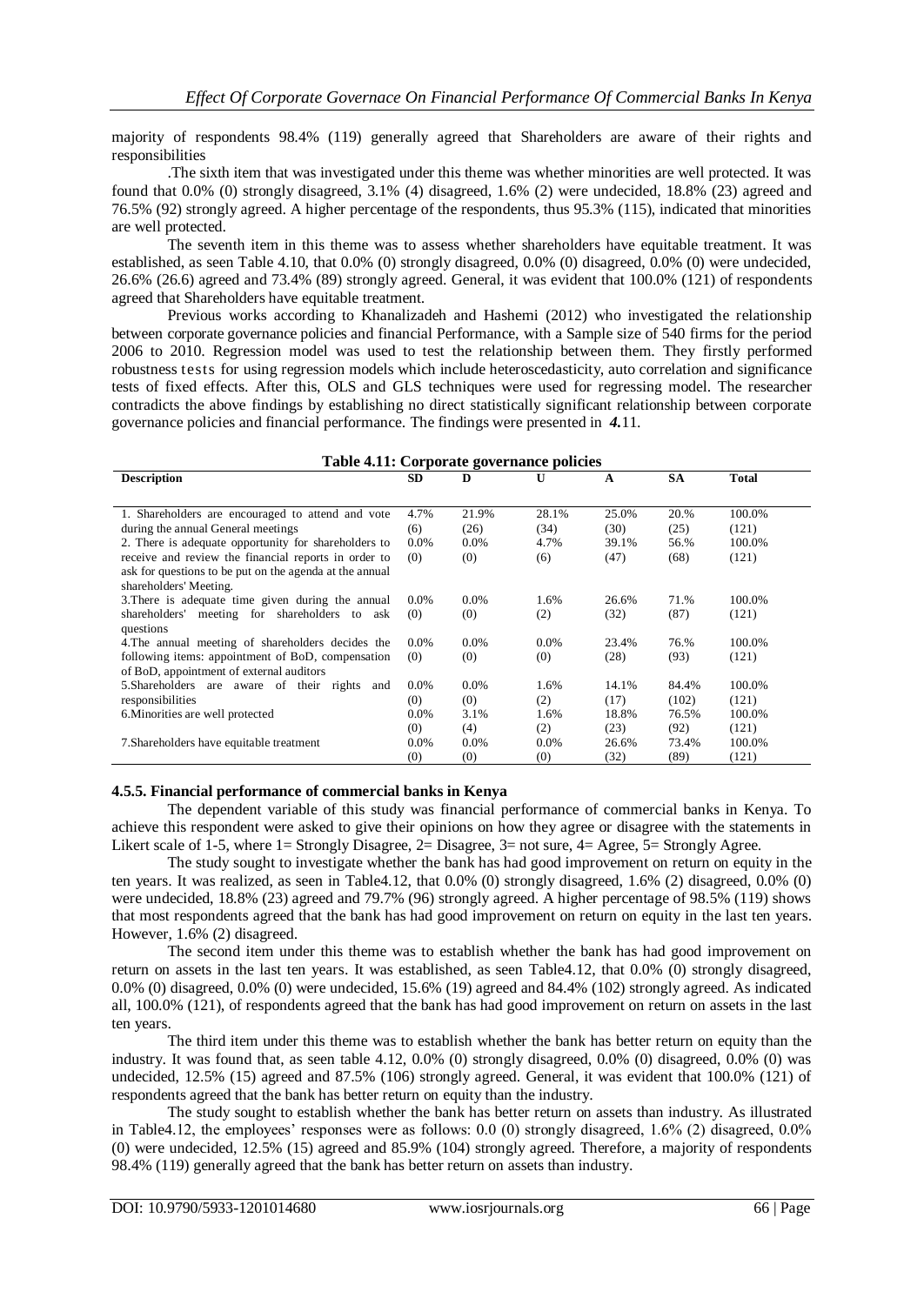While Healy (2015) used ROI and ROE to measure financial performance, subsequent studies attempt to separate them into components. Profitability features in most of the studies as an essential measure of financial performance in many organizations. Additionally, other studies find a positive correlation between corporate governance and financial performance of commercial banks. The findings for this objective were tabulated i[n Table4.1](#page-18-0)2.

| NO. | <b>Description</b>                        | <b>SD</b> |         |         |       | SA    | <b>Total</b> |
|-----|-------------------------------------------|-----------|---------|---------|-------|-------|--------------|
|     | The bank has had good improvement on      | $0.0\%$   | 1.6%    | $0.0\%$ | 18.8% | 79.7% | 100.0%       |
|     | return on equity in the last ten years    | (0)       | (2)     | (0)     | (23)  | (96)  | (121)        |
|     | The bank has had good improvement on      | $0.0\%$   | 0.0%    | 0.0%    | 15.6% | 84.4% | 100.0%       |
|     | return on                                 | (0)       | (0)     | (0)     | (19)  | (102) | (121)        |
|     | assets in the last ten years              |           |         |         |       |       |              |
|     | The bank has better return on equity than | $0.0\%$   | $0.0\%$ | 0.0%    | 12.5% | 87.5% | 100.0%       |
|     | the industry                              | (0)       | (0)     | (0)     | (15)  | (106) | (121)        |
| 4   | The bank has better return on assets than | $0.0\%$   | 1.6%    | $0.0\%$ | 12.5% | 85.9% | 100.0%       |
|     | industry                                  | (0)       | (2)     | (0)     | (15)  | (104) | (121)        |

#### **Table4.12: Financial performance of commercial banks in Kenya**

#### **4.6. Inferential Analysis**

This section presents inferential analyses, findings and discussions. Testing of the hypotheses was also dealt with.

#### **4.6.1 Corporate Governance Practices and Financial performance**

The means of Corporate Governance Practices and Financial performance of commercial banks in Kenya were regressed. The purpose of this analysis was to find the causal relationship between Corporate Governance Practices and Financial performance of commercial banks in Kenya. This aided in testing the first hypothesis of the study that posits, H<sub>0</sub>1: Corporate Governance Practices has no significant effect on financial performance in commercial banks in Kenya. This was tested using significance of R square and Regression coefficient at 95.0% confidence level.

There is evidence that the relationship between Corporate Governance Practices and Financial performance of Commercial banks in Kenya which was linear; the correlation coefficient (R) of 0.510 indicates moderately strong positive linear relationship. This implied that Corporate Governance Practices has a significant and moderate strong relationship with the financial performance of commercial banks in Kenya. The coefficient of determination, R-square of 0.260 implied that 26.0% of the variance in financial performance of commercial banks in Kenya is explained by Corporate Governance Practices. The significance value is 0.000 which is less than 0.05 thus the model is statistically significant in predicting the effect of Corporate Governance Practices on Financial performance of commercial banks in Kenya.

The unstandardized regression coefficient (β) value of Corporate Governance Practices was 0.541, correlation coefficient (β) of 0.510 and with a t-test of 10.89 and significance level of  $p = 0.000$ , which further confirmed existence of a significant and moderate strong positive linear correlation between Corporate Governance Practices and Financial performance of Commercial banks in Kenya . At 5% level of significance and 95% level of confidence, Corporate Governance Practices is significant in predicating the degree of financial performance of commercial banks in Kenya. The regression equation to estimate the relationship between Corporate Governance Practices and Financial performance of commercial banks in Kenya is stated as:

#### $FP = 1.914 + 0.541CGP +e$

An F-significance value of  $p = 0.000$  indicated that there was a probability of 0.00% from the regression model to accept the null hypothesis. The first research hypothesis posited  $H<sub>0</sub>1$ : Corporate Governance Practices has no significant effect on financial performance of commercial banks in Kenya, Kenya. Thus, the model was significant and therefore the null hypothesis was rejected on the ground that Corporate Governance Practices had a significant and moderate strong positive linear correlation with financial performance of commercial banks in Kenya.

**Table 4.13: Regression Results of Corporate Governance Practices and Financial performance Model Summary <sup>c</sup>**

| Model R                   |           | R Square Adjusted |                                                           |          | RStd. Error of the Change statistics |          |     |               |  |
|---------------------------|-----------|-------------------|-----------------------------------------------------------|----------|--------------------------------------|----------|-----|---------------|--|
|                           |           |                   | Square                                                    | Estimate | R Square change                      | F change | df1 | Sig. F change |  |
|                           | $0.510^a$ | 0.260             | 0.258                                                     | 0.76894  | 0.260                                | 118.737  |     | 0.000         |  |
| a.                        |           |                   | a. Predictors: (Constant), Corporate Governance Practices |          |                                      |          |     |               |  |
| b.                        |           |                   | c. Dependent Variable: Financial performance              |          |                                      |          |     |               |  |
| <b>ANOVA</b> <sup>a</sup> |           |                   |                                                           |          |                                      |          |     |               |  |
| Model                     |           |                   | Sum of Squares                                            | df       | Mean Square                          |          |     | Sig.          |  |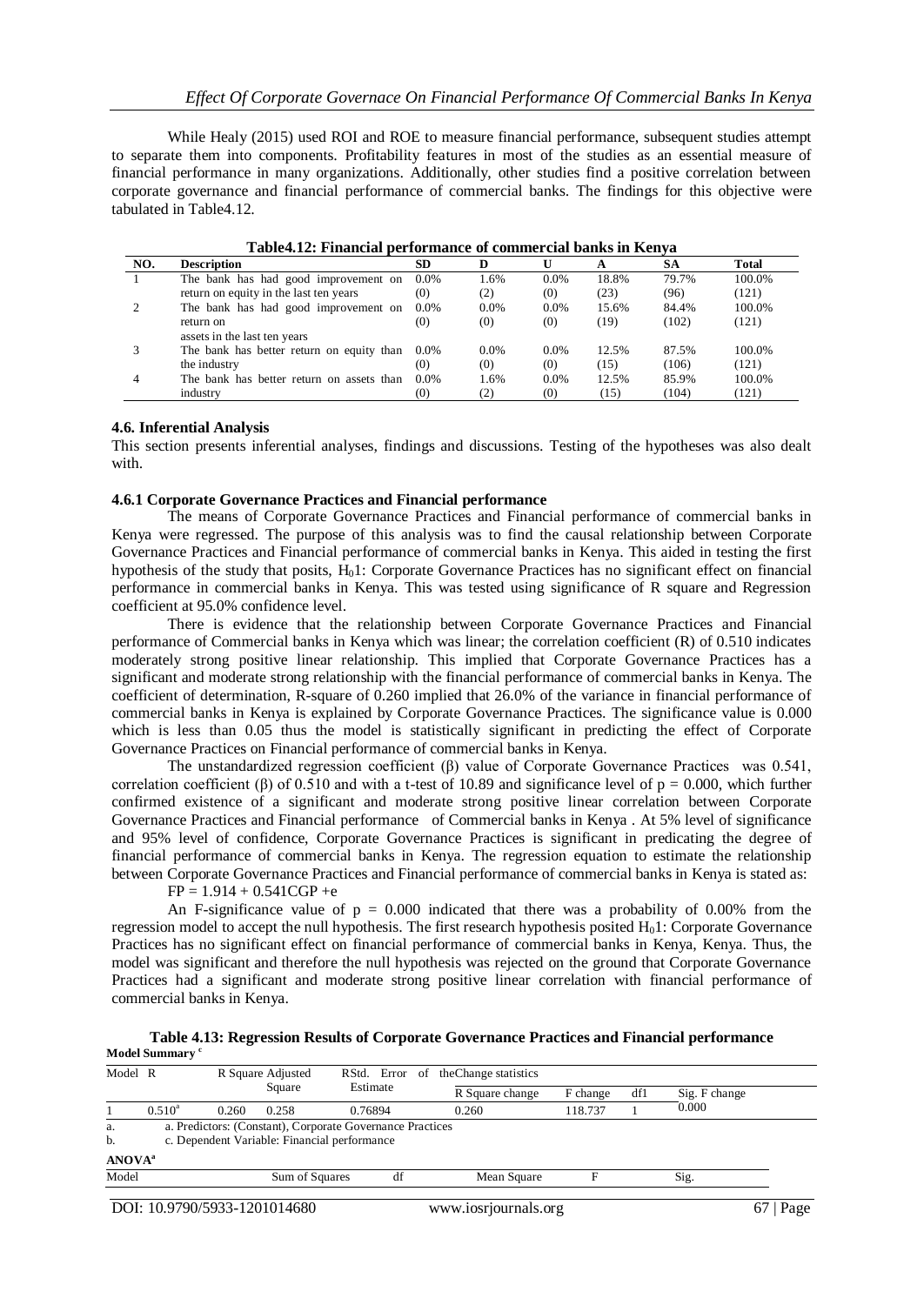|  |  |  | Effect Of Corporate Governace On Financial Performance Of Commercial Banks In Kenya |  |  |  |  |  |  |  |  |  |  |  |
|--|--|--|-------------------------------------------------------------------------------------|--|--|--|--|--|--|--|--|--|--|--|
|--|--|--|-------------------------------------------------------------------------------------|--|--|--|--|--|--|--|--|--|--|--|

| Regression | 70.206  |                      | 70.206 | 118.737 | $0.000^{b}$ |  |
|------------|---------|----------------------|--------|---------|-------------|--|
| Residual   | 199.850 | 120                  | 0.591  |         |             |  |
| Total      | 270.056 | $\sim$<br>$\sqrt{1}$ |        |         |             |  |

a. Dependent Variable: Financial performance

c. b. Predictors: (Constant), Corporate Governance Practices

#### d. **Coefficients** *a*

|  |  |  | Coemicients |  |
|--|--|--|-------------|--|
|  |  |  |             |  |

| Model |                                   | Unstandardized<br>Coefficients |       | Standardized<br>Coefficients |        | Sig.  | Correlations |         |       |
|-------|-----------------------------------|--------------------------------|-------|------------------------------|--------|-------|--------------|---------|-------|
|       |                                   |                                | S.E.  | Beta                         |        |       | Zero order   | Partial | Part  |
|       | (Constant)                        | 914.                           | 0.167 |                              | 11.445 | 0.000 |              |         |       |
|       | Corporate<br>Governance Practices | 0.541                          | 0.050 | 0.510                        | 10.89  | 0.000 | 0.510        | 0.510   | 0.510 |

a. Dependent Variable: Dependent Variable: Financial performance

b. Predictors: (Constant), Corporate Governance Practices

## **4.10.2 Shareholders Rights and Responsibility and Financial performance**

The means of Shareholders Rights and Responsibility and Financial performance in commercial banks in Kenya were regressed. The purpose of this analysis was to find the relationship between Shareholders Rights and Responsibility and Financial performance in the commercial banks in Kenya. This aided in testing the second hypothesis of the study that posits,  $H<sub>0</sub>2$ : Shareholders Rights and Responsibility has no significant effect on financial performance in the commercial banks in Kenya. This was tested using significance of R square and Regression coefficient at 95.0% confidence level. The results are presented in Table 4.13.

Table 4.14 reveals that the relationship of Shareholders Rights and Responsibility and Financial performance variables which was linear, positive and significant. The correlation coefficient (R) of 0.470 implied a relatively weak relationship of Shareholders Rights and Responsibility and Financial performance in the commercial banks in Kenya. The coefficient of determination, R-square of 0.221 implied that 22.1% of the variance in Financial performance of the Commercial banks in Kenya was accounted for by Shareholders Rights and Responsibility with the significance value of  $p = 0.000$  which is less than 0.05. The unstandardized regression coefficient (β) value of Shareholders Rights and Responsibility and Financial performance was 0.384, correlation coefficient (β) of 0.470 and with a t-test of 9.789 and significance level of  $p = 0.000$ , which further confirmed existence of a significant and relatively weak positive linear correlation of Shareholders Rights and Responsibility and Financial performance of Commercial banks in Kenya .

| Model R                   |                 |       | R Square Adjusted                                                                                                 | RStd.    | Error<br>-of | the Change statistics |          |     |                   |               |
|---------------------------|-----------------|-------|-------------------------------------------------------------------------------------------------------------------|----------|--------------|-----------------------|----------|-----|-------------------|---------------|
|                           |                 |       | Square                                                                                                            | Estimate |              | R Square change       | F change | df1 | df2               | Sig. F change |
|                           | $0.470^{\rm a}$ | 0.221 | 0.219                                                                                                             | 0.78899  |              | 0.221                 | 95.821   |     | 120               | .000          |
| a.<br>b.                  |                 |       | a. Predictors: (Constant), Shareholders Rights and Responsibility<br>c. Dependent Variable: Financial performance |          |              |                       |          |     |                   |               |
| <b>ANOVA</b> <sup>a</sup> |                 |       |                                                                                                                   |          |              |                       |          |     |                   |               |
| Model                     |                 |       | Sum of Squares                                                                                                    |          | df           | Mean Square           | F        |     | Sig.              |               |
|                           | Regression      |       | 59.649                                                                                                            |          |              | 59.649                | 95.821   |     | .000 <sup>b</sup> |               |
|                           | Residual        |       | 210.407                                                                                                           |          | 120          | 0.623                 |          |     |                   |               |
|                           | Total           |       | 270.056                                                                                                           |          | 121          |                       |          |     |                   |               |

#### **Table 4.14: Regression Results of Shareholders Rights and Responsibility and Financial performance Model Summary <sup>c</sup>**

a. Dependent Variable: Financial performance

c. b. Predictors: (Constant), Shareholders Rights and Responsibility

#### **Coefficients <sup>a</sup>**

| Model |                                                   | Unstandardized<br>Coefficients |       | Standardized<br>Coefficients |        | Sig.  | Correlations |         |       |
|-------|---------------------------------------------------|--------------------------------|-------|------------------------------|--------|-------|--------------|---------|-------|
|       |                                                   |                                | S.E.  | Beta                         |        |       | Zero order   | Partial | Part  |
|       | (Constant)                                        | 2.322                          | 0.145 |                              | 16.000 | 0.000 |              |         |       |
|       | Shareholders Rights $1.384$<br>and Responsibility |                                | 0.039 | 0.470                        | 9.789  | 0.000 | 0.470        | 0.470   | 0.470 |

a. Dependent Variable: Financial performance

b. Predictors: (Constant), Shareholders Rights and Responsibility

This indicated that a unit change in Shareholders Rights and Responsibility would result to change in financial performance of commercial banks in Kenya by 1.384 in the same direction. At 5% level of significance and 95% level of confidence, Shareholders Rights and Responsibility was significant in predicating the degree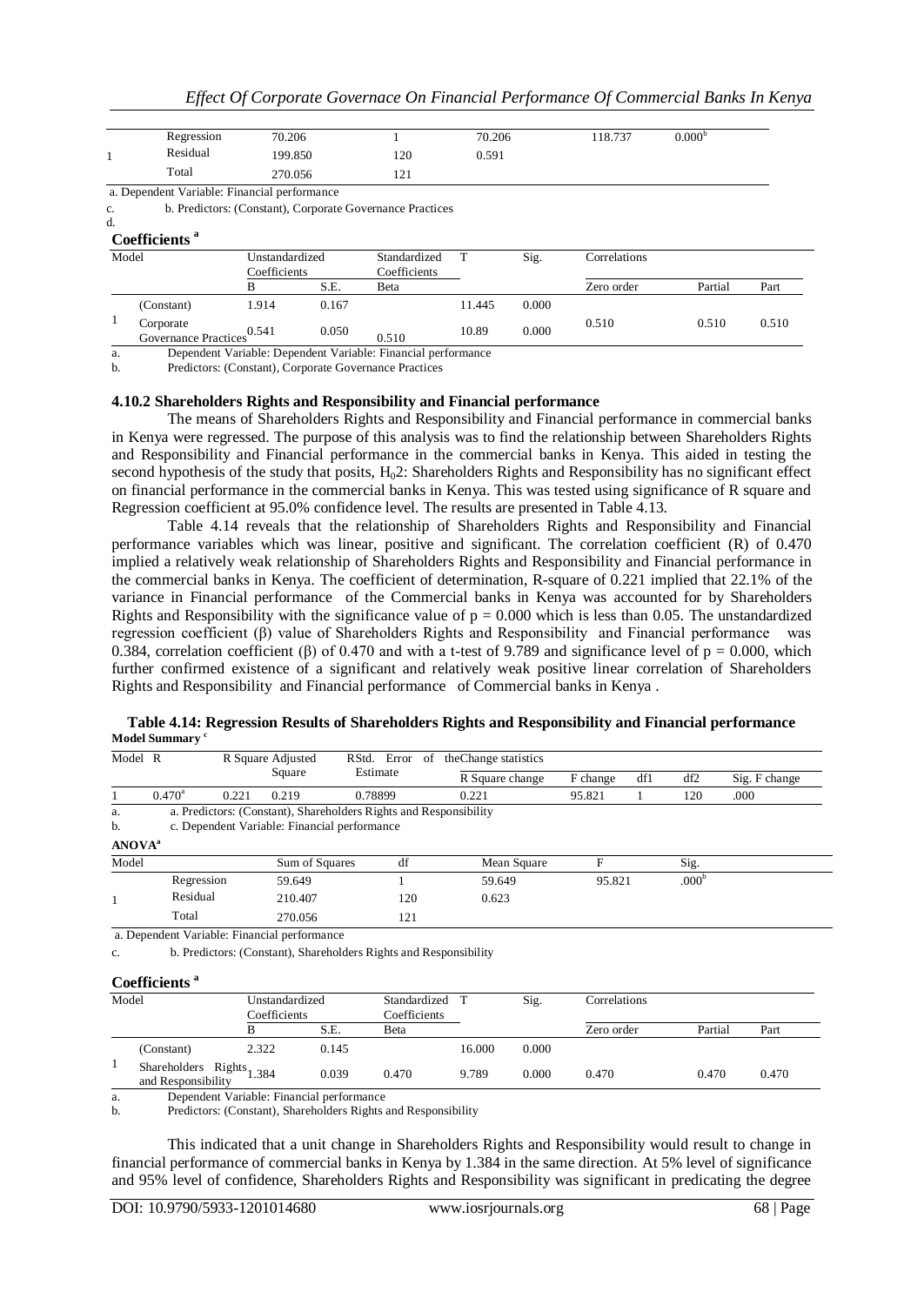of financial performance in the commercial banks in Kenya. The regression equation to estimate the degree of financial performance in the commercial banks in Kenya is stated as:  $FP = 2.322 + 1.384SRR +e$ 

An F-significance value of  $p = 0.000$  was established showing that there was a probability of 0.00% from the regression model to accept the null hypothesis. The hypothesis, H<sub>0</sub>2, stated that: Shareholders Rights and Responsibility has no significant effect on financial performance in the commercial banks in Kenya. Thus, the model was found significant and therefore the null hypothesis was rejected on the ground that Shareholders Rights and Responsibility had significant and relatively weak and positive linear correlation with financial performance of commercial banks in Kenya. The second research hypothesis was tested using the significance level of both the  $R^2$  and regression coefficients at 0.05.

#### **4.10.3. Disclosure Policies and Practices and Financial performance**

Results from the Table 4.15, illustrate that the means of Disclosure Policies and Practices and Financial performance in the commercial banks in Kenya were regressed. The purpose of this analysis was to find the relationship of Disclosure Policies and Practices on Financial performance. This aided in testing the third hypothesis of the study that posits,  $H<sub>0</sub>3$ : Disclosure Policies and Practices have no significant effect on financial performance in the commercial banks in Kenya. This was tested using significance of R square, regression coefficient (β) and correlation coefficient (β) at 95.0% confidence level. The results are presented in Table 4.14.

Table 4.15 reveals that the relationship of Disclosure Policies and Practices on Financial performance in the commercial banks variables is linear, positive, relatively weak, and significant; the correlation coefficient (R) of 0.285. The coefficient of determination, R square of 0.146 implied that 14.6% of the variance in the service quality is accounted for by Disclosure Policies and Practices. The significance value of  $p = 0.000<0.05$ , signified that the model is statistically significant in predicting how Disclosure Policies and Practices affect Financial performance.

The unstandardized regression coefficient (β) value of Disclosure Policies and Practices on Financial performance is 0.285, correlation coefficient (β) of 0.285 and with a t-test of 7.616 and significance level of p  $= 0.000$ , which further confirmed existence of a significant and relatively weak positive linear correlation of Disclosure Policies and Practices and Financial performance of Commercial banks in Kenya . This indicated that a unit change in Disclosure Policies and Practices would result to change in financial performance of commercial banks in Kenya by 0.285 in the same direction. At 5% level of significance and 95% level of confidence, Disclosure Policies and Practices and Financial performance was significant in predicating the degree of financial performance in the commercial banks in Kenya which in this case is attributed to 14.6% of Disclosure Policies and Practices. The regression equation to estimate the degree of financial performance in the commercial banks in Kenya is stated as:

 $EM = 2.666 + 0.285$  FOROWN +e

An F-significance value of  $p = 0.000$  was established showing that there is a probability of 0.00% from the regression model to accept the null hypothesis, H03: Disclosure Policies and Practices have no significant effect on financial performance in the commercial banks in Kenya. Hence, the model is significant and the study rejected the third null hypothesis of the study as there is significant relationship between Disclosure Policies and Practices and Financial performance.

| Model R                   |                           | R Square                                     | Adjusted       | RStd. Error                                                  | of           | the Change statistics |              |     |                    |               |
|---------------------------|---------------------------|----------------------------------------------|----------------|--------------------------------------------------------------|--------------|-----------------------|--------------|-----|--------------------|---------------|
|                           |                           |                                              | Square         | Estimate                                                     |              | R Square change       | F change     | df1 | df2                | Sig. F change |
|                           | $0.383^a$                 | 0.146                                        | 0.144          | 0.82580                                                      |              | 0.146                 | 58,005       |     | 120                | 0.000         |
| a.<br>b.                  |                           | c. Dependent Variable: Financial performance |                | a. Predictors: (Constant), Disclosure Policies and Practices |              |                       |              |     |                    |               |
| <b>ANOVA</b> <sup>a</sup> |                           |                                              |                |                                                              |              |                       |              |     |                    |               |
| Model                     |                           |                                              | Sum of Squares |                                                              | df           | Mean Square           | F            |     | Sig.               |               |
|                           | Regression                |                                              | 39.556         |                                                              |              | 39.556                | 58.005       |     | 0.000 <sup>b</sup> |               |
| 1                         | Residual                  |                                              | 230.500        | 120                                                          |              | 0.682                 |              |     |                    |               |
|                           | Total                     |                                              | 270.056        | 121                                                          |              |                       |              |     |                    |               |
|                           |                           | a. Dependent Variable: Financial performance |                |                                                              |              |                       |              |     |                    |               |
| c.<br>d.                  | Coefficients <sup>a</sup> |                                              |                | b. Predictors: (Constant), Disclosure Policies and Practices |              |                       |              |     |                    |               |
|                           |                           |                                              |                |                                                              |              |                       |              |     |                    |               |
| Model                     |                           |                                              |                | Unstandardized Coefficients Standardized T                   | Coefficients | Sig.                  | Correlations |     |                    |               |

|                          |  |  | Table 4.15: Regression Results on Disclosure Policies and Practices and Financial performance |  |
|--------------------------|--|--|-----------------------------------------------------------------------------------------------|--|
| del Summarv <sup>c</sup> |  |  |                                                                                               |  |

**Mo**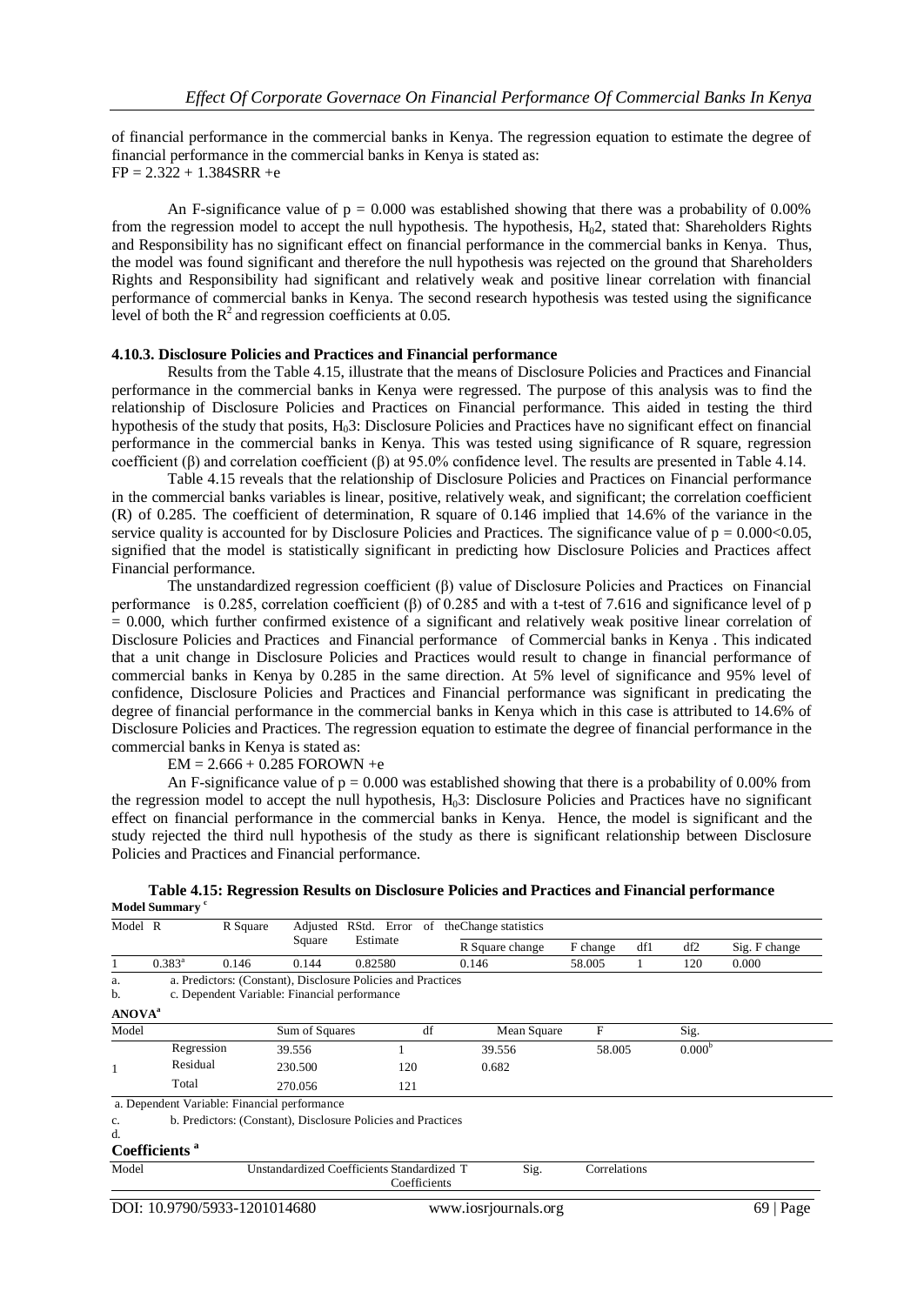|                             |                           | S.E.  | Beta  |        |       | Zero order | Partial | Part  |
|-----------------------------|---------------------------|-------|-------|--------|-------|------------|---------|-------|
| (Constant)                  | 2.666                     | 0.140 |       | 18.989 | 0.000 |            |         |       |
| Disclosure<br>and Practices | Policies <sub>0.285</sub> | 0.037 | 0.383 | 7.616  | 0.000 | 0.383      | 0.383   | 0.383 |

a. Dependent Variable: Financial performance

b. . Predictors: (Constant), Disclosure Policies and Practices

#### **4.11. Corporate governance policies on performance of commercial banks in Kenya Table 4.15: Regression Results of corporate governance policies on performance of commercial banks in Kenya.**

**Model Summary <sup>c</sup>** Model R **R** Square Adjusted Square RStd. Error Estimate of the Change statistics R Square change F change df1 df2 Sig. F change  $0.425^{\circ}$ 0.180 0.178 0.80930 0.180 74.316 1 120 0.000 e. a. Predictors: (Constant), Corporate governance policies f. c. Dependent Variable: Financial performance c. Dependent Variable: Financial performance **ANOVA<sup>a</sup>** Model Sum of Squares Df Mean Square F Sig. 1 Regression  $48.675$  1  $48.65$  74.316  $0.000^{b}$ Residual 221.381 120 0.655 Total 270.056 121 a. Dependent Variable: Financial performance g. b. Predictors: (Constant), Corporate governance policies h. **Coefficients <sup>a</sup>** Model Unstandardized Coefficients Standardized Coefficients T Sig. Correlations B S.E. Beta Zero order Partial Part 1 (Constant) 1.858 0.216 8.614 0.000 Corporate Corporate 0.423 0.49 0.425 8.621 0.000 0.425 0.425 0.425 0.425

c. Dependent Variable: Dependent Variable: Financial performance

d. Predictors: (Constant), Corporate governance policies

The means of corporate governance policies and financial performance of commercial banks in Kenya were regressed. The purpose of this analysis was to find the direct causal relationship between corporate governance policies and financial performance of commercial banks in Kenya. This aided in testing the fourth hypothesis of the study that posits, H<sub>0</sub>4: Corporate governance policies has no significant effect on delivery in the commercial banks in Kenya. This was tested using significance of R square and Regression coefficient at 95.0% confidence level.

From Table, it is evident that corporate governance policies have a linear, moderately positive and significant relationship with financial performance in the commercial banks in Kenya. The correlation coefficient (R) of 0.425 indicates this strong positive linear relationship. The coefficient of determination, Rsquare of 0.180 implied that 18.0% of the variance in the financial performance in the commercial banks in Kenya is explained by corporate governance policies. The significance value of  $p = 0.000 > 0.05$ , thus, the model is statistically significant in predicting how Corporate governance policies affect Financial performance in the Commercial banks in Kenya.

The unstandardized regression coefficient (β) value of Corporate governance policies and Financial performance was 0.423, correlation coefficient (β) of 0.425 and with a t-test of 8.621 and significance level of  $p = 0.000$ , which further confirmed existence of a significant and relatively weak positive linear correlation of Corporate governance policies and Financial performance of Commercial banks in Kenya . This indicated that a unit change in corporate governance policies would result to change in financial performance of commercial banks in Kenya by 0.423 in the same direction. At 5% level of significance and 95% level of confidence, Corporate governance policies and Financial performance of Commercial banks in Kenya was significant in predicating the degree of Financial performance in the Commercial banks in Kenya which in this case was attributed to 18.0% of Corporate governance policies . The regression equation to estimate the degree of financial performance in the commercial banks in Kenya is stated as:

Financial performance =  $1.858 + 0.423$  Corporate governance policies +e

An F-significance value of  $p = 0.000$  was established showing that there is a probability of 0.00% from the regression model to accept the null hypothesis,  $H<sub>0</sub>4$ : Corporate governance policies have no significant effect on delivery in the commercial banks in Kenya. Thus, the model is significant and therefore, the H04 was rejected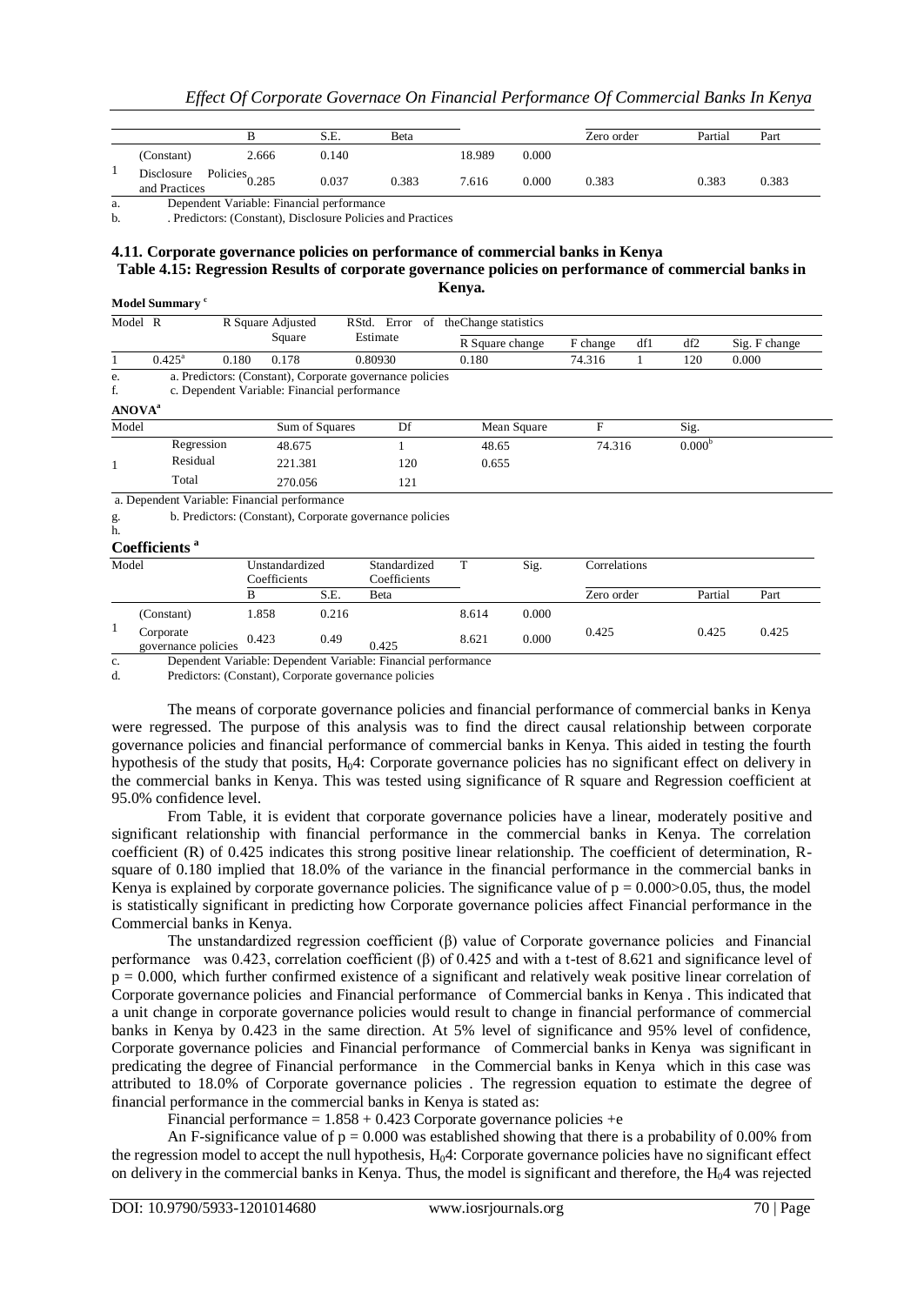since there was a significant relationship between corporate governance policies and financial performance in the commercial banks in Kenya.

#### **4.12. Relationship between corporate governance on financial performance of commercial banks in Kenya.**

The relationship between corporate governance and financial performance was analyzed. The results are as shown in Table 4.16. As indicated in Table 4.20, the study showed that there was a linear positive and statistically significant relationship between corporate governance and Financial performance ( $B = 0.4083$ ,  $B = 0.4083$ )  $0.447$ ;  $p < 0.05$ ). The relationship though positive, it is moderate and significant. This implies that corporate governance though present in the commercial banks in Kenya, their effect on financial performance is not very high as expected.

|                                                   |                  | <b>Unstandardized Coefficients</b> | <b>Standardized</b><br><b>Coefficients</b> |       |      |       |
|---------------------------------------------------|------------------|------------------------------------|--------------------------------------------|-------|------|-------|
| Model                                             | в                | <b>Std. Error</b>                  | <b>Beta</b>                                | т     | VIF  | Sig.  |
| 1 (Constant)                                      | 1.420            | 0.448                              |                                            | 3.169 |      | 0.510 |
| Corporate<br>Practices                            | Governance 0.541 | 0.158                              | 0.048                                      | 0.234 | 1.70 | 0.510 |
| Rights<br><b>Shareholders</b><br>Responsibility   | and 0.384        | 0.197                              | 0.232                                      | 1.107 | 1.43 | 0.470 |
| <b>Policies</b><br><b>Disclosure</b><br>Practices | and 0.285        | 0.149                              | 0.008                                      | 0.046 | 1.24 | 0.383 |
| Corporate<br>policies                             | governance 0.423 | 0.158                              | 0.048                                      | 0.234 | 1.70 | 0.425 |

**Table 4.16: Summary of Relationship between Corporate governance and financial performance Table 4.: Regression Coefficients<sup>a</sup>**

a. Dependent Variable: Financial performance

The interpretation of the findings is shown in the following regression model:

 $Y = \beta_0 + \beta_1 X_1 + \beta_2 X_2 + \beta_3 X_3 + \beta_4 X_4 + \varepsilon$ 

Y = 2.190+  $0.541X_1$ +  $0.384X_2$ +  $0.285X_3$ +  $0.423X_4$  + ε

One of the corporate governance that had a higher effect on Financial performance was Corporate Governance Practices ( $B = 0.541$ ,  $\beta = 0.510$ ;  $p < 0.05$ ) while the one with the least effect on Financial performance was Disclosure Policies and Practices ( $B = 0.285$ ,  $B = 0.383$ ; p < 0.05) in the Commercial banks in Kenya.

## **V. Summary Of Findings, Conclusions And Recommendations**

## **5.1 Introduction**

This chapter presents the summary of major findings of the study, conclusions, recommendations and the areas suggested for further research.

#### **5.2 Summary of Findings**

This section presents the summary of key findings of the study. The purpose of this study was to expand the base knowledge and empirically test the influence of corporate governance on financial performance.

#### **5.2.1. To establish the influence of Corporate Governance Practices on financial performance of commercial banks in Kenya**

The specific objective here was: To establish the influence of Corporate Governance Practices on financial performance of commercial banks in Kenya. Several parameters of Corporate Governance Practices were examines as follows;

Respondents were asked to state their observation on whether BoD has regular meetings. Majority 45.3% (55) of the respondents generally agreed that BoD has regular meetings. The study also sought to investigate whether there are many potential conflicts of interest between the company and the BoD. Majority of the respondents agreed that there are many potential conflicts of interest between the company and the BoD. The third item under this theme was to establish whether the company has unequivocal list of shares owned by the members of BoD. As indicated by the high percentage 98.5% (119), majority of respondents agreed that The Company has unequivocal list of shares owned by the members of BoD.

The fourth item under this theme was to establish whether the company has an internal written policy regarding BoD members having recurrent positions as directors in other companies. General, it was evident that 100.0% (121) of respondents agreed that the company has an internal written policy regarding BoD members having recurrent positions as directors in other companies. The study sought to establish whether The BoD is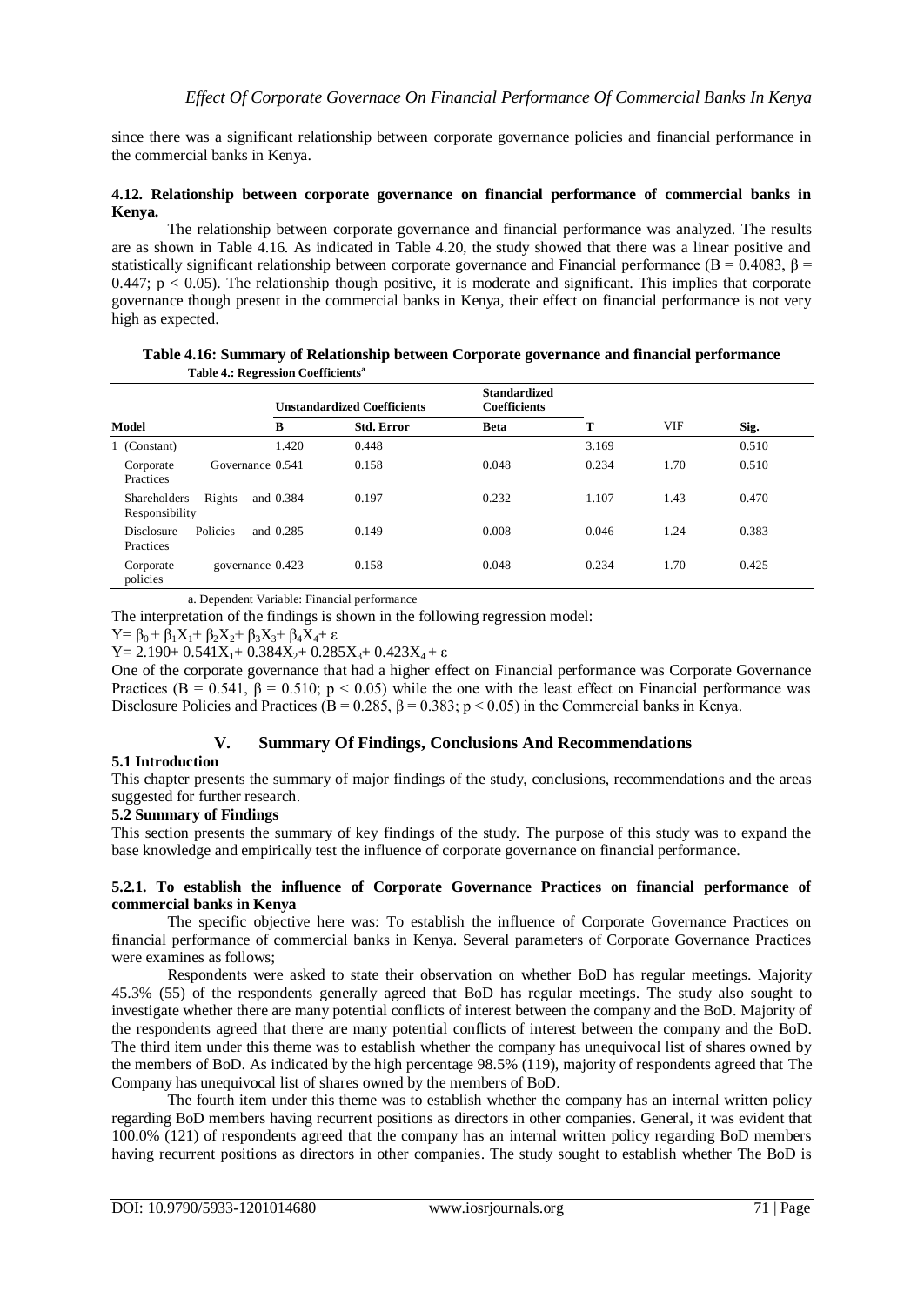responsible for vision, mission and Strategic plan. All respondents 100% (121) generally agreed that The BoD is responsible for vision, mission and Strategic plan.

In establishing whether the company provides formal performance appraisal review of the BoD regularly. Majority of respondents agreed, as seen from the high percentage 98.4% (119) that the company provides formal performance appraisal review of the BoD regularly. The seventh item under this theme was to determine whether The Company provides formal performance appraisal review of the BoD regularly. As indicated by the high percentage 96.9% (75), majority of respondents agreed that the company provides formal performance appraisal review of the BoD regularly. However, 1.6% (2) disagreed. Respondents were asked to state their observation on whether the company provides an internal nomination process for the BoD. Majority 45.3% (55) of the respondents generally agreed that The Company provides an internal nomination process for the BoD. However, 26.6% (33) generally disagreed.

From the correlation result it's found that the p value  $(0.00 \le 0.05)$ . The result of the analysis is an indication that there is a relationship between the tested variables. We therefore reject the null hypothesis that Corporate Governance Practices does not influence financial performance of commercial banks in Kenya. In other words, there is a relation between Corporate Governance Practices and Financial performance.

#### **5.2.2. To establish the influence of Shareholders Rights and Responsibility on financial performance of commercial banks in Kenya**

The second objective of this study was to determine the influence of Shareholders Rights and Responsibility on financial performance of commercial banks in Kenya. The study sought to investigate whether the banks have a corporate governance manual and policy. A higher percentage of 98.5% (119) shows that most respondents agreed that the banks have a corporate governance manual and policy. However, 1.6% (2) disagreed.

The second item under this theme was to establish whether the bank has active working committees on audit, compliance, risk management, insurance and compensation. As indicated all, 100.0% (121), of respondents agreed that the bank has active working committees on audit, compliance, risk management, insurance and compensation.

The third item under this theme was to establish whether banks have a written code of corporate governance has been implemented governance which covers specifications of rights of shareholders, duties of directors and rules of disclosure. General, it was evident that 100.0% (121) of respondents agreed that banks have a written code of corporate e governance has been implemented governance which covers specifications of rights of shareholders, duties of directors and rules of disclosure.

The study sought to establish whether their written policies and rules on corporate governance are implemented. Majority of respondents 98.4% (119) generally agreed that their written policies and rules on corporate governance are implemented. In establishing whether the board has a policy on periodic regular meetings. This finding indicate that all respondents agreed, as seen from the high percentage 100.0% (121), that the board has a policy on periodic regular meetings.

In establishing whether corporate governance policies enhances financial performance of banks, This finding indicate that all respondents agreed, as seen from the high percentage 100.0% (121), that Corporate governance policies enhances financial performance of banks.

The analysis showed that the p value  $(0.00 < 0.05)$ . The result of the analysis shows that there is a relationship between the tested variables. We therefore reject the null hypothesis that the Shareholders Rights and Responsibility does not influence financial performance. In other words, there is a relation between Shareholders Rights and Responsibility and financial performance of commercial banks in Kenya.

#### **5.2.3. To establish the influence of Disclosure Policies and Practices on financial performance of commercial banks in Kenya**

The third objective of this study was to assess the influence of Disclosure Policies and Practices on financial performance of commercial banks in Kenya.

The study was interested in assessing whether their bank provides equal access to information for Shareholders and investment analysts. Majority of respondents 98.4% (119) generally agreed that their bank provides equal access to information for Shareholders and investment analysts.

The second item that was investigated under this theme was whether the reports prepared for annual shareholders meeting contain only basic information of sufficient details to enable investment analysts to assess the financial and non-financial performance of the bank. A higher percentage of the respondents, thus 95.3% (115), indicated that the reports prepared for annual shareholders meeting contain only basic information of sufficient details to enable investment analysts to assess the financial and non-financial performance of the bank.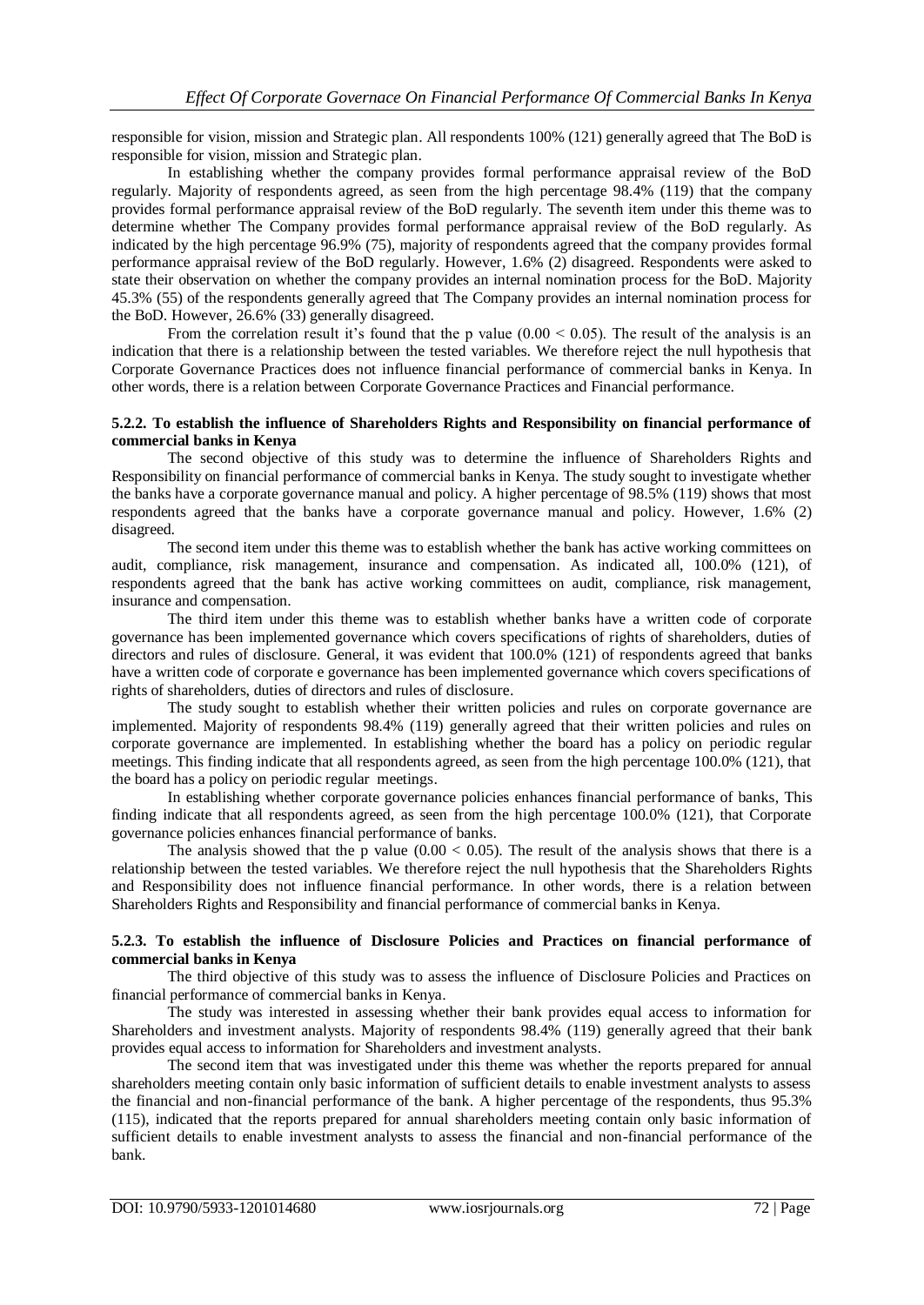The third item in this theme was to assess whether the company publishes and distributes its financial results and management analysis for analysts. General, it was evident that 100.0% (121) of respondents agreed that the company publishes and distributes its financial results and management analysis for analysts. In establishing whether the company posts its financial results and management analysis on the internet. This finding indicated that all respondents agreed that the company posts its financial results and management analysis on the internet. The fifth item under this theme was to determine whether the company tracks changes in its corporate governance so that any and all voting blocks are known. It's agreeable to conclude that The Company tracks changes in its corporate governance so that any and all voting blocks are known.

The study sought to investigate whether the annual reports clearly described. As indicated by this percentage 100.0% (121), all respondents agreed that the annual reports clearly described.

The Correlation result  $\hat{S}$  p value is (0.00 > 0.05) is an indication that a relationship subsist between the tested variables. We therefore reject the null hypothesis that there is no significant relationship between Disclosure Policies and Practices and Financial performance in commercial banks in Kenya. In other words, there is a positive relation between the two.

#### **5.2.4. To examine the influence of Corporate governance policies on the relationship between corporate governance and financial performance of commercial banks in Kenya**

The fourth variable of the study was corporate governance policies. Respondents were asked to state whether all of the board members have skills in accounting.

Respondents were asked to state whether Shareholders are encouraged to attend and vote during the annual General meetings. Majority 45.3% (55) of the respondents generally agreed that Shareholders are encouraged to attend and vote during the annual General meetings. However, 26.6% (33) generally disagreed.

The study sought to investigate whether there is adequate opportunity for shareholders to receive and review the financial reports in order to ask for questions to be put on the agenda at the annual shareholders' Meeting. As indicated by the high percentage 95.4% (115), majority of respondents agreed that there is adequate opportunity for shareholders to receive and review the financial reports in order to ask for questions to be put on the agenda at the annual shareholders' Meeting.

The third item under this theme was to establish whether there is adequate time given during the annual shareholders' meeting for shareholders to ask questions. As indicated by the high percentage 98.5% (119), majority of respondents agreed that there is adequate time given during the annual shareholders' meeting for shareholders to ask questions.

The fourth item under this theme was to establish whether the annual meeting of shareholders decides the following items: appointment of BoD, compensation of BoD, appointment of external auditors. General, it was evident that 100.0% (121) of respondents agreed that the annual meeting of shareholders decides the following items: appointment of BoD, compensation of BoD, appointment of external auditors.

The study was interested in assessing whether Shareholders are aware of their rights and responsibilities. Majority of respondents 98.4% (119) generally agreed that Shareholders are aware of their rights and responsibilities. The sixth item that was investigated under this theme was whether minorities are well protected. A higher percentage of the respondents, thus 95.3% (115), indicated that minorities are well protected. The seventh item in this theme was to assess whether shareholders have equitable treatment. General, it was evident that 100.0% (121) of respondents agreed that Shareholders have equitable treatment.

Since the p value is  $(0.00 > 0.05)$ . The result is an indication that a relationship subsist between the tested variables. We therefore reject the null hypothesis that there is no significant influence of corporate governance policies in the relationship between corporate governance and financial performance. In other words, there is a positive relation between the two.

#### **5.2.5. Financial performance of commercial banks in Kenya**

The dependent variable of this study was financial performance of commercial banks in Kenya. To achieve this respondent were asked to give their opinions on how they agree or disagree with the statements. The findings for this objective were as follows;

The study sought to investigate whether the bank has had good improvement on return on equity in the last ten years. A higher percentage of 98.5% (119) shows that most respondents agreed that the bank has had good improvement on return on equity in the last ten years. However, 1.6% (2) disagreed.

The second item under this theme was to establish whether the bank has had good improvement on return on assets in the last ten years. As indicated all, 100.0% (121), of respondents agreed that the bank has had good improvement on return on assets in the last ten years.

The third item under this theme was to establish whether the bank has better return on equity than the industry. General, it was evident that 100.0% (121) of respondents agreed that the bank has better return on equity than the industry. The study sought to establish whether the bank has better return on assets than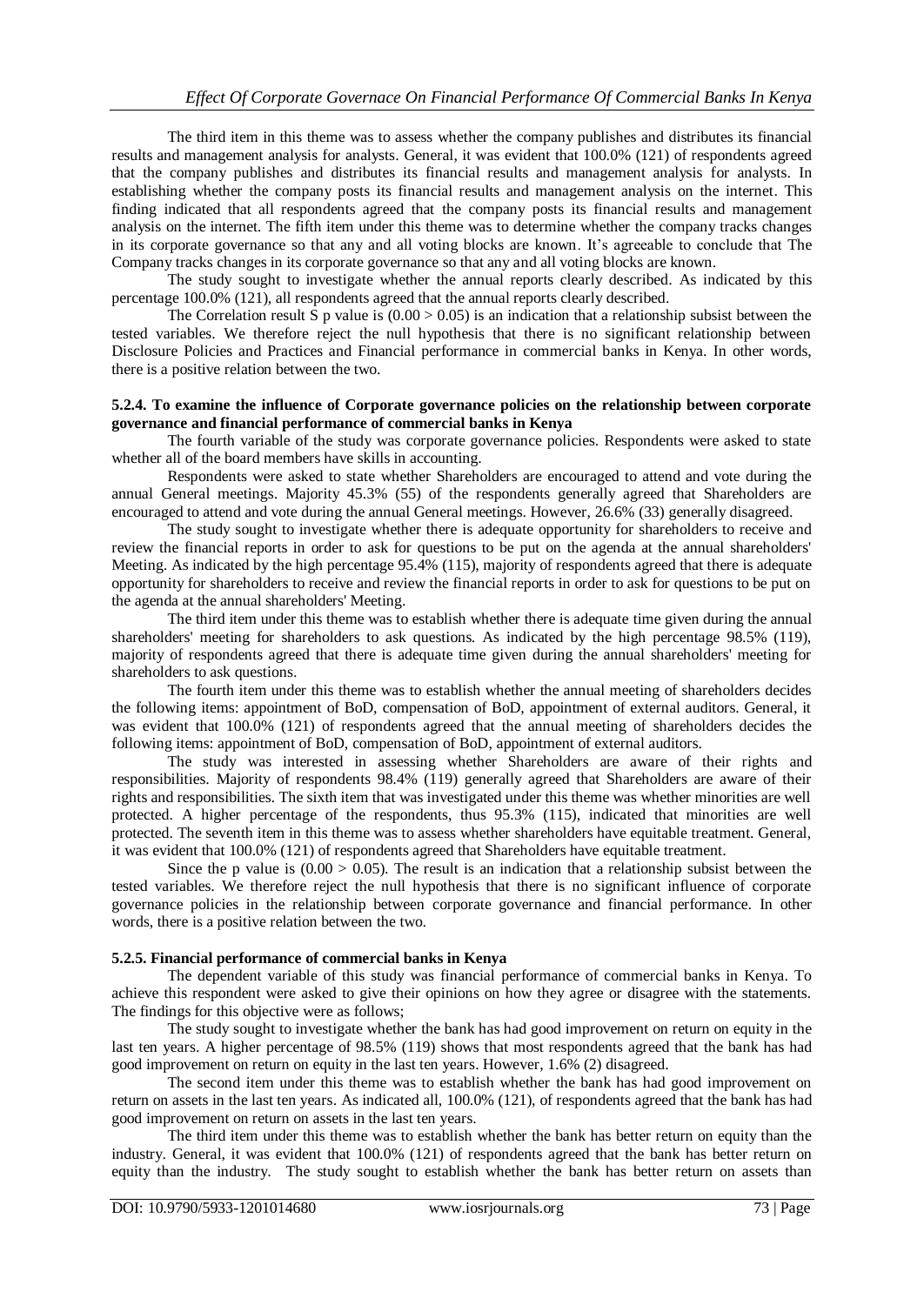industry. Majority of respondents 98.4% (119) generally agreed that the bank has better return on assets than industry.

While Healy (2015) used ROI and ROE to measure financial performance, subsequent studies attempt to separate them into components. Profitability features in most of the studies as an essential measure of financial performance in many organizations. Additionally, other studies find a positive correlation between corporate governance and financial performance of commercial banks.

## **5.3. Conclusions**

Based on the findings and discussions of the findings on each research objective, the next section gives the conclusions.

#### **5.3.1. To establish the influence of Corporate Governance Practices on financial performance of commercial banks in Kenya**

The specific objective here was to establish the influence of Corporate Governance Practices on financial performance of commercial banks in Kenya. There is evidence that the relationship between Corporate Governance Practices and Financial performance of Commercial banks in Kenya which was linear; the correlation coefficient (R) of 0.510 indicates moderately strong positive linear relationship. This implied that Corporate Governance Practices has a significant and moderate strong relationship with the financial performance of commercial banks in Kenya. The coefficient of determination, R-square of 0.260 implied that 26.0% of the variance in financial performance of commercial banks in Kenya is explained by Corporate Governance Practices. The significance value is 0.000 which is less than 0.05 thus the model is statistically significant in predicting the effect of Corporate Governance Practices on Financial performance of commercial banks in Kenya. The unstandardized regression coefficient (β) value of Corporate Governance Practices was 0.541, correlation coefficient (β) of 0.510 and with a t-test of 10.89 and significance level of  $p = 0.000$ , which further confirmed existence of a significant and moderate strong positive linear correlation between Corporate Governance Practices and Financial performance of Commercial banks in Kenya . At 5% level of significance and 95% level of confidence, Corporate Governance Practices is significant in predicating the degree of financial performance of commercial banks in Kenya.

The first research hypothesis posited  $H_01$ : Corporate Governance Practices has no significant effect on financial performance of commercial banks in Kenya, Kenya. Thus, the model was significant and therefore the null hypothesis was rejected on the ground that Corporate Governance Practices had a significant and moderate strong positive linear correlation with financial performance of commercial banks in Kenya.

#### **5.3.2. To establish the influence of Shareholders Rights and Responsibility on financial performance of commercial banks in Kenya**

The second objective of this study was to determine the influence of Shareholders Rights and Responsibility on financial performance of commercial banks in Kenya. The findings indicated that a unit change in Shareholders Rights and Responsibility would result to change in financial performance of commercial banks in Kenya by 0.384 in the same direction. At 5% level of significance and 95% level of confidence, Shareholders Rights and Responsibility was significant in predicating the degree of financial performance in the commercial banks in Kenya. An F-significance value of  $p = 0.000$  was established showing that there was a probability of 0.00% from the regression model to accept the null hypothesis. The hypothesis, H02, stated that: Shareholders Rights and Responsibility has no significant effect on financial performance in the commercial banks in Kenya. Thus, the model was found significant and therefore the null hypothesis was rejected on the ground that Shareholders Rights and Responsibility had significant and relatively weak and positive linear correlation with financial performance of commercial banks in Kenya. The second research hypothesis was tested using the significance level of both the  $R^2$  and regression coefficients at 0.05.

#### **5.3.3. To establish the influence of Disclosure Policies and Practices on financial performance of commercial banks in Kenya**

The third objective of this study was to assess the influence of Disclosure Policies and Practices on financial performance of commercial banks in Kenya. The study was interested in assessing whether most of the shares in their organization are held by non-Kenyans.

Findings reveals that the relationship of Disclosure Policies and Practices on Financial performance in the commercial banks variables is linear, positive, relatively weak, and significant; the correlation coefficient (R) of 0.285. The coefficient of determination, R square of 0.146 implied that 14.6% of the variance in the service quality is accounted for by Disclosure Policies and Practices. The significance value of  $p = 0.000<0.05$ , signified that the model is statistically significant in predicting how Disclosure Policies and Practices affect Financial performance. The unstandardized regression coefficient (β) value of Disclosure Policies and Practices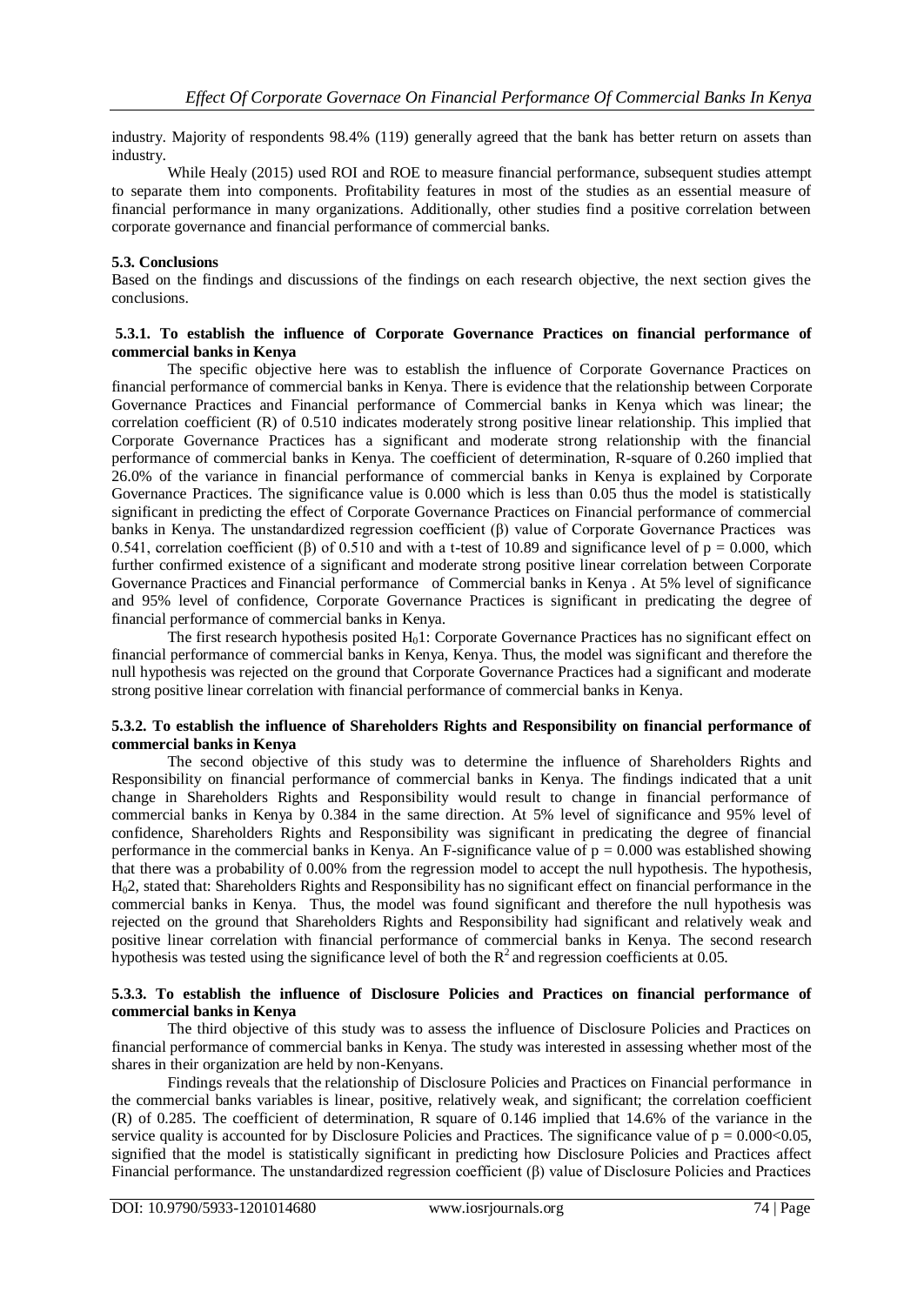on Financial performance is 0.285, correlation coefficient (β) of 0.285 and with a t-test of 7.616 and significance level of  $p = 0.000$ , which further confirmed existence of a significant and relatively weak positive linear correlation of Disclosure Policies and Practices and Financial performance of Commercial banks in Kenya . This indicated that a unit change in Disclosure Policies and Practices would result to change in financial performance of commercial banks in Kenya by 0.285 in the same direction. At 5% level of significance and 95% level of confidence, Disclosure Policies and Practices and Financial performance was significant in predicating the degree of financial performance in the commercial banks in Kenya which in this case is attributed to 14.6% of Disclosure Policies and Practices. An F-significance value of  $p = 0.000$  was established showing that there is a probability of 0.00% from the regression model to accept the null hypothesis,  $H_03$ : Disclosure Policies and Practices have no significant effect on financial performance in the commercial banks in Kenya. Hence, the model is significant and the study rejected the third null hypothesis of the study as there is significant relationship between Disclosure Policies and Practices and Financial performance.

#### **5.3.4. To examine the influence of Corporate governance policies on financial performance of commercial banks in Kenya**

The last variable of the study was corporate governance policies. The study sought to examine the influence of corporate governance policies on financial performance of commercial banks in Kenya.

From the findings, it is evident that corporate governance policies have a linear, moderately positive and significant relationship with financial performance in the commercial banks in Kenya. The correlation coefficient (R) of 0.425 indicates this strong positive linear relationship. The coefficient of determination, Rsquare of 0.180 implied that 18.0% of the variance in the financial performance in the commercial banks in Kenya is explained by corporate governance policies. The significance value of  $p = 0.000 > 0.05$ , thus, the model is statistically significant in predicting how Corporate governance policies affect Financial performance in the Commercial banks in Kenya. The unstandardized regression coefficient (β) value of Corporate governance policies and Financial performance was 0.423, correlation coefficient (β) of 0.425 and with a t-test of 8.621 and significance level of  $p = 0.000$ , which further confirmed existence of a significant and relatively weak positive linear correlation of Corporate governance policies and Financial performance of Commercial banks in Kenya . This indicated that a unit change in corporate governance policies would result to change in financial performance of commercial banks in Kenya by 0.423 in the same direction. At 5% level of significance and 95% level of confidence, Corporate governance policies and Financial performance of Commercial banks in Kenya was significant in predicating the degree of Financial performance in the Commercial banks in Kenya which in this case was attributed to 18.0% of Corporate governance policies. An F-significance value of  $p =$ 0.000 was established showing that there is a probability of 0.00% from the regression model to accept the null hypothesis, H04: Corporate governance policies have no significant effect on delivery in the commercial banks in Kenya. Thus, the model is significant and therefore, the  $H_04$  was rejected since there was a significant relationship between corporate governance policies and financial performance in the commercial banks in Kenya.

#### **5.3.4. Relationship between Corporate governance and financial performance**

The relationship between corporate governance and financial performance was analyzed. One of the corporate governance that had a higher effect on Financial performance was Corporate Governance Practices ( $B = 0.541$ ,  $β = 0.510$ ;  $p < 0.05$ ) while the one with the least effect on Financial performance was Disclosure Policies and Practices (B = 0.285,  $\beta$  = 0.383; p < 0.05) in the Commercial banks in Kenya

Based on our findings, we can conclude that financial performance is a critical factor in the banking sector. It has come out clearly in this research work that financial performance is determined and influenced by several factors which are dependent on the type of corporate governance a firm has. Therefore, there is a significant relationship between corporate governance and financial performance of commercial banks.

## **5.4 Recommendations**

The researcher recommends that banks in Kenya should embrace corporate governance practices, policies and procedures including disclosure procedures to ensure financial performance.

## **5.5 Suggestions for Further Studies**

As mentioned in the scope of this study, not adequate research on the influence of corporate governance on financial performance of commercial banks in Kenya has been conducted. This study suggests that an evaluation of the influence of corporate governance on financial performance of non commercial banks be carried out. Other variables of corporate governance should also be examined.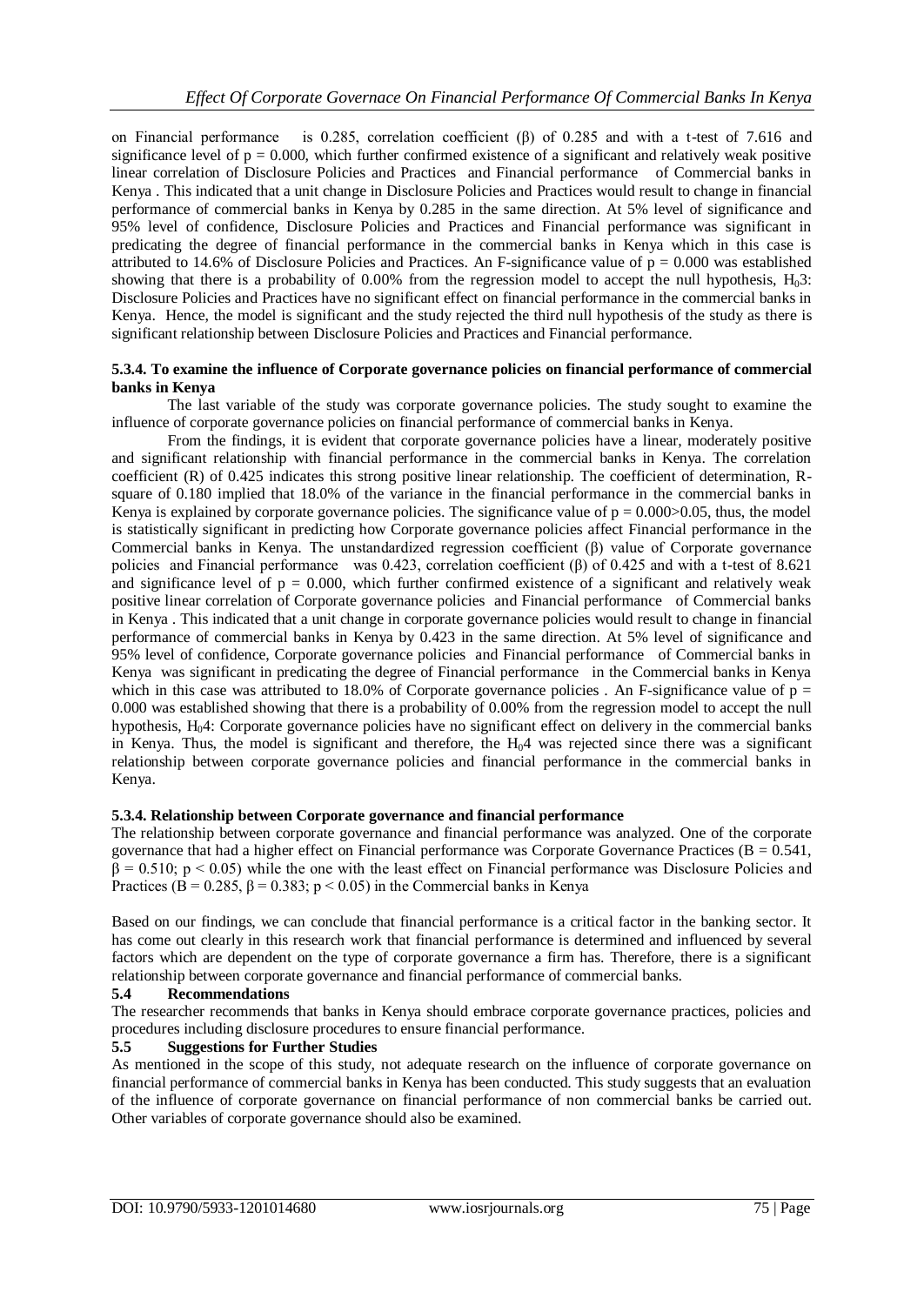#### **References**

- [1]. Abor, J. and Adjasi, C. (2007). Corporate Governance and the Small and Medium Enterprises Sector: Theory and Implications for Corporate Governance. International Journal of Business in Society, 7(2), 111-122.
- [2]. Adams. R and Mehran. H. (2003)," Is Corporate Governance Different in BankHoldingCompanies", Working Paper, Federal Reserve Bank of New York, p124.
- [3]. Aldrich, H.E. and Pfeffer, J. (1996), Environments of Organizations, Annual Review ofSociology, 2, pp.79–105.
- [4]. Aljifri, K., & Moustafa, M. (2007), " The Impact of Corporate Governance Mechanisms on the Performance of UAE Firms: An Empirical Analysis", Journal of Economic & Administrative Sciences, 23( 2), 71-93..
- [5]. Anderson, R., Mansi, S., & Reeb, D. (2004). Board characteristics, accounting reportintegrity, and the cost of debt. Journal of Accounting and Economics, 37, 315–342.
- [6]. Awino A.M.(2011), A Survey of corporate governance practices in Savings and Credit Cooperative Societies in Kakamenga. Unpublished MBA Project, School of Business, University of Nairobi.
- [7]. Bank of Uganda (2002). Quarterly Economic Report: Commercial Banking Activities. June 2002 Vol.02/2002
- [8]. Bathala, C T and Rao, R P (1995): "The Determinants of Board Composition: An Agency Theory Perspective", Managerial and Decision Economics, 16, 59-69
- [9]. Barako Dulacha G. and Tower Greg (2007), "Corporate Governance and bank performance: Does ownership matter?
- Evidence from the Kenyan banking sector", Corporate Ownership and Control Journal, 4, (2), pp. 23-50<br>Basel Committee on Banking Supervision.(2006)," Enhancing Governance for Banking Organizations", Bank for International [10]. Basel Committee on Banking Supervision.(2006)," Enhancing Governance for Banking Settlements.
- [11]. Barclay, M. and C. Holderness (1992), "Private benefits from control of public corporations", Journal of Financial Economics, 25, 371-395.56
- [12]. Beasley M., Carcello, J.V.,Hermanson, D.R. & Lapides, P.D. (2000). Fraudulent financial reporting: consideration of industry traits and corporate governance mechanisms. Emerging Markets Review, 1, 19-28.
- [13]. Berle, A. and Means, G. (1932): The Modern Corporation and Private Property, Macmillan, New York.
- [14]. Black, B. (2001). The corporate governance behavior and market value of Russian firms. Emerging Markets Review, 2, 89-108.
- [15]. Brickley, J A, Coles, J L and Jarrell, G (1997): "Leadership Structure: Separating the CEO and Chairman of the Board", Journal of Corporate Finance, 3(3), 189-220.
- [16]. Brown, L.D & Marches L.C., (2003) Correlation between Corporate Governance and Corporate Performance, Research Study Commissioned by Institutional Shareholders Services
- [17]. Caprio, G.; Laeven, L.; Levine, R.(2007)," Governance and bank valuation", Journal of Finance Intermediation 16, 584–617.<br>[18]. Centre for Corporate Governance (2004). A study of corporate governance practices in the
- Centre for Corporate Governance (2004). A study of corporate governance practices in the commercial banking sector in Kenya. Centre for Corporate Governance.
- [19]. Central Bank of Kenya, (2006). Prudential guidelines for institutions licensed under the Banking Act. [Online] Central Bank of Kenya. pp. 27-48. Available: http://www.centralbank.go.ke
- [20]. Central Bank of Kenya (CBK) Briefs (2005) Special Edition Research Department.
- [21]. Central Bank of Kenya, (2007). Annual report 2008. [Online] Available: http://www.centralbank.go.ke.
- [22]. Central Bank of Kenya, (2008). Banking supervision Annual report 2008. [Online] Available: http://www.centralbank.go.ke.
- [23]. Choe, H. & Lee, B. (2003) 'Korean bank governance reform after the Asian financial crisis', Pacific-Basin Finance Journal, 11, (4), pp.483-508.
- [24]. Chebet, A. K. (2001). Relationship between corporate governance and firm performance: an African perspective. University of Stellenbosch-South Africa.
- [25]. Conyon, M. J., and D. Leech (1993), "Top Pay, Company Performance and Corporate Governance", Warwick Economic Research papers 410, Warwick University.
- 
- [26]. Cooper, D.R & Schindler, P.S. (2003) Business Research Methods (8th edi.) McGraw- Hill: New York.<br>[27]. Cosh, A. and A. Hughes (1997), "Executive Remuneration, Executive Dismissal and Institutional Shareholdings", [27]. Cosh, A. and A. Hughes (1997), "Executive Remuneration, Executive Dismissal and Institutional International Journal of Industrial Organization, 15,. 469-492.
- [28]. Daily, C.M., Dalton, D.R. and Cannella, A.A. (2003), Introduction to Special Topic Forum Corporate Governance: Decades of Dialogue and Data, Academy of Management Review, 28(3), 371–382.
- [29]. Dalton, M.C., Jacobs, H.D, & Dalton R.D (2006). Corporate governance best practices: The proof is in the process, Journal of business strategy, 27, (4), 5-7
- [30]. Enoch, C., Stella, P. & Khamis, M. (1997). Transparency and Ambiguity in Central Bank Safety Net Operations, International Monetary Fund, Working Paper, WP/97/138.
- [31]. Epstein M.J., Jones. J.H Roy.M.J.(2002). Improving the performance of Corporate Boards, The society of Management Accountants of Canada Review, 8(3), 1–3
- [32]. Franks, J. and C. Mayer (1994), The Ownership and Control of German Corporations, mimeo, London Business School Journal, 2(3), 3–8
- [33]. Finkelstein, S. and Hambrick, D.C. (1996), Strategic Leadership: Top Executives and Their Effects on Organizations. London, West Publishing Company.
- [34]. Finkelstein, S. and Mooney, A.C. (2003), Not the Usual Suspects: How to Use Board Process to Make Boards Better, Academy of Management Executive Journal, 17(2), pp.11–13.
- [35]. Firth, M., Peter M. and Oliver M. (2006). Ownership, Board structure, and the informativeness of earnings Evidence from an emenrging market. Journal of Economics Literature classification : G34; J63; L14. http://papers.ssrn.com/abstract=976581. Page 1-35.
- [36]. Firth, M., Fung, P. & Rui, O. (2002) Simultaneous relationships among ownership, corporate governance and firm performance, viewed on 29 March 2008,Florackis, C. & Ozkan, A. (2004) Agency costs and corporate governance mechanisms: Evidence for UK firms, viewed on 16 may 2008, < [http://www.](http://www/) soc.uoc.gr/asset/accepted\_papers/paper87.pdf>.
- [37]. Fosberg, R. H. (2004). Agency problems and debt financing: leadership structure effects. Corporate Governance Journal, 4(1) 31 –38.
- [38]. Freeman, R., Wicks, C. and Parmar, B. (2004): Stakeholder Theory and The Corporate Objective Revisited, Organization Science, 15(3), 364-369
- [39]. Gani, L. and Jermias, J. (2006): "Investigating the Effect of Board Independence on Performance Across Different Strategies", The International Journal of Accounting, 41, 295-314
- [40]. George K.R. (2011). Relationship between Internal Audit Independence and Corporate Governance in Commercial Banks in Kenya. Unpublished MBA project. School of Business, University of Nairobi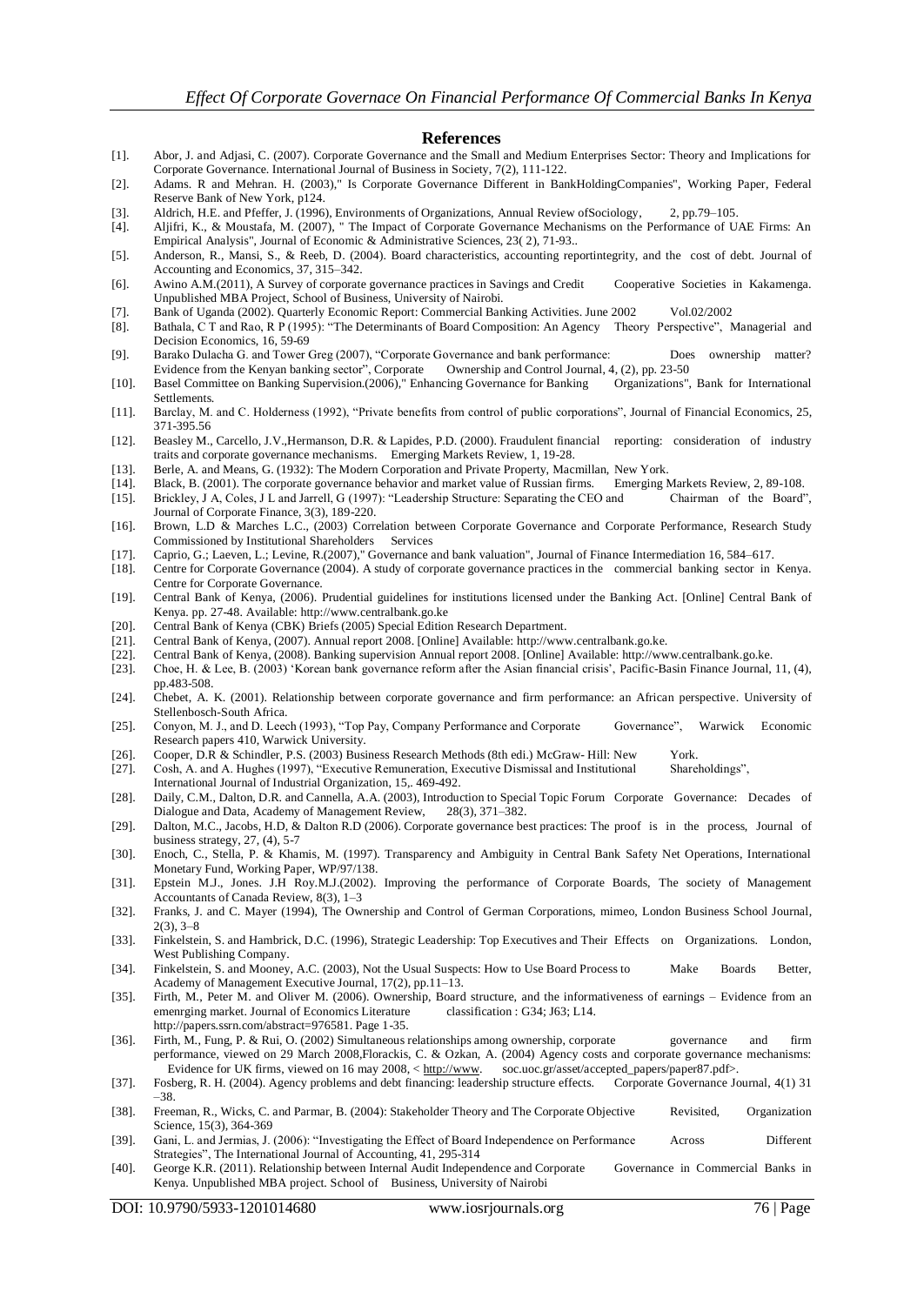- [41]. Glaessner, T. & I. Mas, (2005) Incentives and the Resolution of Bank Distress, The World Bank Observer. 10 (1), 1-5.
- [42]. Gugler, K., S. Kalss, A. Stomper and J. Zechner (1999), The separation of ownership and control: An Austrian perspective, in Barca, F. and M. Becht (eds.), Ownership and Control: A European Perspective, forthcoming.
- [43]. Heremans, Dirk.(2007), Corporate Governance Issues for Banks: a Financial Stability Perspective, Working paper.

[44]. Huther, J. (1997) 'An empirical test of the effect of board size on firm efficiency', Economics Letter, 54(3), 259-264.

[45]. Ingley, C. A. and Van der Walt, N.C. (2005), Do Board Processes Influence Director and Board Perform-ance? Statutory and Performance Implications, Corporate Governance: An International Review, 13(5), 632-653.

[46]. Jacob O.O. (2011). The Effect of corporate governance on a Firm's Financial Performance: A case study of companies listed on the Nairobi Stock Exchange. Unpublished MBA project. School of Business, University of Nairobi

- [47]. Jensen, M. (1993), The Modern Industrial Revolution, Exit and the Failure of Internal Control Sys-tems, The Journal of Finance, 48(3), 831–880.
- [48]. Jensen, M. (1986), Agency Costs of Free Cash Flow, Corporate Finance and Takeovers', American Economic Review, 76, 323- 329.
- [49]. Jensen, M. (2001): "Value maximization, Stakeholders Theory and the Corporate Objective Function", Journal of Applied Corporate Finance, Fall 2001
- [50]. Jeon, Y. & Miller, S. M. (2006). Market Definition, Concentration and Bank Performance. Working Paper. Las Vegas: University of Nevada.
- [51]. John, K. and Senbet L.W .(1998). "Corporate governance and board effectiveness" Journal of Banking and Finance, 22: 371–403. [52]. Juliana.M.(2006) Study of relationship between corporate governance and financial performance of companies listed in the
- N.S.E. Unpublished MBA project. School of Business, University of Nairobi
- [53]. Kiriwandeniya, P. A.(2008), "Corporate Governance Issues in Cooperative Banking", A Working Document, International Cooperative Banking Association, Sri Lanka.
- [54]. Kajola, S. O. (2008). Corporate Governance and Firm Performance: The Case of Nigerian Listed Firms. European Journal of Economics, Finance and Administrative Sciences, 14, 16-28.
- [55]. Kaplan, S. and B. Minton. (1994). "Appointment of outsiders to Japanese boards: Determinants and implications for managers". Journal of Financial Economics, 36: 225–57.
- [56]. Kamau, A. (2009). Efficiency and Productivity of the Banking Sector in Kenya: An Empirical Investigation. Unpublished theses, University of Nairobi, Kenya.
- [57]. Kiel, G., and Nicholson. G. (2003), Board Composition and Corporate Performance: How the Austra-lian Experience Informs Contrasting Theories of Corporate Governance, Corporate Governance: An International Review, 11(3), 189–205.
- [58]. Kihumba A. K., (2000). Corporate governance, Risk management and Bank performance: Unpublished Theses, Moi University, Kenya.
- [59]. Klein, A. (2002). Audit Committee, Board of Director Characteristics, and Earnings management. Journal of Accounting and Economics. 33(3), 375-400.
- [60]. Krivogorsky, V (2006): "Ownership, Board Structure, and Performance in Continental Europe", The International Journal of Accounting, 41, 176-197
- [61]. La Porta, R., Lopez-de-Silanes, F., Shleifer, A. (2007), Corporate ownership around the world, Journal of Finance, Vol. 54 pp.471- 517
- [62]. Linyiru.B.M. (2006) Survey of corporate governance practices in banks in Kenya. Unpublished MBA project. School of Business, University of Nairobi
- [63]. Kyereboah-Coleman A. and Biekpe N. (2006), Do boards and CEOs matter for bank performance? A comparative analysis of banks in Ghana, Corporate Ownership and Control Journal. 4, (1), 10-15.
- [64]. Kyereboah-Coleman, A. (2007). Relationship between corporate governance and firm performance : an African perspective. Africa). Retrieved from: https://scholar.sun.ac.za/handle/10019.1/1348.
- [65]. Lee Seok Weon (2005), Moral hazard, agency problem and ownership structure, Corporate Ownership and Control Journal, 3, ( 2), 116-124.
- [66]. Le, S., Walters, B. & Kroll, M. (2006) The moderating effects of external monitors on the relationship between R&D spending and firm performance, Journal of Business Research, 59(2), 278-287.
- [67]. Leung, S. and Bertrand H. (2007). Is Concentrated Management Ownership Value Increasing or Decreasing ? Evidence in Hong Kong during the Asian Financial Crisis. Journal of Economics Literature classification: G34; G10; G32; 120. http://papers.ssrn.com/abstract=984403. Page 1-46.
- [68]. Loderer, C. and K. Martin. (1997). "Executive stock ownership and performance: Tracking faint traces". Journal of Financial Economics, 45: 223–55.
- [69]. Love I. and Rachinsky A. (2007), Corporate Governance, Ownership and Bank Performance in emerging markets: Evidence from Russia and Ukraine
- [70]. McDonald, D. and Puxty, A. (1979): "An Inducement Contribution Approach to Corporate Financial Reporting", Accounting, Organization and Society, 4(1/2),
- [71]. Mak, Y. & Kusnadi, Y. (2005). Size really matters: further evidence on the negative relationship between board size and firm value. Pacific- Basin Finance Journal, 13, 301- 318
- [72]. Mark, T. (2006). Surveys Reveal Investors Will Pay for Good Governance Mckinsey Quarterly Survey, World Bank and Korea's Yonsei University.
- [73]. Masibo, J. (2005), "The relative power of CEO"s and Boards of Dirctors: Associations with Corporate performance", Strategic Management Journal, 12(2), pp.20
- [74]. McConnell, J.J. and H. Servaes. (1990). "Additional evidence on equity ownership and corporate value". Journal of Financial Economics, 27(2 October): 595–613.
- [75]. Melvin, Colin, & Hirt, Hans. (2005) Corporate Governance and Performance: A Brief Review and Assessment of the Evidence for a Link between Corporate Governance and Performance. London: Hermes Pensions Management Ltd.
- [76]. Mehran, H. (1995), "Executive Compensation Structure, Ownership, and Firm Performance", Journal of Financial Economics, 38, pp. 163-184.
- [77]. Morin, R. and Jarrell. N. (2001), Driving Shareholders Value: Value-Building Techniques for Creating Shareholder Wealth, McGraw-Hill Publishers, Sydney.
- [78]. Mwangi, A. K. G. (2002). A survey of Corporate Governance Practices Among Insurance Companies in Kenya. University of Nairobi Press – Nairobi.
- [79]. Mugenda O. and Mugenda, G. (2003). Research Methods quantitative and qualitative approach. Nairobi: ACTS Press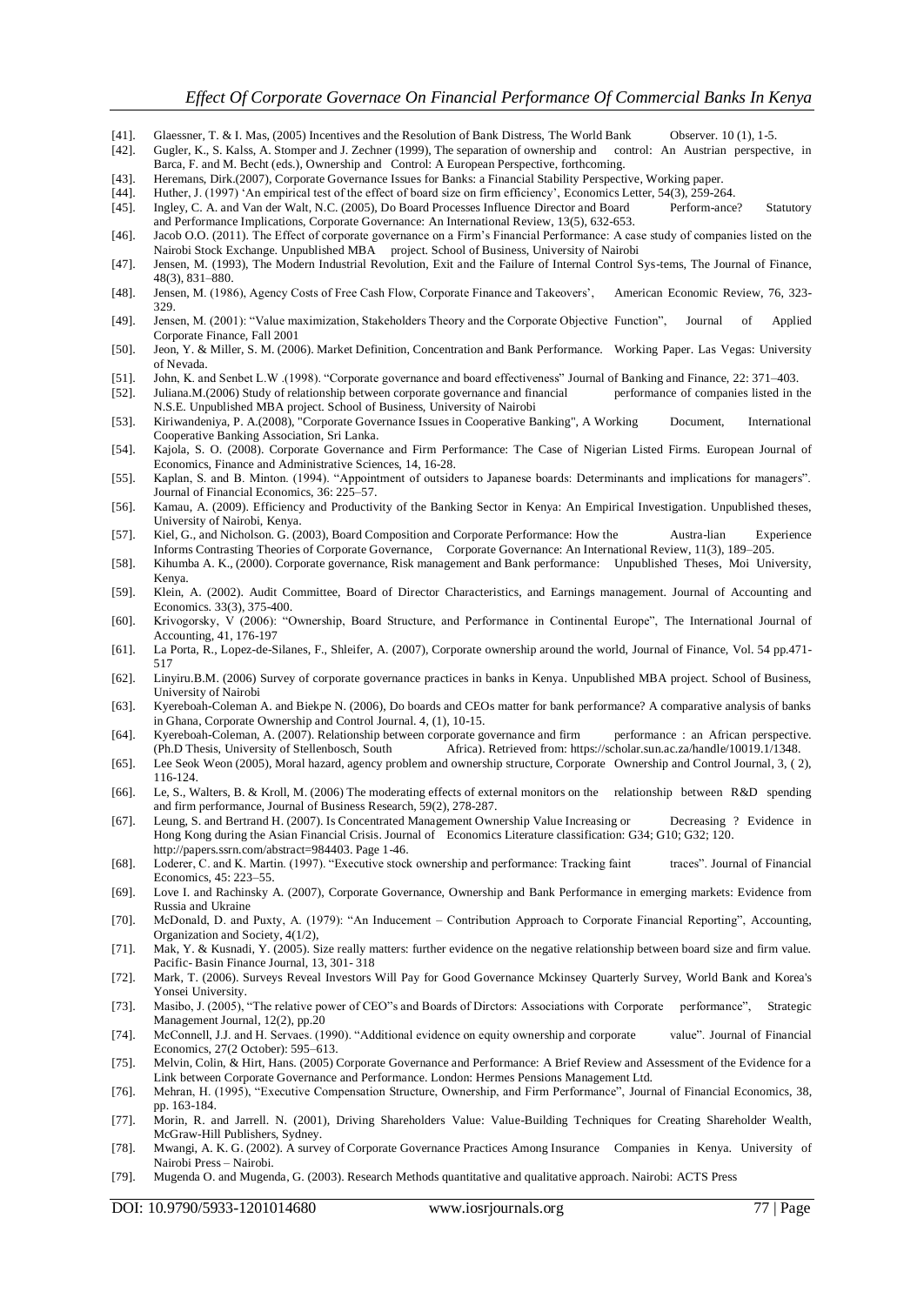- [80]. Muriithi E. (2011).The relationship between corporate governance practices and Financial Performance of Investment Banks in Kenya. Unpublished MBA project. of Business, University of Nairobi
- [81]. Namisi. R.N. (2002). Board of Directors Composition, Team Processes and Organizational performance of selected financial institutions in Uganda. Unpublished Research Dissertation submitted in partial fulfillment for the award of a degree at Makerere University.
- [82]. Nam Sang-wo T., Milkailu, A.S. and Garba, T., (2005) Linkage between Corporate Governance and Firm Performance, ADB Institute
- [83]. Nambiro, C. A. (2007). Relationship between level of implementation of CMA guidelines on corporate governance and profitability of companies listed at the Nairobi Stock Exchange. University of Nairobi Press – Nairobi.
- [84]. Njoka P.G. (2010)The relationship between corporate governance practices and financial performance of property management companies in Kenya. Unpublished MBA project. School of Business, University of Nairobi .
- [85]. Ogumu, G.A. (2006) The causes to bank failure and persistent distress in the Banking Industry, Business Journal, 3 (4), 20-38
- [86]. Piesse's (2005), Corporate Governance and Firm Performance in an International Perspective conflicting Empirical Evidence, University Press, Princeton, NJ
- [87]. Pfeffer, J. (1992), Size and Composition of Corporate Boards of Directors, Administrative Science Quarterly, 21, pp. 218–228.
- [88]. Poon, W. P. H., Firth, M. & Fung, H.G. (1999). A Multivariate Analysis of the Determinants of Moody's Bank Financial Strength Ratings, - Journal of International Financial Markets, Institutions and Money 9, pp. 267-283.
- [89]. Roe, M. (1994), Strong managers, weak owners: The political roots of American corporate f inance, University Press, Princeton, NJ. [90]. Rose Caspar (2007), "Can institutional investors fix the corporate governance p Rose Caspar (2007), "Can institutional investors fix the corporate governance problem? Some Manage Governance (2007) pp. 405 – 428
- 
- [91]. Rutagi . R (1997), Performance of parastatal Organizations in Uganda.<br>[92]. Sanda, A., Mukaila, A. and Garba, T. (2005): "Corporate Governanc Sanda, A., Mukaila, A. and Garba, T. (2005): "Corporate Governance Mechanisms andFirm Financial Performance in Nigeria", AERC Research Paper, No. 149
- [93]. Singh, M and Davidson III, W N (2003): "Agency Costs, Ownership Structure and Corporate Governance Mechanisms", Journal of Banking and Finance, 27, 793-816
- [94]. Sundararajan V. & J.T Balino (ed) (2001) Banking Crises: Causes and Issues. International Monetary fund, Washington, D.C.
- [95]. Sandeep, A., Patel, A. B. & Lilicare, B. (2002) Measuring transparency and disclosure at firm- level in emerging markets, Lil.
- [96]. Shleifer, A. and R. Vishny (1997), "A survey of corporate governance", Journal of Finance, 52(2), pp. 737-783.
- [97]. Tandelilin, E., Kaaro, H., Mahadwartha, P. A., & Supriyatna. (2007). Corporate governance, risk management and bank performance: Does Type of Ownership matter? EADN Working Paper No. 34.
- [98]. Wainaina, J.N., (2003) Corporate Governance Practices of MFIs in Kenya, Unpublished MBA Theses, University of Nairobi, Kenya
- [99]. Weir, C. (1997) 'Corporate governance, performance and take-overs: An empirical analysis of UK merges', Applied Economics, 29(11), 165-175.
- [100]. Wheelen, T. L. & Hunger, J. D. (2006) Strategic Management and Business Policy. 10th ed. United States of America: Pearson Prentice Hall.
- [101]. Williams, D., Duncan, W., Ginter, P. & Shewchuk, R. (2006) 'Do governance, equity characteristics, and venture capital involvement affect long-term wealth creation in US health care and biotechnology IPOs?, Journal of Health Care Finance, 33,
- [102]. Yermack, D. (1996). Higher market valuation of companies a small board of directors. Journal of Financial Economics, 40, 185-202.
- [103]. Yeboah-Duah, K. 1993. "Stock ownership and the performance of the firm in Malaysia".Capital Market Review,1(2): 83– 108.
- [104]. Yoshikawa, T. & Phan, P. (2003) 'The performance implications of ownership-driven governance reform', European Management Journal, 21(6), pp. 68-76.
- [105]. Young, B (2003): "Corporate Governance and Firm Performance: Is there a Relationship?", Ivey Business Journal Online, 1- 4
- [106]. Zahra, S.A. and Pearce, J.A. (1999), Boards of Directors and Corporate Financial Performance: A Review and Integrative Model, Journal of Management, 15, pp.291–334.
- [107]. Zeckhauser, R. and J. Pound (1990), "Are large shareholders effective monitors? An investigation of share ownership and corporate performance", in R. Hubbard (ed), Asymmetric Information, Corporate Finance and Investment, pp.149-180,University of Chicago Press.
- [108]. Zingales, L. (1995), "What determines the value of corporate votes?", Quarterly Journal of Economics, 110, pp. 175-210.

## **APPENDICES**

## **APPENDIX A: INTRODUCTION LETTER**

#### Dear Respondent,

#### RE: RESEARCH PROJECT

I am a postgraduate student of Jomo Kenyatta university of Agriculture and technology pursuing Masters of Science in Financial Economics. As a requirement of my study, I am carrying out a survey on effect of corporate governance on financial performance of Kenya commercial Banks. The success of this study will substantially depend on your willingness and co-operation to provide the information required.

I kindly request you to allow me have a short interview session for data gathering. The attached interview schedule is specifically designed for the purpose of this study only; and all responses will be treated in absolute confidence and anonymity.

Thank you for your cooperation. Yours Faithfully, Najoli Fesal Kisangi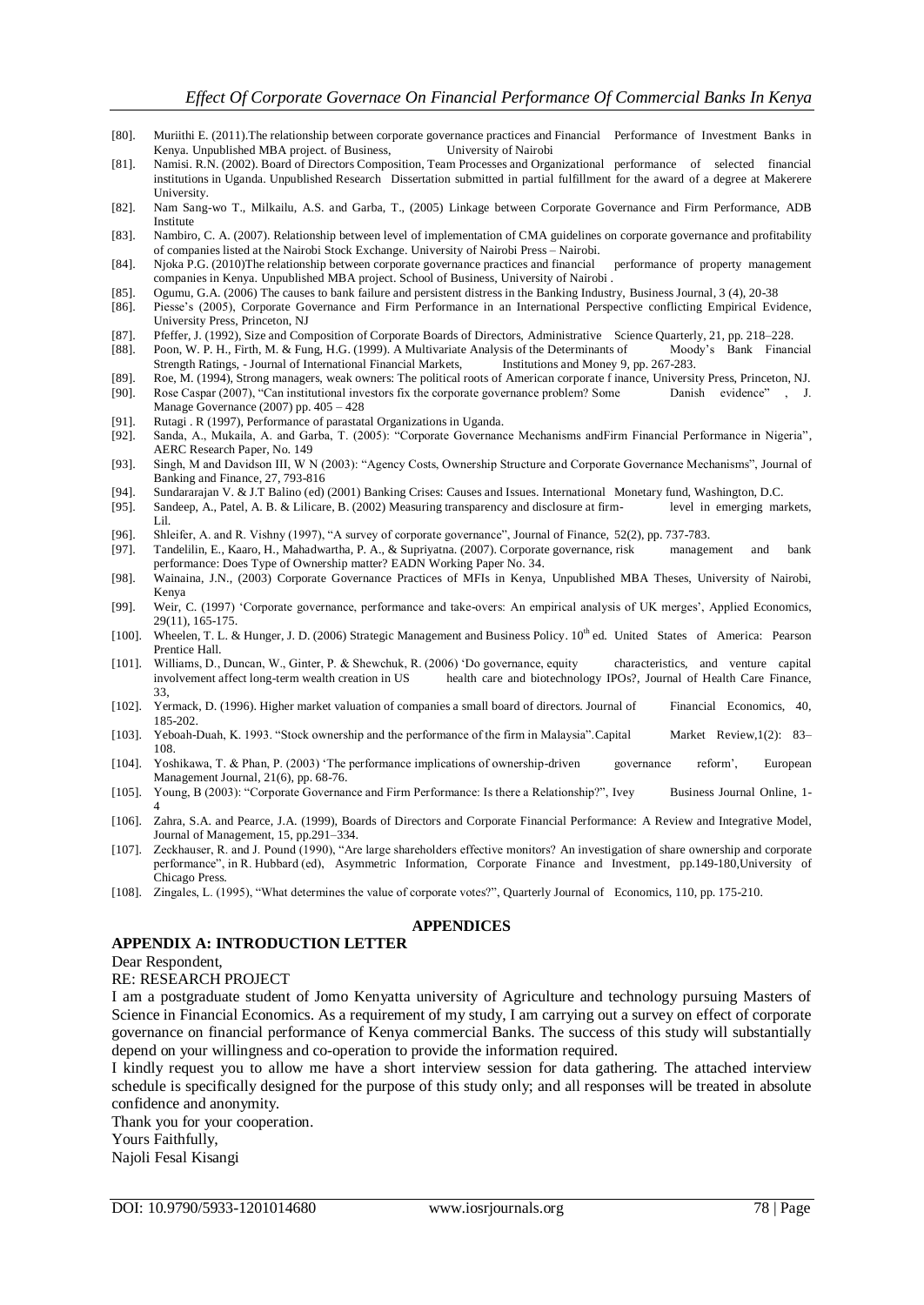## **APPENDIX B – Questionnaire**

## **SECTION A: BACKGROUND INFORMATION**

In this section, please tick  $(\sqrt{})$  the most suitable response where applicable

- 1) Gender: Male( ) Female( )
- 2) Age: 18-25 ( ) 26-35( ) 36-45 ( ) Above46 ( )
- 3) Highest level of education:

Primary ( ) Secondary ( ) Diploma ( ) Under Graduate ( ) Post Graduate ( )

Any other, (specify)…………………………………………………………………………

4) For how long have you worked in your current office?

One year ( ) Two years ( ) Three years ( ) four or more than four years ( )

#### **SECTION B: CORPORATE GOVERNANCE PRACTICES (CGPR)**

9. Indicate your level of agreement with the following statements by ticking at the appropriate box. Use the ratings criteria below.

#### **Strongly Agree (SA), Agree (A), Uncertain (U), Disagree (D), Strongly Disagree (SD)**

|               | <b>QUESTION</b>                                       | <b>SA</b> | A | $\mathbf{U}$ | D | <b>SD</b> |
|---------------|-------------------------------------------------------|-----------|---|--------------|---|-----------|
| $\mathbf{A}$  | BoD has regular meetings                              |           |   |              |   |           |
| B             | There are many potential conflict of interest between |           |   |              |   |           |
|               | the company and the BoD                               |           |   |              |   |           |
| $\mathcal{C}$ | The company has unequivocal list of shares owned by   |           |   |              |   |           |
|               | the members of BoD                                    |           |   |              |   |           |
| D             | The company has an internal written policy regarding  |           |   |              |   |           |
|               | BoD members having recurrent positions as directors   |           |   |              |   |           |
|               | in other companies                                    |           |   |              |   |           |
| E             | The BoD is responsible for vision, mission and        |           |   |              |   |           |
|               | Strategic plan                                        |           |   |              |   |           |
| $\mathbf{F}$  | The company provides formal performance appraisal     |           |   |              |   |           |
|               | review of the BoD regularly                           |           |   |              |   |           |
| G             | The company provides formal performance appraisal     |           |   |              |   |           |
|               | review of the BoD regularly                           |           |   |              |   |           |
| H             | The company provides an internal nomination           |           |   |              |   |           |
|               | process for the BoD                                   |           |   |              |   |           |

#### **SECTION C: CORPORATE GOVERNANCE POLICIES (CGPO)**

Indicate your level of agreement with the following statements by ticking at the appropriate box.

|                | <b>QUESTIONS</b>                                                                                                                                                                                        | <b>SA</b> | A | D | <b>SD</b> |
|----------------|---------------------------------------------------------------------------------------------------------------------------------------------------------------------------------------------------------|-----------|---|---|-----------|
| A              | We have a corporate governance manual and policy                                                                                                                                                        |           |   |   |           |
| B              | The bank has active working committees on audit,<br>compliance, risk management, insurance and<br>compensation                                                                                          |           |   |   |           |
| $\mathcal{C}$  | Our bank has a written code of corporate e governance has<br>implemented governance which<br>been<br>covers<br>specifications of rights of shareholders, duties of directors<br>and rules of disclosure |           |   |   |           |
| D              | Our written policies and rules on corporate governance are<br>implemented                                                                                                                               |           |   |   |           |
| E              | The board has a policy on periodic regular meetings                                                                                                                                                     |           |   |   |           |
| $\overline{F}$ | Corporate governance policies enhances financial<br>performance of banks                                                                                                                                |           |   |   |           |

## **SECTION D: DISCLOSURE POLICIES AND PRACTICES (DPP)**

6. Indicate your level of agreement with the following statements by ticking at the appropriate box. Use the ratings criteria below. Strongly Agree (SA), Agree (A), Uncertain (U), Disagree (D), Strongly Disagree (SD)